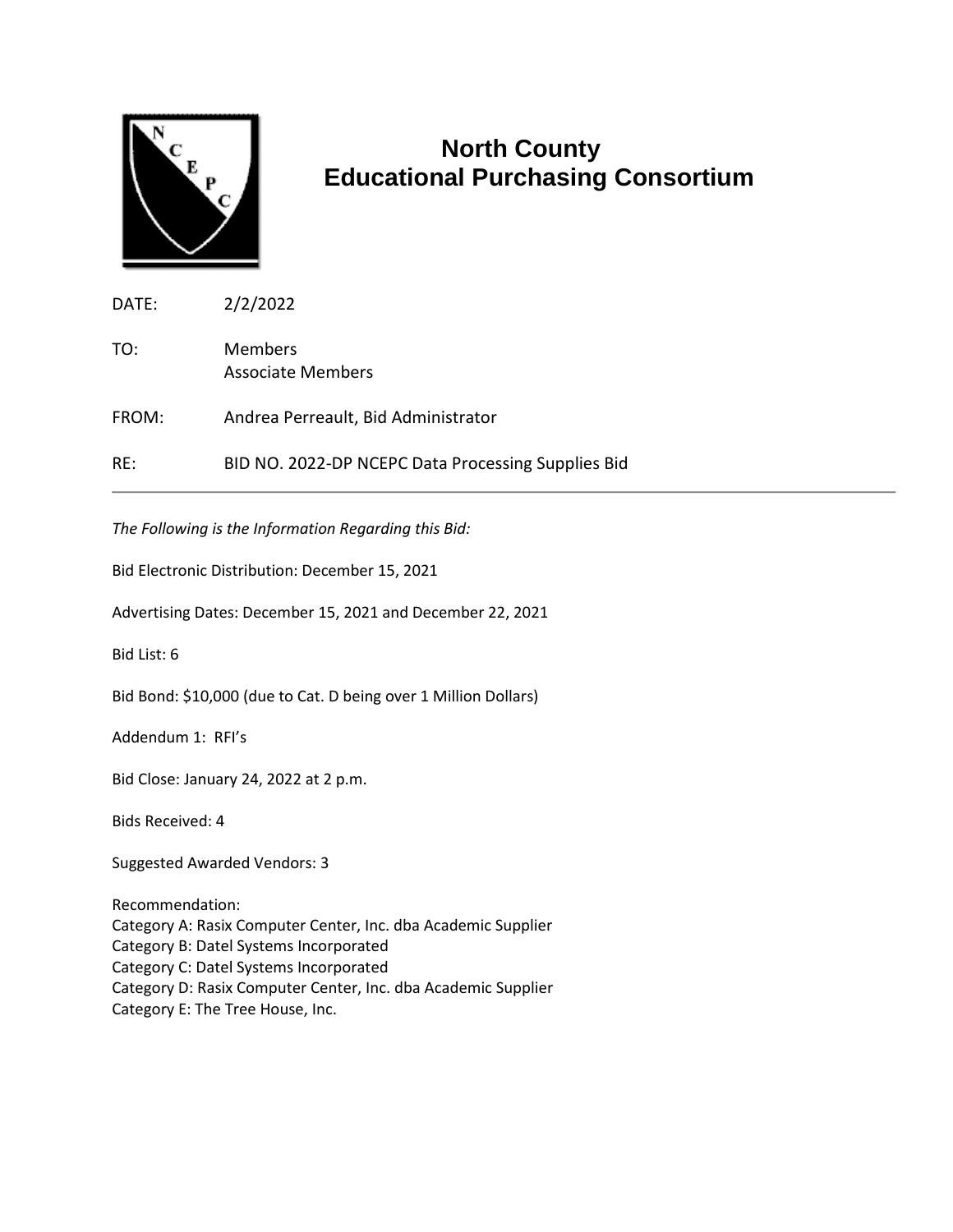# *NORTH COUNTY EDUCATIONAL PURCHASING CONSORTIUM AWARDED VENDOR LIST*

| <b>BID TITLE:</b>  | NCEPC DATA PROCESSING SUPPLIES BID SPONSORING              | <b>DISTRICT: EUHSD</b>   |                         |
|--------------------|------------------------------------------------------------|--------------------------|-------------------------|
|                    |                                                            |                          | DELIVERY: 7 DAYS        |
| <b>Bid Number:</b> | <b>BID NO. 2022-DP</b>                                     | <b>District Contact:</b> | <b>Andrea Perreault</b> |
|                    | Contract Period: February 5, 2022 through February 4, 2023 | P: (760) 291-3238        | E: aperreault@euhsd.org |

**Minimum Order: \$50.00 for free freight**

| <b>VENDOR NAME</b>                                                    | <b>ADDRESS</b>                                            | <b>PHONE/FAX/E-MAIL</b>                                                                         | <b>CONTACT NAME</b> |
|-----------------------------------------------------------------------|-----------------------------------------------------------|-------------------------------------------------------------------------------------------------|---------------------|
| Datel Systems,<br>Incorporated                                        | 4393 Viewridge Ave, Suite C<br>San Diego, CA 92123        | Phone: (858) 571-3100 x 1002<br>$(858)-571-0452$<br>Fax:<br>e-mail: HGroves@datelsys.com        | <b>Heidi Groves</b> |
| <b>Rasix Computer Center,</b><br>Inc. dba<br><b>Academic Supplier</b> | 3519 Main Street, Suite 401<br>Chula Vista, CA 91911-0801 | Phone: (800) 266-2892 $\times$ 102<br>(866) 540-3292<br>Fax:<br>e-mail: sumit.shah@rasixinc.com | Sumit Shah          |
| The Tree House, Inc.                                                  | P.O. Box 413<br>Norwood, MA 02062                         | Phone: (800) 595-6651<br>(781) 278-0706<br>Fax:<br>e-mail: djirizz@aol.com                      | David Rizzo         |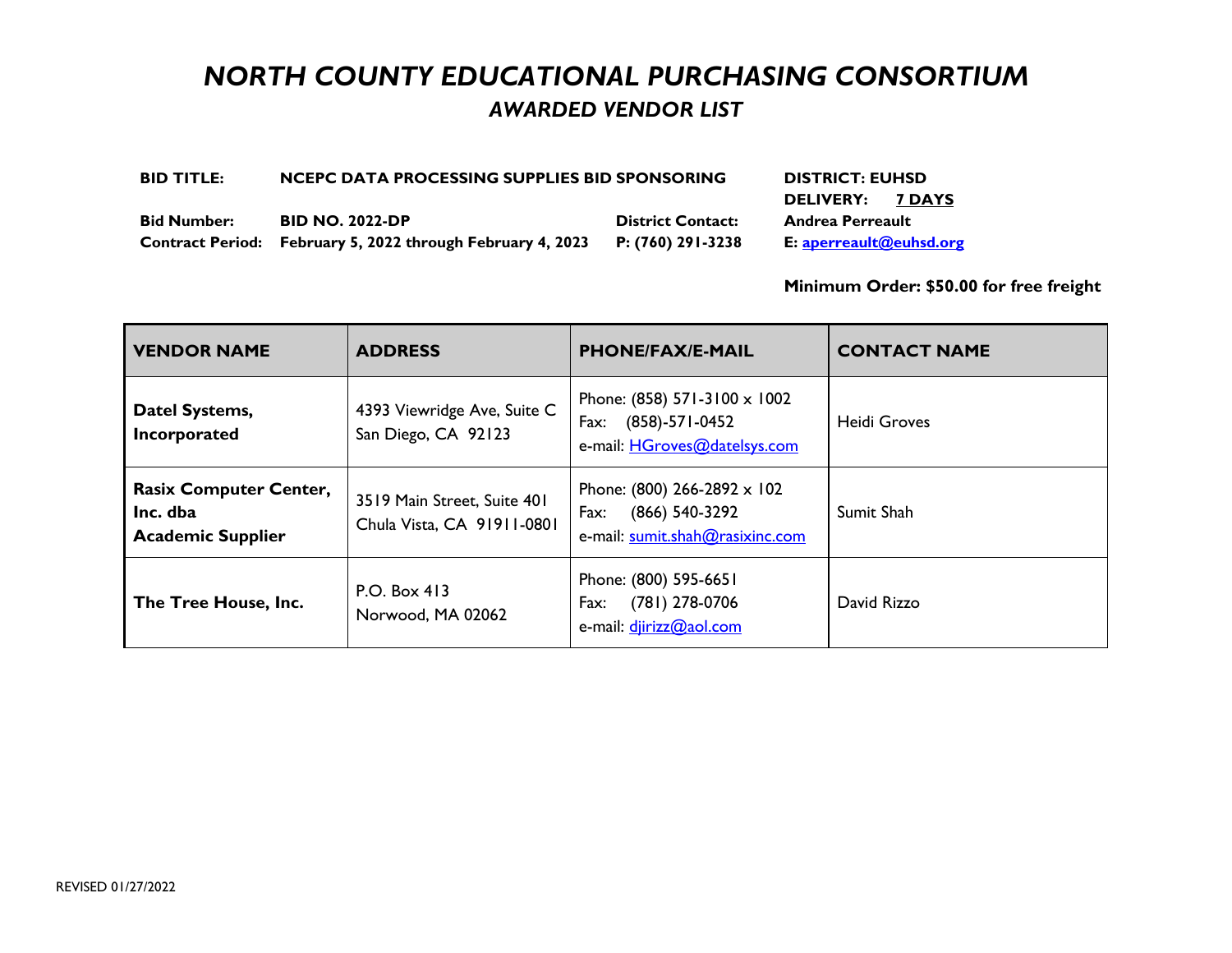Bid Title: 2022 Data Processing Supplies

|                          | <b>CATEGORY A - MISCELLANEOUS SUPPLIES</b> |      |                                                  |                |               |                    |                   |  |  |  |
|--------------------------|--------------------------------------------|------|--------------------------------------------------|----------------|---------------|--------------------|-------------------|--|--|--|
| Item                     | <b>Estimated</b>                           |      |                                                  | <b>Awarded</b> | Mfg. Part     | <b>Vendor Part</b> |                   |  |  |  |
| No.                      | <b>Usage</b>                               | Unit | <b>Specification/Description</b>                 | Vendor         | <b>Number</b> | <b>Number</b>      | <b>Unit Price</b> |  |  |  |
|                          |                                            |      | 8 GB Portable USB Flash Drive                    | Academic       |               |                    |                   |  |  |  |
| $\overline{\phantom{a}}$ | $\,$ IO $\,$                               | each | INNOVERA 37600, Verbatim 97087 or Approved Equal | Supplier       | 97087         | DTIG4/32GB         | \$6.44            |  |  |  |
|                          |                                            |      | 8 GB Verbatim Flash Drive, Red                   | Academic       |               |                    |                   |  |  |  |
| $\overline{2}$           | 30                                         | each | VERBATIM 95507 or Approved Equal                 | Supplier       | 95507         | DTIG4/32GB         | \$6.44            |  |  |  |
|                          |                                            |      |                                                  |                |               |                    |                   |  |  |  |
|                          |                                            |      |                                                  |                |               |                    |                   |  |  |  |
|                          |                                            |      |                                                  |                |               |                    |                   |  |  |  |
|                          |                                            |      |                                                  |                |               |                    |                   |  |  |  |
|                          |                                            |      |                                                  |                |               |                    |                   |  |  |  |
|                          |                                            |      |                                                  |                |               |                    |                   |  |  |  |
|                          |                                            |      |                                                  |                |               |                    |                   |  |  |  |
|                          |                                            |      |                                                  |                |               |                    |                   |  |  |  |
|                          |                                            |      |                                                  |                |               |                    |                   |  |  |  |
|                          |                                            |      |                                                  |                |               |                    |                   |  |  |  |
|                          |                                            |      |                                                  |                |               |                    |                   |  |  |  |
|                          |                                            |      |                                                  |                |               |                    |                   |  |  |  |
|                          |                                            |      |                                                  |                |               |                    |                   |  |  |  |
|                          |                                            |      |                                                  |                |               |                    |                   |  |  |  |
|                          |                                            |      |                                                  |                |               |                    |                   |  |  |  |
|                          |                                            |      |                                                  |                |               |                    |                   |  |  |  |
|                          |                                            |      |                                                  |                |               |                    |                   |  |  |  |
|                          |                                            |      |                                                  |                |               |                    |                   |  |  |  |
|                          |                                            |      |                                                  |                |               |                    |                   |  |  |  |
|                          |                                            |      |                                                  |                |               |                    |                   |  |  |  |
|                          |                                            |      |                                                  |                |               |                    |                   |  |  |  |
|                          |                                            |      |                                                  |                |               |                    |                   |  |  |  |
|                          |                                            |      |                                                  |                |               |                    |                   |  |  |  |
|                          |                                            |      |                                                  |                |               |                    |                   |  |  |  |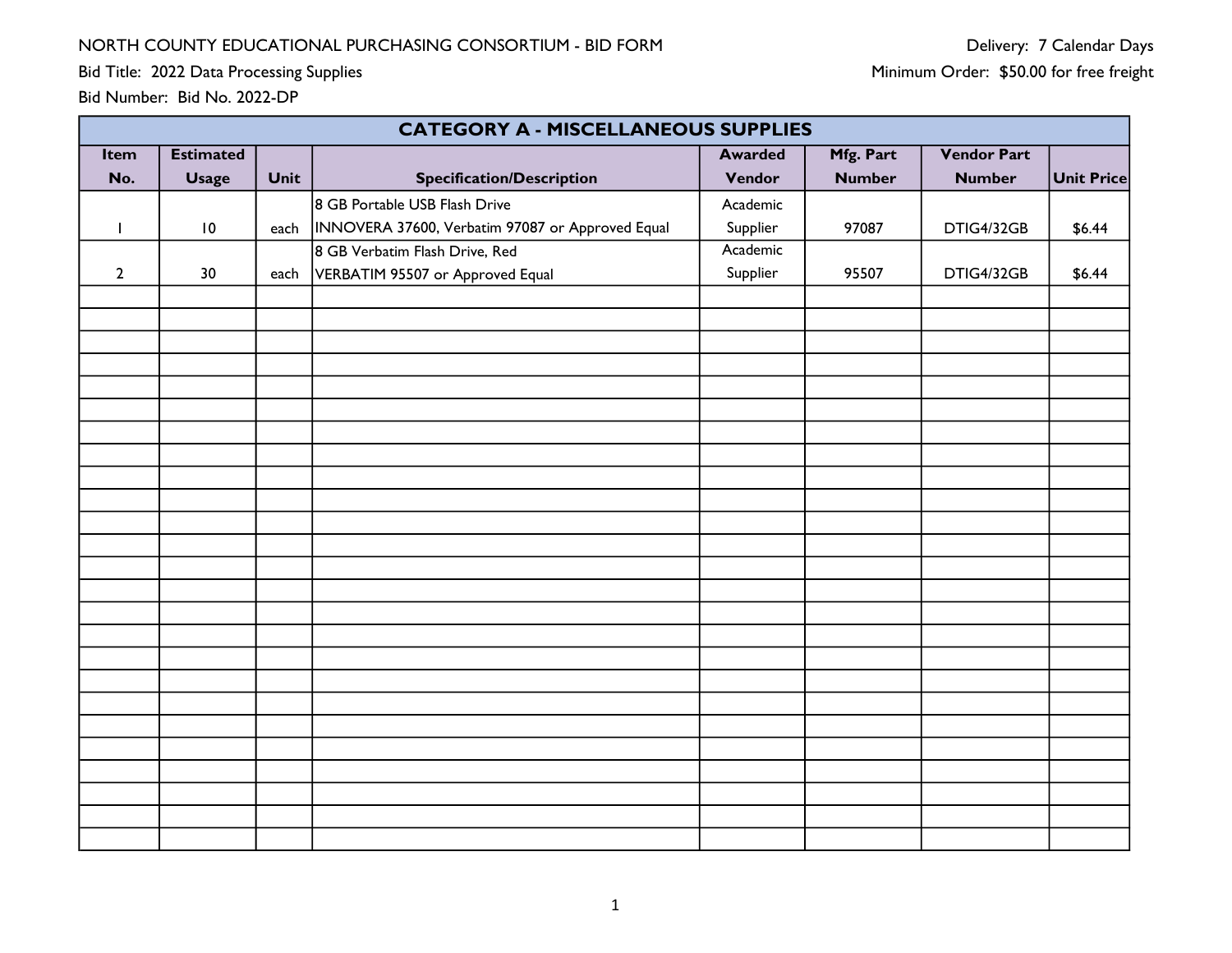|                         | <b>CATEGORY B - XEROX</b> |             |                                                       |                      |               |                    |                   |  |  |  |
|-------------------------|---------------------------|-------------|-------------------------------------------------------|----------------------|---------------|--------------------|-------------------|--|--|--|
| <b>Item</b>             | <b>Estimated</b>          |             |                                                       | <b>Awarded</b>       | Mfg. Part     | <b>Vendor Part</b> |                   |  |  |  |
| No.                     | <b>Usage</b>              | <b>Unit</b> | <b>Specification/Description</b>                      | Vendor               | <b>Number</b> | <b>Number</b>      | <b>Unit Price</b> |  |  |  |
|                         |                           |             | Xerox Phaser 6125 Cyan Toner Cartridge                | Datel Systems        |               |                    |                   |  |  |  |
|                         | 5                         | each        | 106R01331 - No Sustitute                              | Incorporated         | 106R01331     | 106R01331          | \$92.00           |  |  |  |
|                         |                           |             | Xerox Phaser 6125 Magenta Toner Cartridge             | Datel Systems        |               |                    |                   |  |  |  |
| $\overline{2}$          | 5                         | each        | 106R01332- No Substitute                              | Incorporated         | I06R01332     | I06R01332          | \$92.00           |  |  |  |
|                         |                           |             | Xerox Phaser 6125 Yellow Toner Cartridge              | Datel Systems        |               |                    |                   |  |  |  |
| 3                       | 5                         | each        | 106R01333- No Substitute                              | Incorporated         | 106R01333     | I06R01333          | \$92.00           |  |  |  |
|                         |                           |             | Xerox Phaser 6125 Black Toner Cartridge               | <b>Datel Systems</b> |               |                    |                   |  |  |  |
| $\overline{\mathbf{4}}$ | 5                         | each        | 106R01334- No Substitute                              | Incorporated         | 106R01334     | 106R01334          | \$119.00          |  |  |  |
|                         |                           |             | Xerox Colorqube 8570 Cyan Ink, 2 sticks               | Datel Systems        |               |                    |                   |  |  |  |
| 5                       | 0                         | each        | 108R00926- No Substitute                              | Incorporated         | I08R00926     | I08R00926          | \$125.00          |  |  |  |
|                         |                           |             | Xerox Colorqube 8570 Magenta Ink, 2 Sticks            | Datel Systems        |               |                    |                   |  |  |  |
| 6                       | 0                         | each        | 108R00927- No Subtitute                               | Incorporated         | I08R00927     | I08R00927          | \$125.00          |  |  |  |
|                         |                           |             | Xerox Colorqube 8580 Yellow Ink, 2 Sticks             | Datel Systems        |               |                    |                   |  |  |  |
| $\overline{7}$          | 0                         | each        | 108R00928- No Substitute                              | Incorporated         | I08R00928     | I08R00928          | \$133.00          |  |  |  |
|                         |                           |             | Xerox Colorqube 8570 Black Ink, 4 Sticks              | Datel Systems        |               |                    |                   |  |  |  |
| 8                       | 0                         | each        | 108R00930- No Substitute                              | Incorporated         | I08R00930     | I08R00930          | \$131.00          |  |  |  |
|                         |                           |             | Xerox 8570/8870/8700/8900,8580,8880 Extended-Capacity |                      |               |                    |                   |  |  |  |
|                         |                           |             | Cleaning Unit/Maintenance Kit                         | Datel Systems        |               |                    |                   |  |  |  |
| 9                       | 0                         | each        | 109R00783- No Substitute                              | Incorporated         | I09R00783     | I09R00784          | \$127.00          |  |  |  |
|                         |                           |             |                                                       |                      |               |                    |                   |  |  |  |
|                         |                           |             |                                                       |                      |               |                    |                   |  |  |  |
|                         |                           |             |                                                       |                      |               |                    |                   |  |  |  |
|                         |                           |             |                                                       |                      |               |                    |                   |  |  |  |
|                         |                           |             |                                                       |                      |               |                    |                   |  |  |  |
|                         |                           |             |                                                       |                      |               |                    |                   |  |  |  |
|                         |                           |             |                                                       |                      |               |                    |                   |  |  |  |
|                         |                           |             |                                                       |                      |               |                    |                   |  |  |  |
|                         |                           |             |                                                       |                      |               |                    |                   |  |  |  |
|                         |                           |             |                                                       |                      |               |                    |                   |  |  |  |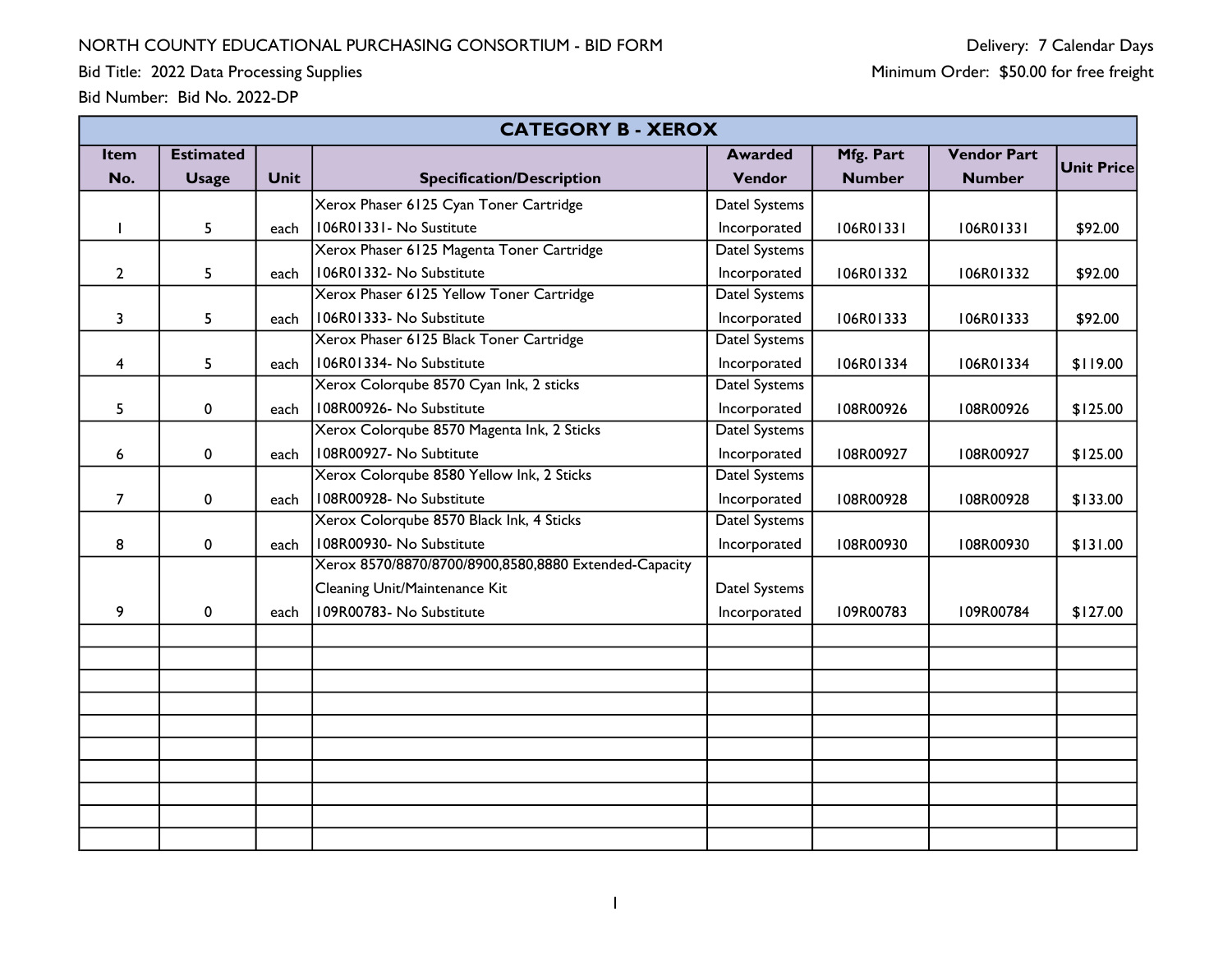Bid Title: 2022 Data Processing Supplies

|                | <b>CATEGORY C - OKIDATA</b> |             |                                                             |                      |               |                    |                   |  |  |
|----------------|-----------------------------|-------------|-------------------------------------------------------------|----------------------|---------------|--------------------|-------------------|--|--|
| Item           | <b>Estimated</b>            |             |                                                             | <b>Awarded</b>       | Mfg. Part     | <b>Vendor Part</b> |                   |  |  |
| No.            | <b>Usage</b>                | <b>Unit</b> | <b>Specification/Description</b>                            | Vendor               | <b>Number</b> | <b>Number</b>      | <b>Unit Price</b> |  |  |
|                |                             |             |                                                             |                      |               |                    |                   |  |  |
|                |                             |             | Print cartridge, Black, for B400, B410DN, MB400MFP printers | Datel Systems        |               |                    |                   |  |  |
|                | $\mathbf 0$                 | each        | Okidata #43979101 -NO SUBSTITUTE                            | Incorporated         | 43979101      | 43979101           | \$55.00           |  |  |
|                |                             |             | Print cartridge, Black, for B411, B431, printers            | <b>Datel Systems</b> |               |                    |                   |  |  |
| $\overline{2}$ | 70                          | each        | Okidata #44574701-NO SUBSTITUTE                             | Incorporated         | 44574701      | 44574701           | \$55.00           |  |  |
|                |                             |             | Print cartridge, Black, for C610 printers                   | Datel Systems        |               |                    |                   |  |  |
| 3              | 15                          | each        | Okidata #44315304-NO SUBSTITUTE                             | Incorporated         | 44315304      | 44315304           | \$71.50           |  |  |
|                |                             |             | Print cartridge, Cyan, for C610 printers                    | Datel Systems        |               |                    |                   |  |  |
| 4              | 10                          | each        | Okidata #44315303-NO SUBSTITUTE                             | Incorporated         | 44315303      | 44315303           | \$127.00          |  |  |
|                |                             |             | Print cartridge, Magenta, for C610 printers                 | Datel Systems        |               |                    |                   |  |  |
| 5              | $\overline{10}$             | each        | Okidata #44315302-NO SUBSTITUTE                             | Incorporated         | 44315302      | 44315302           | \$127.00          |  |  |
|                |                             |             | Print cartridge, Yellow, for C610 printers                  | Datel Systems        |               |                    |                   |  |  |
| 6              | $\overline{10}$             | each        | Okidata #44315301-NO SUBSTITUTE                             | Incorporated         | 44315301      | 44315301           | \$127.00          |  |  |
|                |                             |             | Black Drum, for C610 printers                               | Datel Systems        |               |                    |                   |  |  |
| $\overline{7}$ | 5                           | each        | Okidata #44315104-NO SUBSTITUTE                             | Incorporated         | 44315104      | 44315104           | \$60.00           |  |  |
|                |                             |             | Cyan Drum, for C610 printers                                | <b>Datel Systems</b> |               |                    |                   |  |  |
| 8              | 3                           | each        | Okidata #44315103-NO SUBSTITUTE                             | Incorporated         | 44315103      | 44315103           | \$68.00           |  |  |
|                |                             |             | Magenta Drum, for C610 printers                             | Datel Systems        |               |                    |                   |  |  |
| 9              | 5                           | each        | Okidata #44315102-NO SUBSTITUTE                             | Incorporated         | 44315102      | 44315102           | \$68.00           |  |  |
|                |                             |             | Yellow Drum, for C610 printers                              | Datel Systems        |               |                    |                   |  |  |
| 10             | 5                           | each        | Okidata #44315101-NO SUBSTITUTE                             | Incorporated         | 44315101      | 44315101           | \$68.00           |  |  |
|                |                             |             | Print cartridge, Black, for B412/MB652 printers             | Datel Systems        |               |                    |                   |  |  |
| $\mathbf{H}$   | 30                          | each        | Okidata #45807101-NO SUBSTITUTE                             | Incorporated         | 45807101      | 45807101           | \$59.00           |  |  |
|                |                             |             | Black Drum, for B411/431 printers                           | Datel Systems        |               |                    |                   |  |  |
| 12             | $\overline{10}$             | each        | Okidata #44574301-NO SUBSTITUTE                             | Incorporated         | 44574301      | 44574301           | \$115.00          |  |  |
|                |                             |             | Print cartridge, Black, for C330/C530 printers              | Datel Systems        |               |                    |                   |  |  |
| 13             | 5                           | each        | Okidata #44469801-NO SUBSTITUTE                             | Incorporated         | 44469801      | 44469801           | \$64.00           |  |  |
|                |                             |             |                                                             |                      |               |                    |                   |  |  |
|                |                             |             |                                                             |                      |               |                    |                   |  |  |
|                |                             |             |                                                             |                      |               |                    |                   |  |  |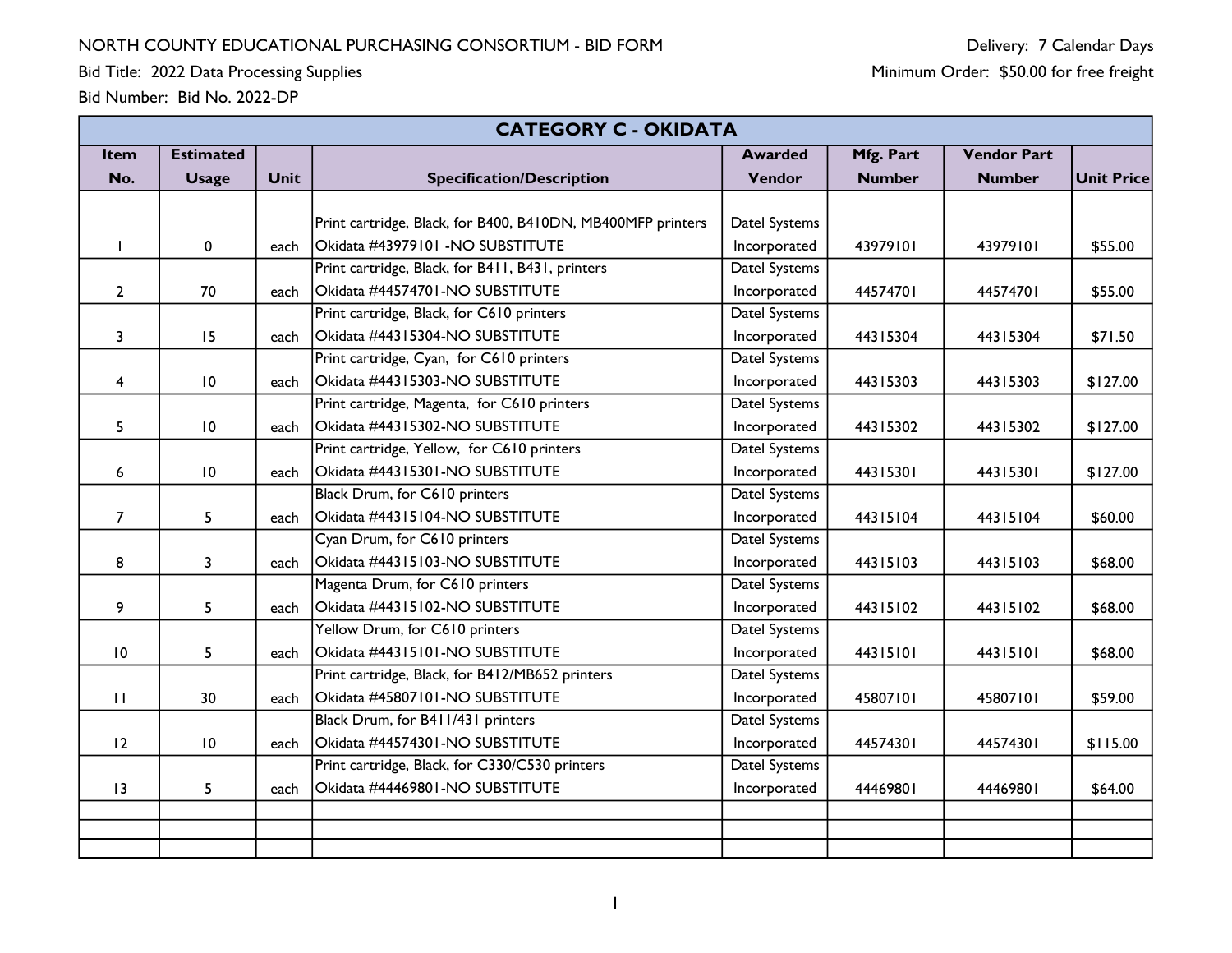Bid Title: 2022 Data Processing Supplies

|                | <b>Category D - HP, INC.</b> |             |                                                           |                |                |                |                   |  |  |  |
|----------------|------------------------------|-------------|-----------------------------------------------------------|----------------|----------------|----------------|-------------------|--|--|--|
|                |                              |             |                                                           |                |                | Vendor         |                   |  |  |  |
| Item           | <b>Estimated</b>             |             |                                                           | <b>Awarded</b> | Mfg. Part      | Part           |                   |  |  |  |
| No.            | <b>Usage</b>                 | <b>Unit</b> | <b>Specification/Description</b>                          | Vendor         | <b>Number</b>  | <b>Number</b>  | <b>Unit Price</b> |  |  |  |
|                |                              |             | HP 45 Black original INK cartridge                        |                |                |                |                   |  |  |  |
|                |                              |             | HP #51645A - NO SUBSTITUTE                                | Academic       |                |                |                   |  |  |  |
|                | 5                            | each        | Page Yield - 930                                          | Supplier       | 51645A         | 51645A         | \$2.00            |  |  |  |
|                |                              |             | HP 15 Black Original Ink cartridge                        |                |                |                |                   |  |  |  |
|                |                              |             | <b>HP #C6615DN - NO SUBSTITUTE</b>                        | Academic       |                |                |                   |  |  |  |
| $\mathbf{2}$   | 5                            |             | each $\vert$ Page Yield - 500                             | Supplier       | C6615DN        | C6615DN        | \$5.00            |  |  |  |
|                |                              |             | HP 57 Tri color Ink cartridge                             |                |                |                |                   |  |  |  |
|                |                              |             | <b>HPC6657AN - NO SUBSTITUTE</b>                          | Academic       |                |                |                   |  |  |  |
| 3              | 5                            |             | each   Page Yield - 500                                   | Supplier       | C6657AN        | C6657AN        | \$5.00            |  |  |  |
|                |                              |             | HP 15X High Yield Black Original Laserlet toner cartridge |                |                |                |                   |  |  |  |
|                |                              |             | <b>HPC7115X - NO SUBSTITUTE</b>                           | Academic       |                |                |                   |  |  |  |
| 4              | 5                            | each        | Page Yield - 10,000                                       | Supplier       | C7115X         | C7115X         | \$10.00           |  |  |  |
|                |                              |             | series                                                    |                |                |                |                   |  |  |  |
|                |                              |             | HP#C8543X-NO SUBSTITUTE                                   | Academic       |                |                |                   |  |  |  |
| 5              | 10                           |             | each $\vert$ Page Yield - 30,000                          | Supplier       | C8543X         | C8543X         | \$10.00           |  |  |  |
|                |                              |             | HP 27 Black Inkjet cartridge                              |                |                |                |                   |  |  |  |
|                |                              |             | HP#C8727AN - NO SUBSTITUTE                                | Academic       |                |                |                   |  |  |  |
| 6              | $\mathbf 0$                  |             | each   Page Yield - 280                                   | Supplier       | <b>C8727AN</b> | <b>C8727AN</b> | \$4.00            |  |  |  |
|                |                              |             | HP 94 Black Original Ink cartridge                        |                |                |                |                   |  |  |  |
|                |                              |             | HP #C8765WN - NO SUBSTITUTE                               | Academic       |                |                |                   |  |  |  |
| $\overline{7}$ | 10                           |             | each   Page Yield - 480                                   | Supplier       | <b>C8765WN</b> | C8765WN        | \$2.00            |  |  |  |
|                |                              |             | HP 95 Tri-color Inkjet printcartridge                     |                |                |                |                   |  |  |  |
|                |                              |             | HP #C8766WN - NO SUBSTITUTE                               | Academic       |                |                |                   |  |  |  |
| 8              | 5                            | each        | Page Yield - 330                                          | Supplier       | C8766WN        | C8766WN        | \$2.00            |  |  |  |
|                |                              |             | HP 21 Black Ink print cartridge                           |                |                |                |                   |  |  |  |
|                |                              |             | <b>HP #C9351AN- NO SUBSTITUTE</b>                         | Academic       |                |                |                   |  |  |  |
| 9              | $\mathbf 0$                  | each        | Page Yield - 190                                          | Supplier       | <b>C9351AN</b> | <b>C9351AN</b> | \$2.00            |  |  |  |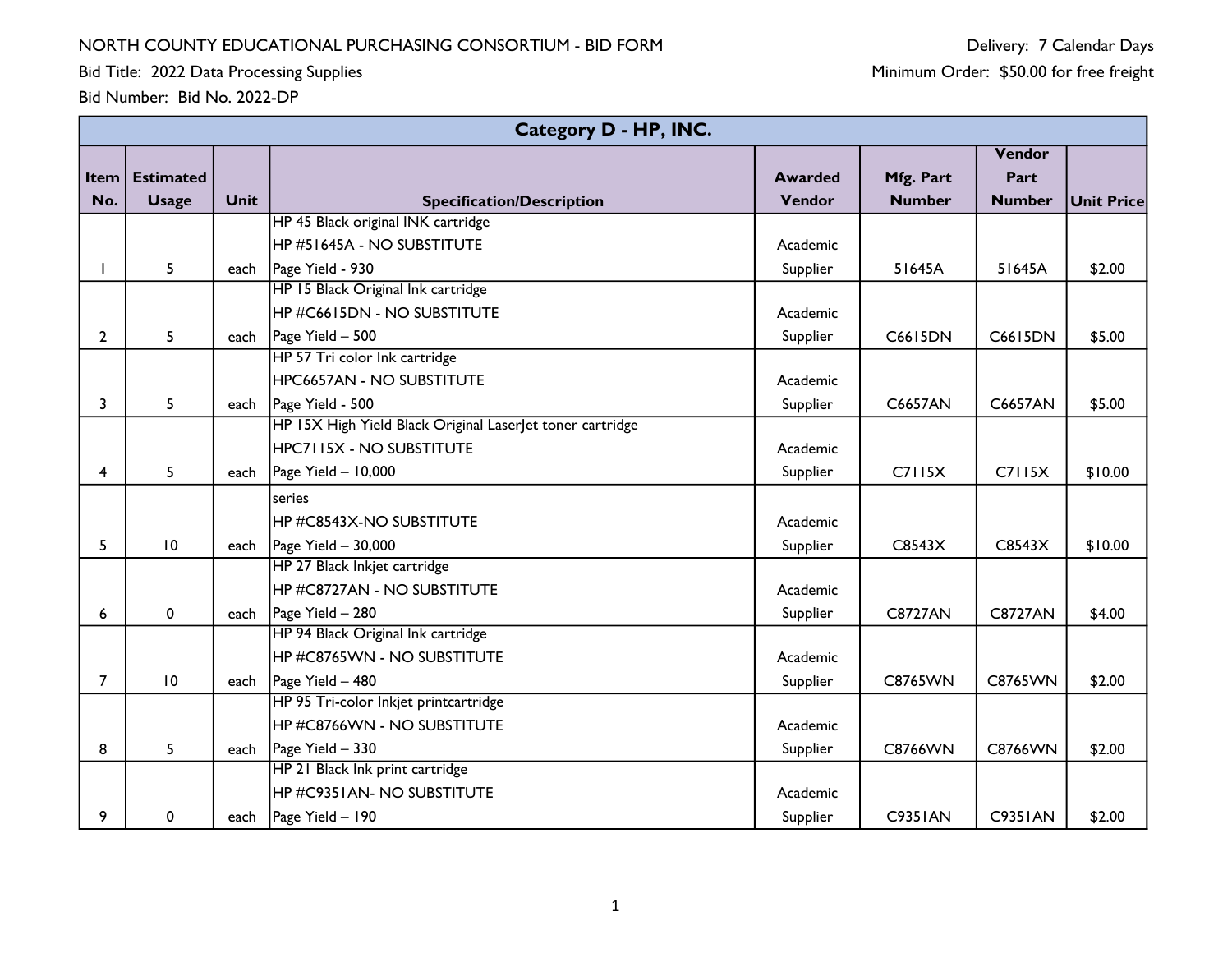Bid Title: 2022 Data Processing Supplies

|                 | Category D - HP, INC. |             |                                                                       |                |               |               |                   |  |  |  |
|-----------------|-----------------------|-------------|-----------------------------------------------------------------------|----------------|---------------|---------------|-------------------|--|--|--|
|                 |                       |             |                                                                       |                |               | Vendor        |                   |  |  |  |
| Item            | <b>Estimated</b>      |             |                                                                       | <b>Awarded</b> | Mfg. Part     | Part          |                   |  |  |  |
| No.             | <b>Usage</b>          | <b>Unit</b> | <b>Specification/Description</b>                                      | Vendor         | <b>Number</b> | <b>Number</b> | <b>Unit Price</b> |  |  |  |
|                 |                       |             | HP 22 Tri-Color Inkjet print cartridge                                |                |               |               |                   |  |  |  |
|                 |                       |             | HP #C9352AN - NO SUBSTITUTE                                           | Academic       |               |               |                   |  |  |  |
| $\overline{10}$ | $\mathbf{0}$          | each        | Page Yield - 165                                                      | Supplier       | C9352AN       | C9352AN       | \$2.00            |  |  |  |
|                 |                       |             | HP 92 Black Original Ink cartridge                                    |                |               |               |                   |  |  |  |
|                 |                       |             | HP #C9362WN - NO SUBSTITUTE                                           | Academic       |               |               |                   |  |  |  |
| $\mathbf{H}$    | 0                     |             | each   Page Yield - 220                                               | Supplier       | C9362WN       | C9362WN       | \$2.00            |  |  |  |
|                 |                       |             | HP 97 Tri-Color Original Ink cartridge                                |                |               |               |                   |  |  |  |
|                 |                       |             | HP #C9363WN - NO SUBSTITUTE                                           | Academic       |               |               |                   |  |  |  |
| 12              | 120                   |             | each   Page Yield - 450                                               | Supplier       | C9363WN       | C9363WN       | \$49.00           |  |  |  |
|                 |                       |             | HP 98 Black Original Ink cartridge                                    |                |               |               |                   |  |  |  |
|                 |                       |             | HP #C9364WN - NO SUBSTITUTE                                           | Academic       |               |               |                   |  |  |  |
| $\overline{13}$ | 10                    | each        | Page Yield - 400                                                      | Supplier       | C9364WN       | C9364WN       | \$4.00            |  |  |  |
|                 |                       |             |                                                                       |                |               |               |                   |  |  |  |
|                 |                       |             | HP 645A Black Original Laserjet cartridge for HP LaserJet 5500 series |                |               |               |                   |  |  |  |
|                 |                       |             | IHP #C9730A - NO SUBSTITUTE                                           | Academic       |               |               |                   |  |  |  |
| 4               | 5                     | each        | Page Yield $-13,000$                                                  | Supplier       | C9730A        | C9730A        | \$10.00           |  |  |  |
|                 |                       |             | HP 645A Cyan Laserjet cartridge for HP LaserJet 5500 series           |                |               |               |                   |  |  |  |
|                 |                       |             | HP #C9731A - NO SUBSTITUTE                                            | Academic       |               |               |                   |  |  |  |
| 15              | 5                     | each        | $Page$ Yield $-$ 12,000                                               | Supplier       | C9731A        | C9731A        | \$10.00           |  |  |  |
|                 |                       |             | HP 645A Yellow Laserjet cartridge for HP Laserlet 5500 series         |                |               |               |                   |  |  |  |
|                 |                       |             | HP #C9732A - NO SUBSTITUTE                                            | Academic       |               |               |                   |  |  |  |
| 16              | 5                     | each        | Page Yield $-12,000$                                                  | Supplier       | C9732A        | C9732A        | \$10.00           |  |  |  |
|                 |                       |             | HP 645A Magenta Laserjet cartridge for HP Laserlet 5500 series        |                |               |               |                   |  |  |  |
|                 |                       |             | HP #C9733A - NO SUBSTITUTE                                            | Academic       |               |               |                   |  |  |  |
| 17              | 5                     | each        | $\vert$ Page Yield - 12,000                                           | Supplier       | C9733A        | C9733A        | \$10.00           |  |  |  |
|                 |                       |             | HP564 Black photosmart ink cartridge for Photosmart D5445/5460        |                |               |               |                   |  |  |  |
|                 |                       |             | $H$ P #CB316WN – NO SUBSTITUTE                                        | Academic       |               |               |                   |  |  |  |
| 8               | 10                    | each        | Page Yield - 250                                                      | Supplier       | CB316WN       | CB316WN       | \$5.00            |  |  |  |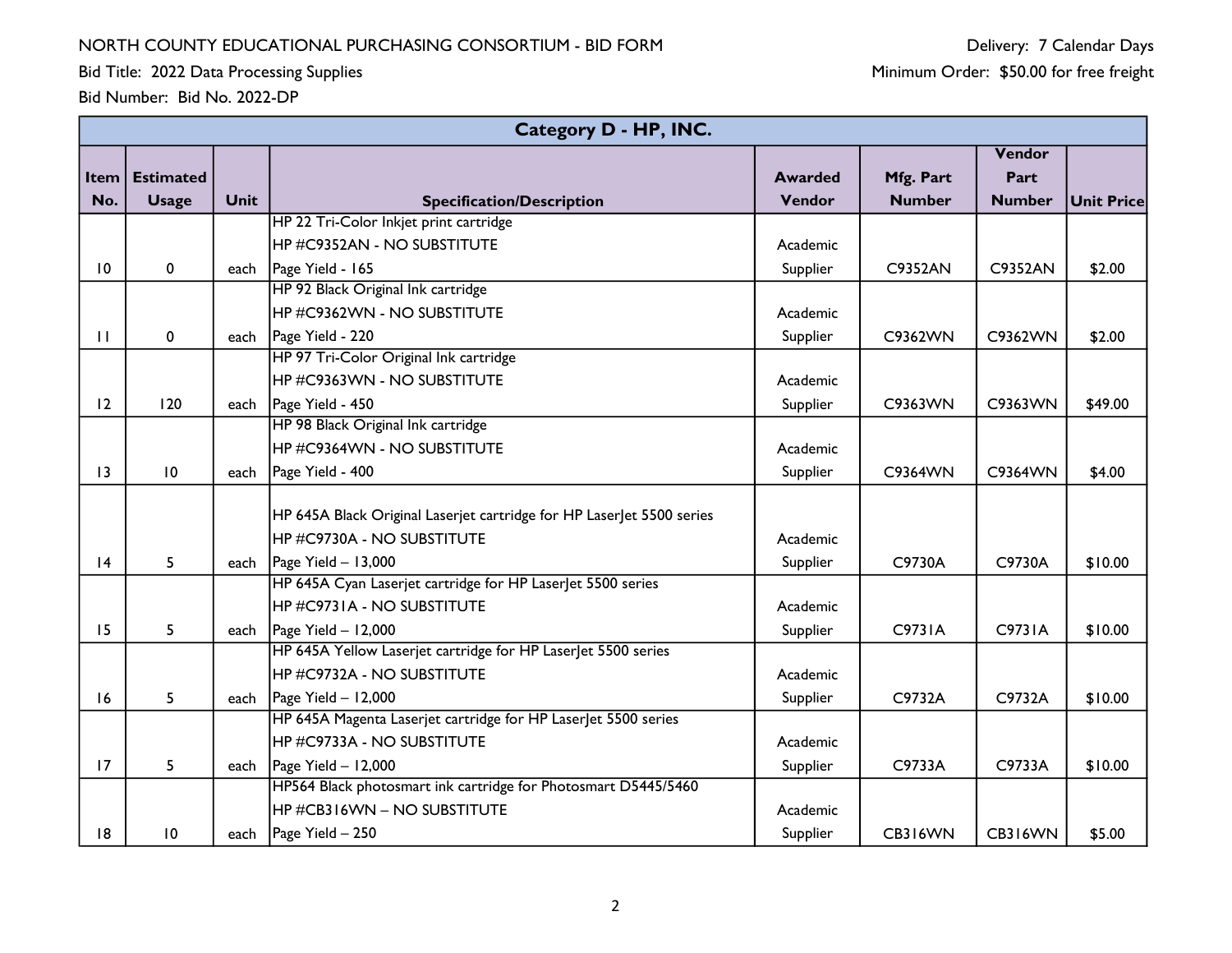Bid Title: 2022 Data Processing Supplies

|      | Category D - HP, INC. |             |                                                                  |                |               |                |                   |  |  |  |
|------|-----------------------|-------------|------------------------------------------------------------------|----------------|---------------|----------------|-------------------|--|--|--|
|      |                       |             |                                                                  |                |               | Vendor         |                   |  |  |  |
| Item | <b>Estimated</b>      |             |                                                                  | <b>Awarded</b> | Mfg. Part     | Part           |                   |  |  |  |
| No.  | <b>Usage</b>          | <b>Unit</b> | <b>Specification/Description</b>                                 | Vendor         | <b>Number</b> | <b>Number</b>  | <b>Unit Price</b> |  |  |  |
|      |                       |             | HP564 Cyan photosmart ink cartridge for Photosmart D5445/5460    |                |               |                |                   |  |  |  |
|      |                       |             | HP #CB318WN - NO SUBSTITUTE                                      | Academic       |               |                |                   |  |  |  |
| 9    | 5                     | each        | Page Yield - 300                                                 | Supplier       | CB318WN       | CB318WN        | \$5.00            |  |  |  |
|      |                       |             | HP564 Magenta photosmart ink cartridge for Photosmart D5445/5460 |                |               |                |                   |  |  |  |
|      |                       |             | HP#CB319WN - NO SUBSTITUTE                                       | Academic       |               |                |                   |  |  |  |
| 20   | 5                     | each        | Page Yield - 300                                                 | Supplier       | CB319WN       | CB319WN        | \$5.00            |  |  |  |
|      |                       |             |                                                                  |                |               |                |                   |  |  |  |
|      |                       |             | HP564 Yellow photosmart ink cartridge for Photosmart D5445/5460  |                |               |                |                   |  |  |  |
|      |                       |             | HP #CB320WN - NO SUBSTITUTE                                      | Academic       |               |                |                   |  |  |  |
| 21   | 5                     | each        | Page Yield - 300                                                 | Supplier       | CB320WN       | CB320WN        | \$5.00            |  |  |  |
|      |                       |             |                                                                  |                |               |                |                   |  |  |  |
|      |                       |             | HP564XL Photo photosmart ink cartridge for Photosmart D5445/5460 |                |               |                |                   |  |  |  |
|      |                       |             | HP #CB322WN - NO SUBSTITUTE                                      | Academic       |               |                |                   |  |  |  |
| 22   | 5                     | each        | Page Yield - 290                                                 | Supplier       | CB322WN       | <b>CB322WN</b> | \$5.00            |  |  |  |
|      |                       |             | HP564XL Cyan Photo photosmart ink cartridge for Photosmart       |                |               |                |                   |  |  |  |
|      |                       |             | D5445/5460-High Yield                                            |                |               |                |                   |  |  |  |
|      |                       |             | HP #CB323WN - NO SUBSTITUTE                                      | Academic       |               |                |                   |  |  |  |
| 23   | 5                     | each        | Page Yield - 750                                                 | Supplier       | CB323WN       | CB323WN        | \$5.00            |  |  |  |
|      |                       |             | HP564XL Magenta Photo photosmart ink cartridge for Photosmart    |                |               |                |                   |  |  |  |
|      |                       |             | D5445/5460-High Yield                                            |                |               |                |                   |  |  |  |
|      |                       |             | HP #CB324WN - NO SUBSTITUTE                                      | Academic       |               |                |                   |  |  |  |
| 24   | 5                     | each        | Page Yield - 750                                                 | Supplier       | CB324WN       | CB324WN        | \$5.00            |  |  |  |
|      |                       |             | HP564XL Yellow Photo photosmart ink cartridge for Photosmart     |                |               |                |                   |  |  |  |
|      |                       |             | D5445/5460-High Yield                                            |                |               |                |                   |  |  |  |
|      |                       |             | HP #CB325WN - NO SUBSTITUTE                                      | Academic       |               |                |                   |  |  |  |
| 25   | 5                     | each        | Page Yield - 750                                                 | Supplier       | CB325WN       | CB325WN        | \$5.00            |  |  |  |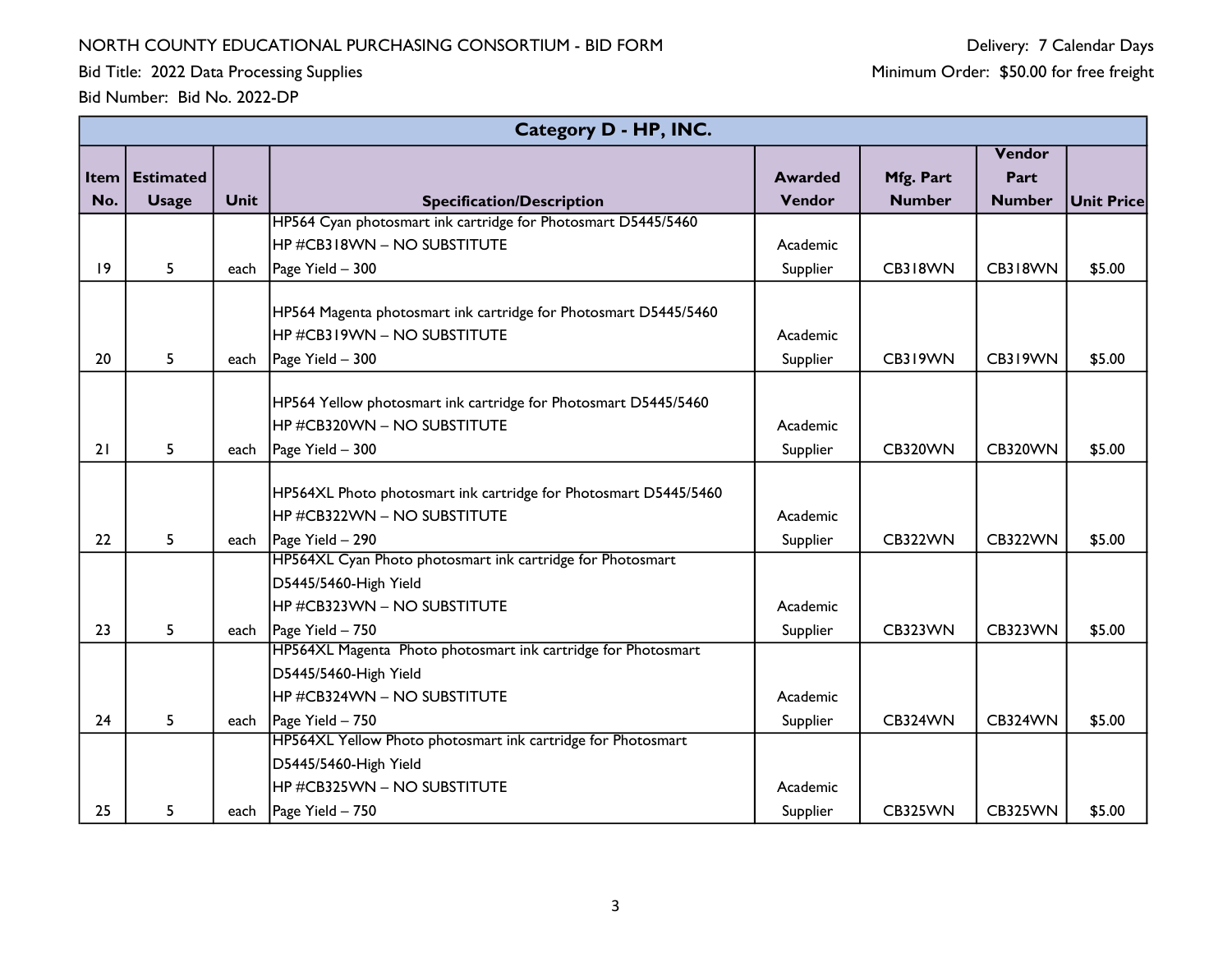Bid Title: 2022 Data Processing Supplies

|          |                  |             | <b>Category D - HP, INC.</b>                                            |                |               |               |                   |
|----------|------------------|-------------|-------------------------------------------------------------------------|----------------|---------------|---------------|-------------------|
|          |                  |             |                                                                         |                |               | Vendor        |                   |
| Item $ $ | <b>Estimated</b> |             |                                                                         | <b>Awarded</b> | Mfg. Part     | Part          |                   |
| No.      | <b>Usage</b>     | <b>Unit</b> | <b>Specification/Description</b>                                        | Vendor         | <b>Number</b> | <b>Number</b> | <b>Unit Price</b> |
|          |                  |             | HP 74 Black Original Ink Cartridge                                      |                |               |               |                   |
|          |                  |             | HP#CB335WN                                                              | Academic       |               |               |                   |
| 26       | $\mathbf{0}$     | each        | Page Yield - 200                                                        | Supplier       | CB335WN       | CB335WN       | \$2.00            |
|          |                  |             | HP 75, TriColor original Ink Cartridge                                  |                |               |               |                   |
|          |                  |             | HP#CB337WN                                                              | Academic       |               |               |                   |
| 27       | 0                | each        | Page Yield - 170                                                        | Supplier       | CB337WN       | CB337WN       | \$2.00            |
|          |                  |             | HP 642A Black Original Laser let Toner Cartridge for HP Color Laser let |                |               |               |                   |
|          |                  |             | CP4005 printer series                                                   |                |               |               |                   |
|          |                  |             | HP #CB400A - NO SUBSTITUTE                                              | Academic       |               |               |                   |
| 28       | 10               | each        | Page Yield - 7,500                                                      | Supplier       | <b>CB400A</b> | <b>CB400A</b> | \$10.00           |
|          |                  |             | HP 642A Cyan Laser et Toner Cartridge for HP Color Laser et CP4005      |                |               |               |                   |
|          |                  |             | printer series                                                          |                |               |               |                   |
|          |                  |             | HP #CB401A – NO SUBSTITUTE                                              | Academic       |               |               |                   |
| 29       | 5                | each        | Page Yield - 7,500                                                      | Supplier       | <b>CB401A</b> | <b>CB401A</b> | \$10.00           |
|          |                  |             | HP 642A Yellow LaserJet Toner Cartridge for HP Color LaserJet CP4005    |                |               |               |                   |
|          |                  |             | printer series                                                          |                |               |               |                   |
|          |                  |             | HP #CB402A – NO SUBSTITUTE                                              | Academic       |               |               |                   |
| 30       | $\overline{10}$  | each        | $\vert$ Page Yield - 7,500                                              | Supplier       | <b>CB402A</b> | <b>CB402A</b> | \$10.00           |
|          |                  |             | HP 642A Magenta Laser et Toner Cartridge for HP Color Laser et CP4005   |                |               |               |                   |
|          |                  |             | printer series                                                          |                |               |               |                   |
|          |                  |             | HP #CB403A – NO SUBSTITUTE                                              | Academic       |               |               |                   |
| 31       | $\overline{10}$  | each        | Page Yield - 7,500                                                      | Supplier       | <b>CB403A</b> | <b>CB403A</b> | \$10.00           |
|          |                  |             | HP 35A Black Laserlet Toner cartridge for HP Laserlet P1005 and P1006   |                |               |               |                   |
|          |                  |             | series printer                                                          |                |               |               |                   |
|          |                  |             | HP #CB435A - NO SUBSTITUTE                                              | Academic       |               |               |                   |
| 32       | 10               | each        | Page Yield - 1,500                                                      | Supplier       | <b>CB435A</b> | <b>CB435A</b> | \$47.00           |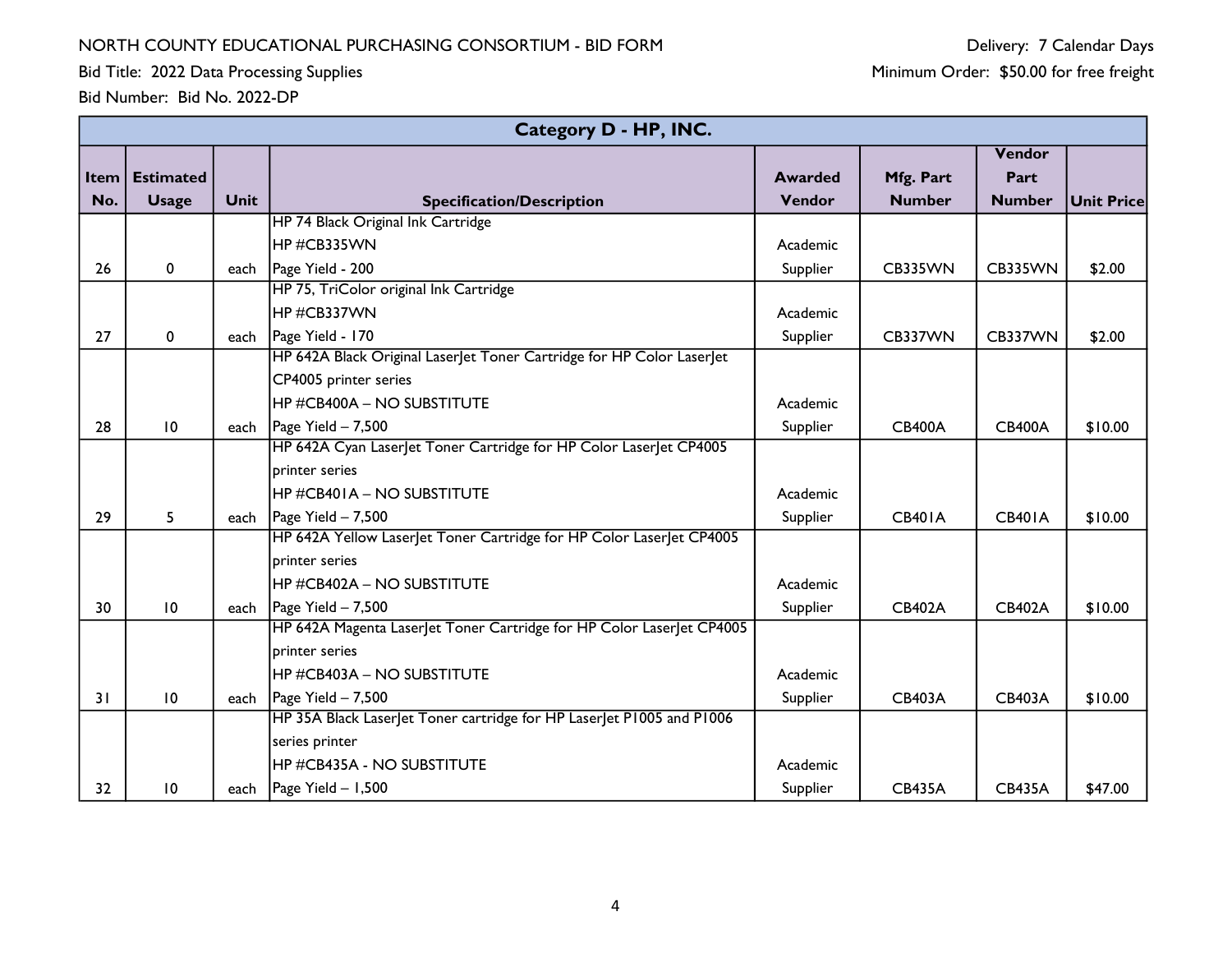Bid Title: 2022 Data Processing Supplies

|      | Category D - HP, INC. |             |                                                      |                |               |               |                   |  |  |  |
|------|-----------------------|-------------|------------------------------------------------------|----------------|---------------|---------------|-------------------|--|--|--|
|      |                       |             |                                                      |                |               | Vendor        |                   |  |  |  |
| Item | <b>Estimated</b>      |             |                                                      | <b>Awarded</b> | Mfg. Part     | Part          |                   |  |  |  |
| No.  | <b>Usage</b>          | <b>Unit</b> | <b>Specification/Description</b>                     | Vendor         | <b>Number</b> | <b>Number</b> | <b>Unit Price</b> |  |  |  |
|      |                       |             | HP 36A Black Original LaserJet Toner cartridge       |                |               |               |                   |  |  |  |
|      |                       |             | <b>HP #CB436A - NO SUBSTITUTE</b>                    | Academic       |               |               |                   |  |  |  |
| 33   | 30                    |             | each $\vert$ Page Yield - 2,000                      | Supplier       | <b>CB436A</b> | <b>CB436A</b> | \$55.00           |  |  |  |
|      |                       |             | HP 125A Black Laserjet toner cartridge               |                |               |               |                   |  |  |  |
|      |                       |             | <b>HP #CB540A – NO SUBSTITUTE</b>                    | Academic       |               |               |                   |  |  |  |
| 34   | 5                     |             | each $\vert$ Page Yield - 2,200                      | Supplier       | <b>CB540A</b> | <b>CB540A</b> | \$55.00           |  |  |  |
|      |                       |             | HP 125A Cyan Original Laser et Toner cartridge       |                |               |               |                   |  |  |  |
|      |                       |             | <b>HP #CB541A – NO SUBSTITUTE</b>                    | Academic       |               |               |                   |  |  |  |
| 35   | 5                     |             | each   Page Yield $- 1,400$                          | Supplier       | <b>CB541A</b> | <b>CB541A</b> | \$51.00           |  |  |  |
|      |                       |             | HP 125A Yellow Original Laserlet Toner cartridge     |                |               |               |                   |  |  |  |
|      |                       |             | HP #CB542A – NO SUBSTITUTE                           | Academic       |               |               |                   |  |  |  |
| 36   | 5                     |             | each   Page Yield $- 1,400$                          | Supplier       | <b>CB542A</b> | <b>CB542A</b> | \$51.00           |  |  |  |
|      |                       |             | HP 125A Magenta Original Laserlet toner cartridge    |                |               |               |                   |  |  |  |
|      |                       |             | HP #CB543A – NO SUBSTITUTE                           | Academic       |               |               |                   |  |  |  |
| 37   | 5                     |             | each $\vert$ Page Yield - 1,400                      | Supplier       | <b>CB543A</b> | <b>CB543A</b> | \$51.00           |  |  |  |
|      |                       |             | HP 64A Black toner cartridge for P4014, P4015, P4515 |                |               |               |                   |  |  |  |
|      |                       |             | HP#CC364A - NO SUBSTITUTE                            | Academic       |               |               |                   |  |  |  |
| 38   | 55                    |             | each $\vert$ Page Yield - 10,000                     | Supplier       | <b>CC364A</b> | <b>CC364A</b> | \$135.00          |  |  |  |
|      |                       |             | HP 64X Black High Yield toner cartridge              |                |               |               |                   |  |  |  |
|      |                       |             | HP #CC364X – NO SUBSTITUTE                           | Academic       |               |               |                   |  |  |  |
| 39   | 10                    |             | each $\vert$ Page Yield - 24,000                     | Supplier       | CC364X        | CC364X        | \$170.00          |  |  |  |
|      |                       |             | HP 304A Black Original Toner Cartridge               |                |               |               |                   |  |  |  |
|      |                       |             | <b>HP #CC530A - NO SUBSTITUTE</b>                    | Academic       |               |               |                   |  |  |  |
| 40   | 20                    |             | each $\vert$ Page Yield - 3,500                      | Supplier       | <b>CC530A</b> | <b>CC530A</b> | \$68.00           |  |  |  |
|      |                       |             | HP 304A, Cyan Original Toner Cartridge               |                |               |               |                   |  |  |  |
|      |                       |             | HP #CC531A - NO SUBSTITUTE                           | Academic       |               |               |                   |  |  |  |
| 41   | 15                    |             | each $\vert$ Page Yield - 2,800                      | Supplier       | <b>CC531A</b> | <b>CC531A</b> | \$70.00           |  |  |  |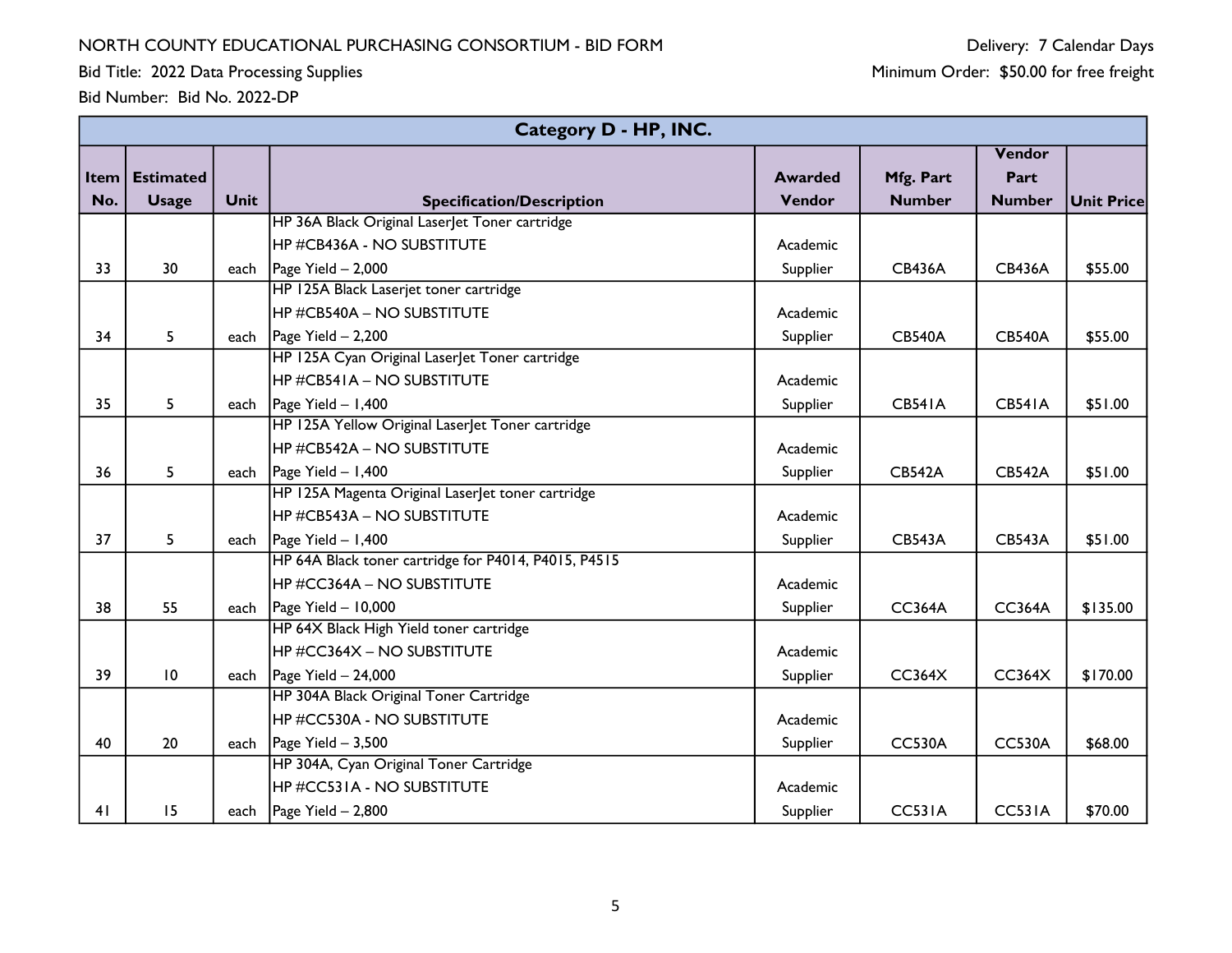Bid Title: 2022 Data Processing Supplies

|          | Category D - HP, INC. |      |                                                  |                |                |               |                   |  |  |  |
|----------|-----------------------|------|--------------------------------------------------|----------------|----------------|---------------|-------------------|--|--|--|
|          |                       |      |                                                  |                |                | Vendor        |                   |  |  |  |
| Item $ $ | <b>Estimated</b>      |      |                                                  | <b>Awarded</b> | Mfg. Part      | Part          |                   |  |  |  |
| No.      | <b>Usage</b>          | Unit | <b>Specification/Description</b>                 | Vendor         | <b>Number</b>  | <b>Number</b> | <b>Unit Price</b> |  |  |  |
|          |                       |      | HP 304A, Yellow Original Toner Cartridge         |                |                |               |                   |  |  |  |
|          |                       |      | <b>HP #CC532A - NO SUBSTITUTE</b>                | Academic       |                |               |                   |  |  |  |
| 42       | 10                    | each | Page Yield $-2,800$                              | Supplier       | <b>CC532A</b>  | <b>CC532A</b> | \$70.00           |  |  |  |
|          |                       |      | HP 304A, Magenta Original Toner Cartridge        |                |                |               |                   |  |  |  |
|          |                       |      | HP #CC533A - NO SUBSTITUTE                       | Academic       |                |               |                   |  |  |  |
| 43       | 15                    |      | each $\vert$ Page Yield - 2,800                  | Supplier       | <b>CC533A</b>  | <b>CC533A</b> | \$70.00           |  |  |  |
|          |                       |      | HP 60, Black Original Ink Cartridge              |                |                |               |                   |  |  |  |
|          |                       |      | HP #CC640WN - NO SUBSTITUTE                      | Academic       |                |               |                   |  |  |  |
| 44       | 0                     |      | each   Page Yield - 200                          | Supplier       | <b>CC640WN</b> | CC640WN       | \$2.00            |  |  |  |
|          |                       |      | HP 60XL Black original ink cartridge, High Yield |                |                |               |                   |  |  |  |
|          |                       |      | <b>HP #CC641WN - NO SUBSTITUTE</b>               | Academic       |                |               |                   |  |  |  |
| 45       | 5                     | each | Page Yield - 600                                 | Supplier       | CC641WN        | CC641WN       | \$5.00            |  |  |  |
|          |                       |      | HP 60 Tri-color original ink cartridge           |                |                |               |                   |  |  |  |
|          |                       |      | HP #CC643WN – NO SUBSTITUTE                      | Academic       |                |               |                   |  |  |  |
| 46       | $\pmb{0}$             | each | Page Yield - 165                                 | Supplier       | <b>CC643WN</b> | CC643WN       | \$2.00            |  |  |  |
|          |                       |      | HP 60XL Tricolor Original ink cartridge          |                |                |               |                   |  |  |  |
|          |                       |      | HP#CC644WN - NO SUBSTITUTE                       | Academic       |                |               |                   |  |  |  |
| 47       | 5                     |      | each   Page Yield -440                           | Supplier       | CC644WN        | CC644WN       | \$5.00            |  |  |  |
|          |                       |      | HP 920 BLACK Original ink cartridge              |                |                |               |                   |  |  |  |
|          |                       |      | HP #CD971AN – NO SUBSTITUTE                      | Academic       |                |               |                   |  |  |  |
| 48       | $\pmb{0}$             |      | each $\vert$ Page Yield – 420 pages              | Supplier       | CD971AN        | CD971AN       | \$2.00            |  |  |  |
|          |                       |      | HP 920XL CYAN Original ink cartridge             |                |                |               |                   |  |  |  |
|          |                       |      | HP #CD972AN – NO SUBSTITUTE                      | Academic       |                |               |                   |  |  |  |
| 49       | $\mathbf{0}$          |      | each $\log 2$ Yield – 700 pages                  | Supplier       | CD972AN        | CD972AN       | \$2.00            |  |  |  |
|          |                       |      | HP 920XL Magenta Original ink cartridge          |                |                |               |                   |  |  |  |
|          |                       |      | HP #CD973AN - NO SUBSTITUTE                      | Academic       |                |               |                   |  |  |  |
| 50       | 0                     | each | Page Yield $-700$ pages                          | Supplier       | CD973AN        | CD973AN       | \$2.00            |  |  |  |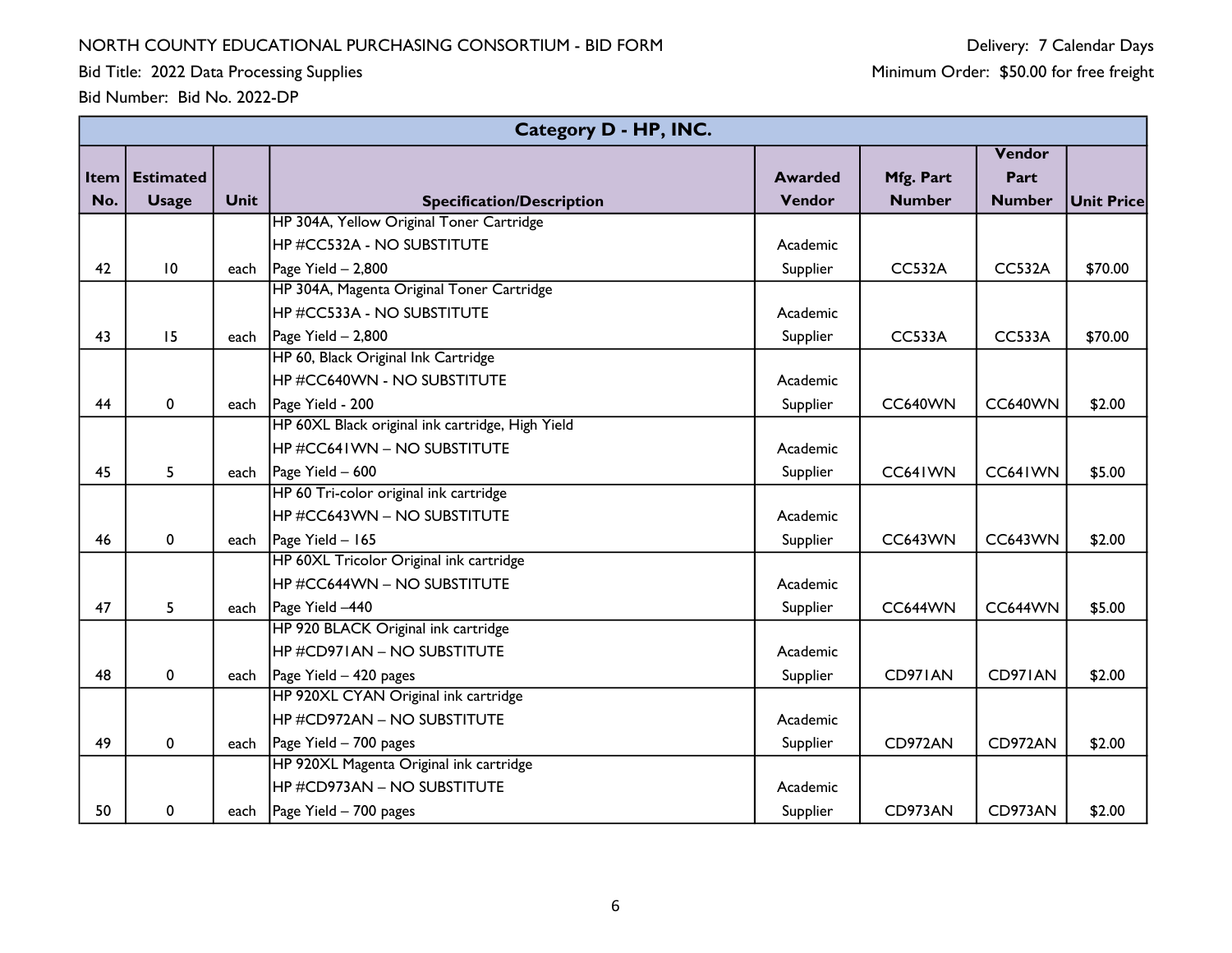Bid Title: 2022 Data Processing Supplies

|     |                  |             | <b>Category D - HP, INC.</b>                                          |                |               |               |                   |
|-----|------------------|-------------|-----------------------------------------------------------------------|----------------|---------------|---------------|-------------------|
|     |                  |             |                                                                       |                |               | Vendor        |                   |
|     | Item   Estimated |             |                                                                       | <b>Awarded</b> | Mfg. Part     | Part          |                   |
| No. | <b>Usage</b>     | <b>Unit</b> | <b>Specification/Description</b>                                      | Vendor         | <b>Number</b> | <b>Number</b> | <b>Unit Price</b> |
|     |                  |             | HP 920XL Yellow Officejet ink cartridge                               |                |               |               |                   |
|     |                  |             | HP#CD974AN - NO SUBSTITUTE                                            | Academic       |               |               |                   |
| 51  | $\mathbf 0$      |             | each $\vert$ Page Yield – 700 pages                                   | Supplier       | CD974AN       | CD974AN       | \$2.00            |
|     |                  |             | HP 920XL Black Original ink cartridge                                 |                |               |               |                   |
|     |                  |             | HP #CD975AN - NO SUBSTITUTE                                           | Academic       |               |               |                   |
| 52  | $\mathbf{0}$     | each        | Page Yield - 1200 pages                                               | Supplier       | CD975AN       | CD975AN       | \$2.00            |
|     |                  |             | HP 504A Black toner cartridge for HP Laserjet CP3525, CM3530          |                |               |               |                   |
|     |                  |             | HP#CE250A - NO SUBSTITUTE                                             | Academic       |               |               |                   |
| 53  | 5                | each        | Page Yield - 5,000                                                    | Supplier       | <b>CE250A</b> | <b>CE250A</b> | \$10.00           |
|     |                  |             | HP 504X Black toner cartridge, High Yield for HP Laser et CP3525,     |                |               |               |                   |
|     |                  |             | CM3530                                                                |                |               |               |                   |
|     |                  |             | HP #CE250X - NO SUBSTITUTE                                            | Academic       |               |               |                   |
| 54  | $\mathbf{0}$     | each        | Page Yield - 10,500                                                   | Supplier       | <b>CE250X</b> | <b>CE250X</b> | \$10.00           |
|     |                  |             |                                                                       |                |               |               |                   |
|     |                  |             | HP 504A Cyan laserjet toner cartridge for HP LaserJet CP3525, CM3530  |                |               |               |                   |
|     |                  |             | HP #CE251A - NO SUBSTITUTE                                            | Academic       |               |               |                   |
| 55  | 5                | each        | Page Yield - 7,000                                                    | Supplier       | <b>CE251A</b> | <b>CE251A</b> | \$10.00           |
|     |                  |             | HP 504A Yellow laserjet toner cartridge for HP color LaserJet CP3525, |                |               |               |                   |
|     |                  |             | CM3530                                                                |                |               |               |                   |
|     |                  |             | HP #CE252A - NO SUBSTITUTE                                            | Academic       |               |               |                   |
| 56  | 5                | each        | Page Yield - 7,000                                                    | Supplier       | <b>CE252A</b> | <b>CE252A</b> | \$10.00           |
|     |                  |             | HP 504A Magenta laserjet toner cartridge for HP LaserJet CP3525,      |                |               |               |                   |
|     |                  |             | CM3530                                                                |                |               |               |                   |
|     |                  |             | HP #CE253A - NO SUBSTITUTE                                            | Academic       |               |               |                   |
| 57  | 5                | each        | Page Yield - 7,000                                                    | Supplier       | <b>CE253A</b> | <b>CE253A</b> | \$10.00           |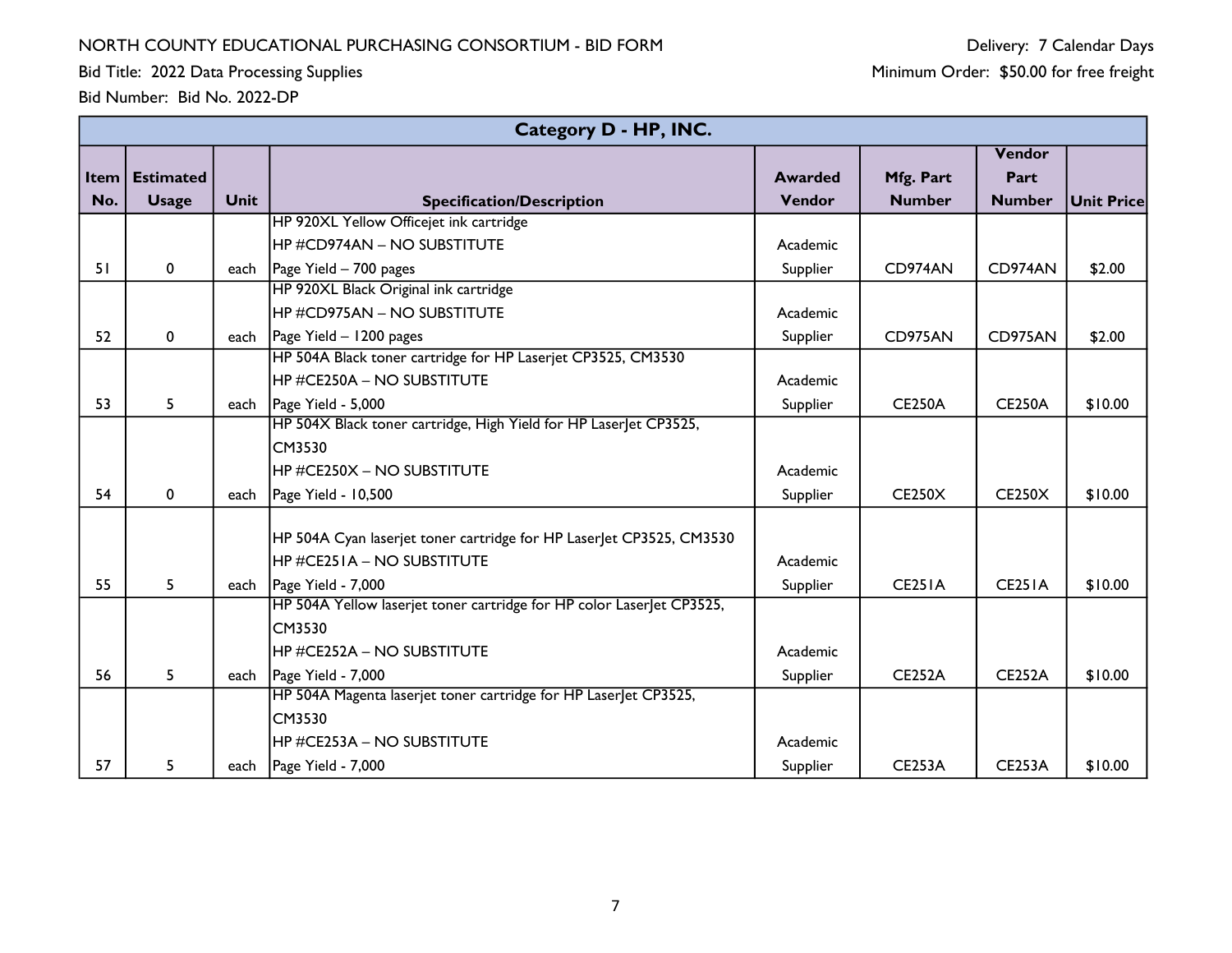Bid Title: 2022 Data Processing Supplies

|      |                  |             | Category D - HP, INC.                                                       |                |               |               |                   |
|------|------------------|-------------|-----------------------------------------------------------------------------|----------------|---------------|---------------|-------------------|
|      |                  |             |                                                                             |                |               | Vendor        |                   |
| Item | <b>Estimated</b> |             |                                                                             | <b>Awarded</b> | Mfg. Part     | Part          |                   |
| No.  | <b>Usage</b>     | <b>Unit</b> | <b>Specification/Description</b>                                            | Vendor         | <b>Number</b> | <b>Number</b> | <b>Unit Price</b> |
|      |                  |             |                                                                             |                |               |               |                   |
|      |                  |             | HP 55A Black Original laserjet Toner cartridge for HP Laserjet P3015 series |                |               |               |                   |
|      |                  |             | HP #CE255A - NO SUBSTITUTE                                                  | Academic       |               |               |                   |
| 58   | 25               | each        | Page Yield - 6,000                                                          | Supplier       | <b>CE255A</b> | <b>CE255A</b> | \$105.00          |
|      |                  |             | HP 55X Black High Yield Original Laserjet Toner Cartridge for HP Laserlet   |                |               |               |                   |
|      |                  |             | P3015 series-                                                               |                |               |               |                   |
|      |                  |             | HP #CE255X - NO SUBSTITUTE                                                  | Academic       |               |               |                   |
| 59   | 80               | each        | $Page$ Yield $-$ 12,500                                                     | Supplier       | CE255X        | <b>CE255X</b> | \$140.00          |
|      |                  |             | HP 647A Black Original Laser et toner cartridge for HP laserjet CP4025,     |                |               |               |                   |
|      |                  |             | CP4525                                                                      |                |               |               |                   |
|      |                  |             | HP #CE260A - NO SUBSTITUTE                                                  | Academic       |               |               |                   |
| 60   | 25               | each        | Page Yield $- 8,500$                                                        | Supplier       | <b>CE260A</b> | <b>CE260A</b> | \$115.00          |
|      |                  |             | HP 649X Black toner cartridge                                               |                |               |               |                   |
|      |                  |             | HP #CE260X - NO SUBSTITUTE                                                  | Academic       |               |               |                   |
| 61   | 10               | each        | $\vert$ Page Yield - 17,000                                                 | Supplier       | <b>CE260X</b> | <b>CE260X</b> | \$140.00          |
|      |                  |             | HP 648A Cyan print cartridge                                                |                |               |               |                   |
|      |                  |             | HP #CE261A - NO SUBSTITUTE                                                  | Academic       |               |               |                   |
| 62   | 25               | each        | Page Yield - 11,000                                                         | Supplier       | <b>CE261A</b> | <b>CE261A</b> | \$175.00          |
|      |                  |             | HP 648A Yellow print cartridge                                              |                |               |               |                   |
|      |                  |             | <b>HP #CE262A - NO SUBSTITUTE</b>                                           | Academic       |               |               |                   |
| 63   | 25               | each        | Page Yield - 11,000                                                         | Supplier       | <b>CE262A</b> | <b>CE262A</b> | \$175.00          |
|      |                  |             | HP 648A Magenta print cartridge                                             |                |               |               |                   |
|      |                  |             | HP #CE263A - NO SUBSTITUTE                                                  | Academic       |               |               |                   |
| 64   | 25               | each        | Page Yield $-11,000$                                                        | Supplier       | <b>CE263A</b> | <b>CE263A</b> | \$175.00          |
|      |                  |             | HP 650A Black Original Laser et Toner Cartridge                             |                |               |               |                   |
|      |                  |             | HP #CE270A - NO SUBSTITUTE                                                  | Academic       |               |               |                   |
| 65   | 5                | each        | Page Yield - 13,500                                                         | Supplier       | <b>CE270A</b> | <b>CE270A</b> | \$80.00           |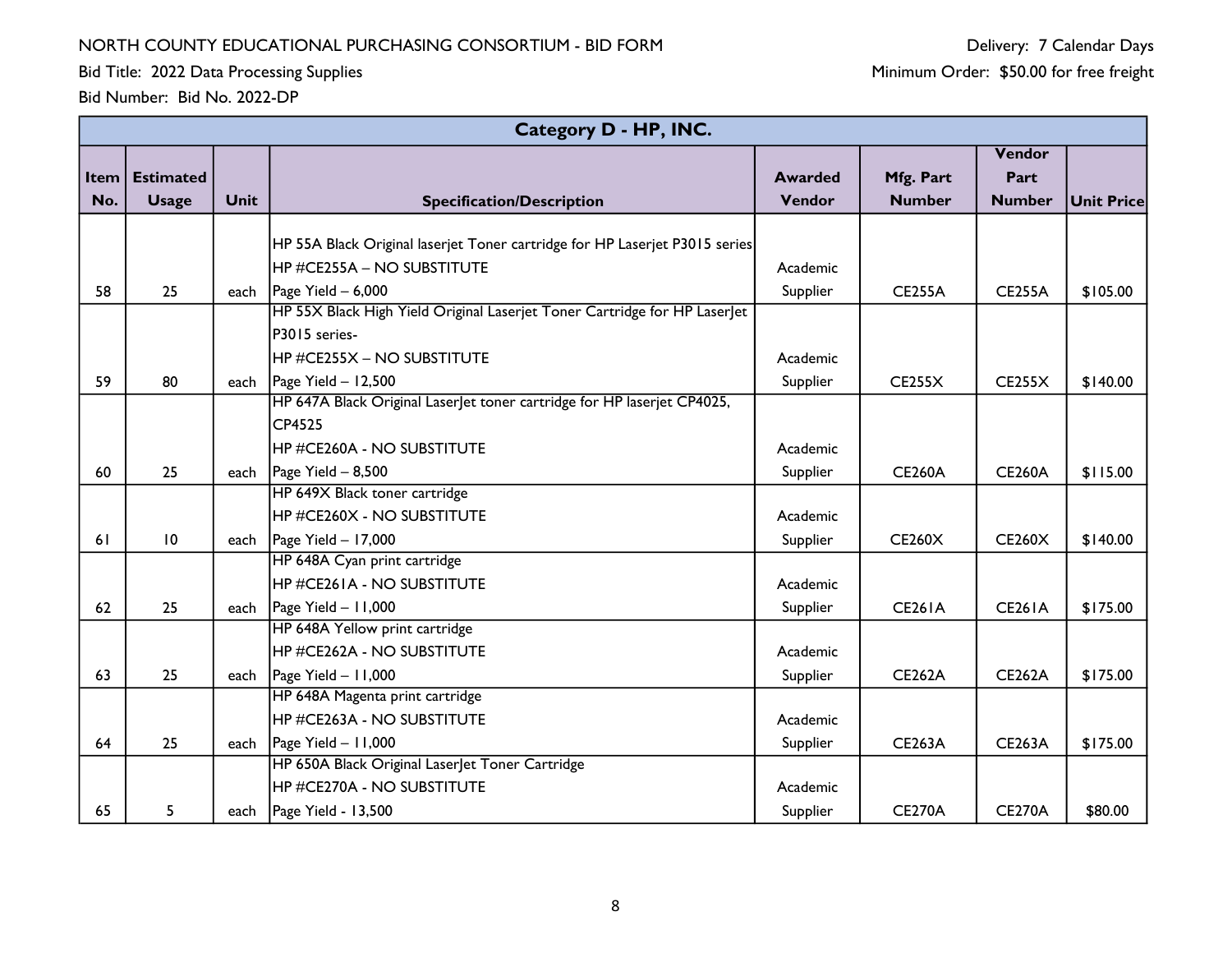Bid Title: 2022 Data Processing Supplies

|      |                  |             | Category D - HP, INC.                                                 |                |               |               |                   |
|------|------------------|-------------|-----------------------------------------------------------------------|----------------|---------------|---------------|-------------------|
|      |                  |             |                                                                       |                |               | Vendor        |                   |
| Item | <b>Estimated</b> |             |                                                                       | <b>Awarded</b> | Mfg. Part     | Part          |                   |
| No.  | <b>Usage</b>     | <b>Unit</b> | <b>Specification/Description</b>                                      | Vendor         | <b>Number</b> | <b>Number</b> | <b>Unit Price</b> |
|      |                  |             | HP 650A Cyan Original Laser et Toner Cartridge                        |                |               |               |                   |
|      |                  |             | <b>HP #CE271A- NO SUBSTITUTE</b>                                      | Academic       |               |               |                   |
| 66   | 5                |             | each   Page Yiel - 15,000                                             | Supplier       | <b>CE271A</b> | <b>CE271A</b> | \$50.00           |
|      |                  |             | HP 650A Yellow Original Laser et Toner Cartridge                      |                |               |               |                   |
|      |                  |             | <b>HP #CE272A-NO SUBSTITUTE</b>                                       | Academic       |               |               |                   |
| 67   | 5                |             | each $\vert$ Page Yield - 15,000                                      | Supplier       | <b>CE272A</b> | <b>CE272A</b> | \$50.00           |
|      |                  |             | HP 650A Magenta Original LaserJet Toner Cartridge                     |                |               |               |                   |
|      |                  |             | <b>HP #CE273A - NO SUBSTITUTE</b>                                     | Academic       |               |               |                   |
| 68   | 5                |             | each $\vert$ Page Yield - 15,000                                      | Supplier       | <b>CE273A</b> | <b>CE273A</b> | \$50.00           |
|      |                  |             | HP 78A Black Original Laserjet Toner cartridge                        |                |               |               |                   |
|      |                  |             | HP #CE278A – NO SUBSTITUTE                                            | Academic       |               |               |                   |
| 69   | 245              | each        | Page Yield $-2,100$                                                   | Supplier       | <b>CE278A</b> | <b>CE278A</b> | \$50.00           |
|      |                  |             | HP 85A Black Original Laser et toner cartridge                        |                |               |               |                   |
|      |                  |             | HP #CE285A - NO SUBSTITUTE                                            | Academic       |               |               |                   |
| 70   | 105              |             | each   Page Yield $- 1,600$                                           | Supplier       | <b>CE285A</b> | <b>CE285A</b> | \$45.00           |
|      |                  |             | HP126A Black toner cartridge for HP Laserlet CP1000, Pro 100 and Pro  |                |               |               |                   |
|      |                  |             | 200 series printers                                                   |                |               |               |                   |
|      |                  |             | HP #CE310A - NO SUBSTITUTE                                            | Academic       |               |               |                   |
| 71   | 10               | each        | Page Yield - 1,200                                                    | Supplier       | <b>CE310A</b> | <b>CE310A</b> | \$15.00           |
|      |                  |             | HP126A Cyan toner cartridge for HP Laserlet CP1000, Pro 100 and Pro   |                |               |               |                   |
|      |                  |             | 200 series printers                                                   |                |               |               |                   |
|      |                  |             | HP #CE311A – NO SUBSTITUTE                                            | Academic       |               |               |                   |
| 72   | 10               |             | each   Page Yield $- 1,200$                                           | Supplier       | CE311A        | CE311A        | \$15.00           |
|      |                  |             | HP126A Yellow toner cartridge for HP Laserlet CP1000, Pro 100 and Pro |                |               |               |                   |
|      |                  |             | 200 series printers                                                   |                |               |               |                   |
|      |                  |             | HP #CE312A – NO SUBSTITUTE                                            | Academic       |               |               |                   |
| 73   | 10               |             | each   Page Yield $-1,200$                                            | Supplier       | <b>CE312A</b> | <b>CE312A</b> | \$15.00           |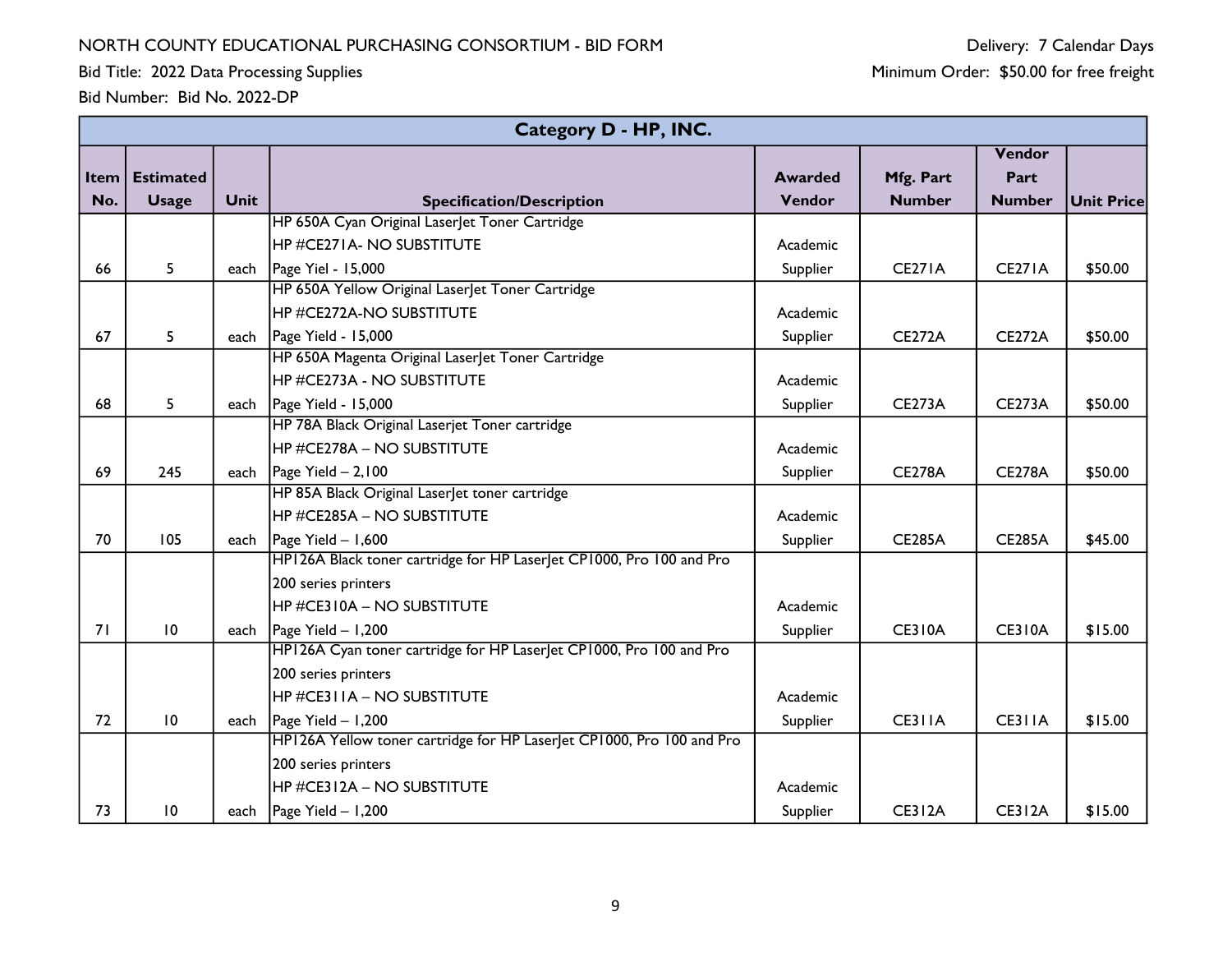Bid Title: 2022 Data Processing Supplies

|      |                  |             | Category D - HP, INC.                                                   |                |               |               |                   |
|------|------------------|-------------|-------------------------------------------------------------------------|----------------|---------------|---------------|-------------------|
|      |                  |             |                                                                         |                |               | Vendor        |                   |
| Item | <b>Estimated</b> |             |                                                                         | <b>Awarded</b> | Mfg. Part     | Part          |                   |
| No.  | <b>Usage</b>     | <b>Unit</b> | <b>Specification/Description</b>                                        | Vendor         | <b>Number</b> | <b>Number</b> | <b>Unit Price</b> |
|      |                  |             | HP126A Magenta toner cartridge for HP Laser et CP1000, Pro 100 and Pro  |                |               |               |                   |
|      |                  |             | 200 series printers                                                     |                |               |               |                   |
|      |                  |             | HP #CE313A - NO SUBSTITUTE                                              | Academic       |               |               |                   |
| 74   | 10               | each        | Page Yield - 1,200                                                      | Supplier       | <b>CE313A</b> | <b>CE313A</b> | \$15.00           |
|      |                  |             | HP128A Black toner cartridge for HP LaserJet 1500, CP1525nw and CM      |                |               |               |                   |
|      |                  |             | series printers                                                         |                |               |               |                   |
|      |                  |             | HP #CE320A - NO SUBSTITUTE                                              | Academic       |               |               |                   |
| 75   | $\overline{10}$  | each        | Page Yield - 2,000                                                      | Supplier       | <b>CE320A</b> | <b>CE320A</b> | \$30.00           |
|      |                  |             | HP128A Cyan toner cartridge for HP LaserJet 1500, CP1525nw and CM       |                |               |               |                   |
|      |                  |             | series printers                                                         |                |               |               |                   |
|      |                  |             | HP #CE321A - NO SUBSTITUTE                                              | Academic       |               |               |                   |
| 76   | 10               | each        | Page Yield - 2,000                                                      | Supplier       | <b>CE321A</b> | <b>CE321A</b> | \$30.00           |
|      |                  |             | HP128A Yellow toner cartridge for HP LaserJet 1500, CP1525nw and CM     |                |               |               |                   |
|      |                  |             | series printers                                                         |                |               |               |                   |
|      |                  |             | HP #CE322A - NO SUBSTITUTE                                              | Academic       |               |               |                   |
| 77   | 10               | each        | $\vert$ Page Yield - 2,000                                              | Supplier       | <b>CE322A</b> | <b>CE322A</b> | \$30.00           |
|      |                  |             | HP128A Magenta toner cartridge for HP LaserJet 1500, CP1525nw and CM    |                |               |               |                   |
|      |                  |             | series printers                                                         |                |               |               |                   |
|      |                  |             | HP #CE323A - NO SUBSTITUTE                                              | Academic       |               |               |                   |
| 78   | 10               | each        | Page Yield - 2,000                                                      | Supplier       | <b>CE323A</b> | <b>CE323A</b> | \$30.00           |
|      |                  |             |                                                                         |                |               |               |                   |
|      |                  |             | HP90A Black toner cartridge for HP LaserJet 600 and 4500 series priners |                |               |               |                   |
|      |                  |             | HP #CE390A - NO SUBSTITUTE                                              | Academic       |               |               |                   |
| 79   | 120              | each        | Page Yield - 10,000                                                     | Supplier       | <b>CE390A</b> | <b>CE390A</b> | \$150.00          |
|      |                  |             | HP 90X Black Original toner cartridge                                   |                |               |               |                   |
|      |                  |             | HP #CE390X - NO SUBSTITUTE                                              | Academic       |               |               |                   |
| 80   | 10               | each        | Page Yield - 24,000                                                     | Supplier       | <b>CE390X</b> | <b>CE390X</b> | \$170.00          |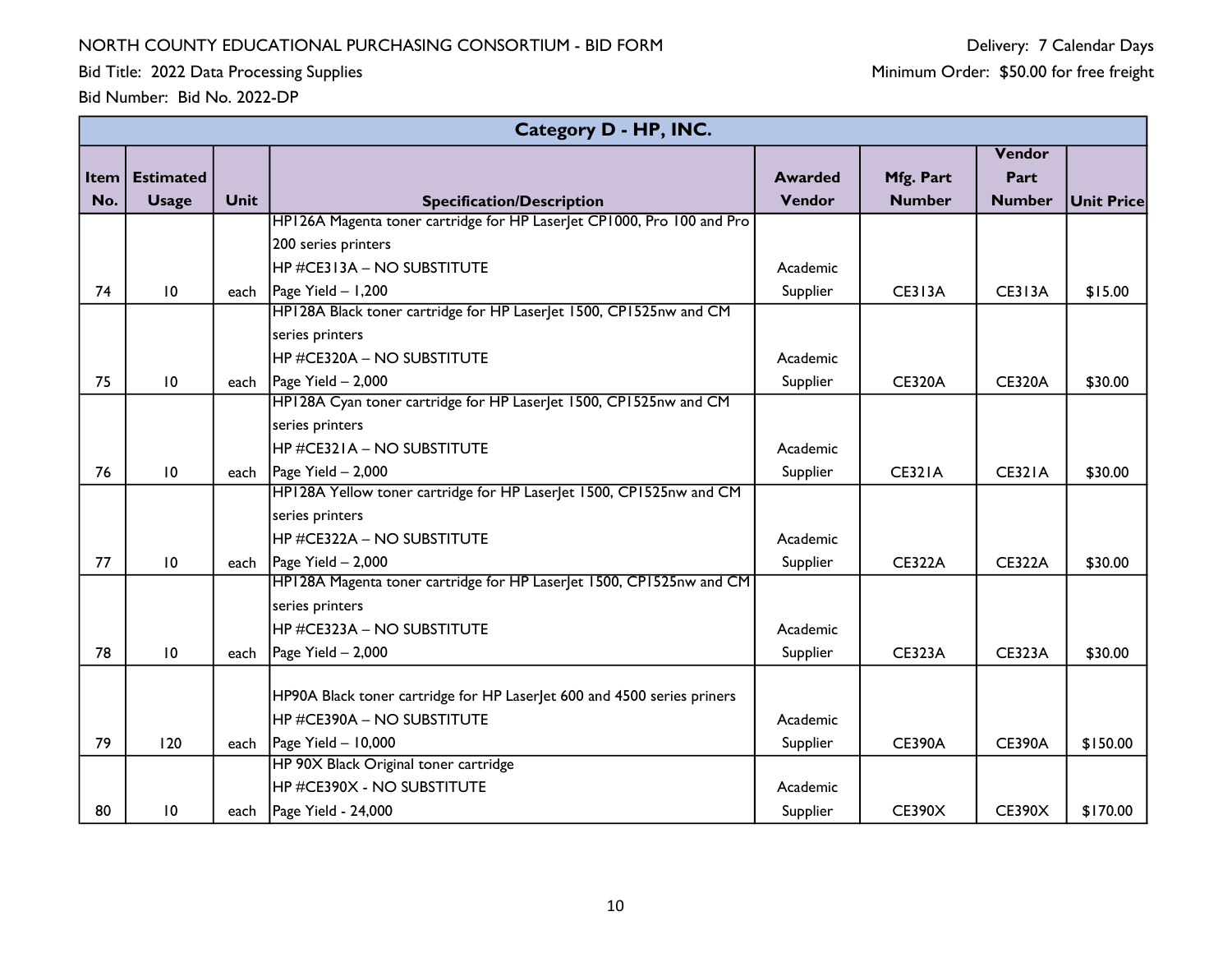Bid Title: 2022 Data Processing Supplies

|             | Category D - HP, INC. |             |                                                                          |                |               |               |            |  |  |  |  |
|-------------|-----------------------|-------------|--------------------------------------------------------------------------|----------------|---------------|---------------|------------|--|--|--|--|
|             |                       |             |                                                                          |                |               | Vendor        |            |  |  |  |  |
| <b>Item</b> | <b>Estimated</b>      |             |                                                                          | <b>Awarded</b> | Mfg. Part     | Part          |            |  |  |  |  |
| No.         | <b>Usage</b>          | <b>Unit</b> | <b>Specification/Description</b>                                         | Vendor         | <b>Number</b> | <b>Number</b> | Unit Price |  |  |  |  |
|             |                       |             | HP507A Black original toner cartridge                                    |                |               |               |            |  |  |  |  |
|             |                       |             | <b>HP #CE400A - NO SUBSTITUTE</b>                                        | Academic       |               |               |            |  |  |  |  |
| 81          | 25                    | each        | Page Yield $- 5,500$                                                     | Supplier       | <b>CE400A</b> | <b>CE400A</b> | \$110.00   |  |  |  |  |
|             |                       |             | HP507X Black toner cartridge                                             |                |               |               |            |  |  |  |  |
|             |                       |             | <b>HP #CE400X - NO SUBSTITUTE</b>                                        | Academic       |               |               |            |  |  |  |  |
| 82          | 30                    | each        | $\vert$ Page Yield - 11,000                                              | Supplier       | CE400X        | <b>CE400X</b> | \$140.00   |  |  |  |  |
|             |                       |             | HP507A Cyan toner cartridge                                              |                |               |               |            |  |  |  |  |
|             |                       |             | <b>HP #CE401A - NO SUBSTITUTE</b>                                        | Academic       |               |               |            |  |  |  |  |
| 83          | 45                    | each        | Page Yield - 6,000                                                       | Supplier       | <b>CE401A</b> | <b>CE401A</b> | \$150.00   |  |  |  |  |
|             |                       |             | HP507A Yellow toner cartridge                                            |                |               |               |            |  |  |  |  |
|             |                       |             | <b>HP #CE402A – NO SUBSTITUTE</b>                                        | Academic       |               |               |            |  |  |  |  |
| 84          | 50                    | each        | Page Yield - 6,000                                                       | Supplier       | <b>CE402A</b> | <b>CE402A</b> | \$150.00   |  |  |  |  |
|             |                       |             | HP507A Magenta Original Laser et toner cartridge                         |                |               |               |            |  |  |  |  |
|             |                       |             | <b>HP #CE403A - NO SUBSTITUTE</b>                                        | Academic       |               |               |            |  |  |  |  |
| 85          | 50                    | each        | Page Yield - 6,000                                                       | Supplier       | <b>CE403A</b> | <b>CE403A</b> | \$150.00   |  |  |  |  |
|             |                       |             |                                                                          |                |               |               |            |  |  |  |  |
|             |                       |             | HP305A Black toner cartridge for HP LaserJet 300 and 400 series printers |                |               |               |            |  |  |  |  |
|             |                       |             | <b>HP #CE410A - NO SUBSTITUTE</b>                                        | Academic       |               |               |            |  |  |  |  |
| 86          | 65                    | each        | Page Yield - 2,200                                                       | Supplier       | <b>CE410A</b> | <b>CE410A</b> | \$72.00    |  |  |  |  |
|             |                       |             | HP305X Black toner cartridge for HP LaserJet 300 and 400 series printers |                |               |               |            |  |  |  |  |
|             |                       |             | HP #CE410X - NO SUBSTITUTE                                               | Academic       |               |               |            |  |  |  |  |
|             |                       |             |                                                                          |                |               |               |            |  |  |  |  |
| 87          | 80                    | each        | Page Yield - 4,000                                                       | Supplier       | <b>CE410X</b> | <b>CE410X</b> | \$75.00    |  |  |  |  |
|             |                       |             | HP305A Cyan toner cartridge for HP LaserJet 300 and 400 series printers  |                |               |               |            |  |  |  |  |
|             |                       |             | HP #CE411A – NO SUBSTITUTE                                               | Academic       |               |               |            |  |  |  |  |
| 88          | 90                    | each        | Page Yield - 2,200                                                       | Supplier       | CE411A        | CE411A        | \$83.00    |  |  |  |  |
|             |                       |             |                                                                          |                |               |               |            |  |  |  |  |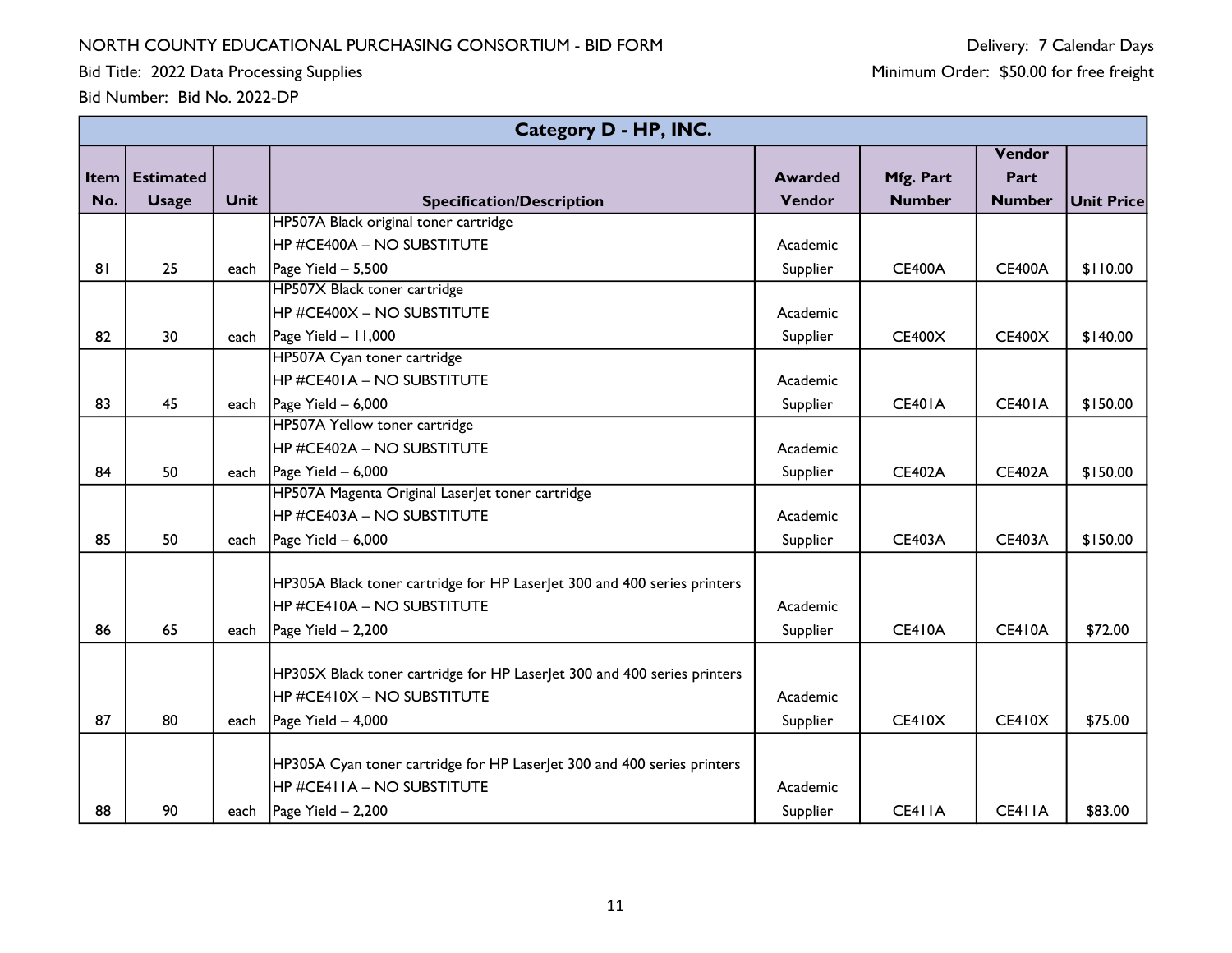Bid Title: 2022 Data Processing Supplies

Delivery: 7 Calendar Days Minimum Order: \$50.00 for free freight

|                      |                                  |             | Category D - HP, INC.                                                         |                          |                            |                                 |                   |
|----------------------|----------------------------------|-------------|-------------------------------------------------------------------------------|--------------------------|----------------------------|---------------------------------|-------------------|
| <b>Item</b> l<br>No. | <b>Estimated</b><br><b>Usage</b> | <b>Unit</b> | <b>Specification/Description</b>                                              | <b>Awarded</b><br>Vendor | Mfg. Part<br><b>Number</b> | Vendor<br>Part<br><b>Number</b> | <b>Unit Price</b> |
|                      |                                  |             |                                                                               |                          |                            |                                 |                   |
|                      |                                  |             | HP305A Yellow toner cartridge for HP LaserJet 300 and 400 series printers     |                          |                            |                                 |                   |
|                      |                                  |             | HP #CE412A – NO SUBSTITUTE                                                    | Academic                 |                            |                                 |                   |
| 89                   | 105                              | each        | Page Yield $- 2,200$                                                          | Supplier                 | <b>CE412A</b>              | <b>CE412A</b>                   | \$83.00           |
|                      |                                  |             | HP305A Magenta toner cartridge for HP LaserJet 300 and 400 series             |                          |                            |                                 |                   |
|                      |                                  |             | printers                                                                      | Academic                 |                            |                                 |                   |
| 90                   | 95                               | each        | $H$ P #CE413A – NO SUBSTITUTE                                                 | Supplier                 | <b>CE413A</b>              | <b>CE413A</b>                   | \$83.00           |
|                      |                                  |             | HP 05A Black toner cartridge for HP Laserlet P2035 and 2055 series            |                          |                            |                                 |                   |
|                      |                                  |             | <b>printers</b>                                                               | Academic                 |                            |                                 |                   |
| 91                   | 155                              | each        | <b>HP #CE505A - NO SUBSTITUTE</b>                                             | Supplier                 | <b>CE505A</b>              | <b>CE505A</b>                   | \$61.65           |
|                      |                                  |             | HP 05X, High Yield Black original toner cartridge                             |                          |                            |                                 |                   |
|                      |                                  |             | <b>HP #CE505X - NO SUBSTITUTE</b>                                             | Academic                 |                            |                                 |                   |
| 92                   | 55                               | each        | Page Yield $-6,500$                                                           | Supplier                 | <b>CE505X</b>              | <b>CE505X</b>                   | \$90.00           |
|                      |                                  |             | HP 131A, Black original toner cartridge                                       |                          |                            |                                 |                   |
|                      |                                  |             | HP#CF210A - NO SUBSTITUTE                                                     | Academic                 |                            |                                 |                   |
| 93                   | 20                               | each        | Page Yield - 1,600                                                            | Supplier                 | <b>CF210A</b>              | <b>CF210A</b>                   | \$50.00           |
|                      |                                  |             | HP 131A, Black original toner cartridge                                       |                          |                            |                                 |                   |
|                      |                                  |             | <b>HP #CF210X - NO SUBSTITUTE</b>                                             | Academic                 |                            |                                 |                   |
| 94                   | $\overline{10}$                  | each        | Page Yield -                                                                  | Supplier                 | <b>CF210X</b>              | CF <sub>2</sub> 10X             | \$60.00           |
|                      |                                  |             | HP 131A, Cyan original toner cartridge                                        |                          |                            |                                 |                   |
|                      |                                  |             | <b>HP #CF2IIA - NO SUBSTITUTE</b>                                             | Academic                 |                            |                                 |                   |
| 95                   | 20                               | each        | Page Yield - 1,800                                                            | Supplier                 | CF <sub>2</sub> IIA        | CF <sub>2</sub> IIA             | \$60.00           |
|                      |                                  |             | HP 131A, Yellow original toner cartridge<br><b>HP #CF212A - NO SUBSTITUTE</b> |                          |                            |                                 |                   |
|                      |                                  |             |                                                                               | Academic                 |                            |                                 |                   |
| 96                   | 15                               |             | each   Page Yield - 1,800<br>HP 131A, Magenta original toner cartridge        | Supplier                 | <b>CF212A</b>              | <b>CF212A</b>                   | \$60.00           |
|                      |                                  |             | <b>HP #CF213A - NO SUBSTITUTE</b>                                             | Academic                 |                            |                                 |                   |
| 97                   | 20                               |             | Page Yield - 1,800                                                            |                          | <b>CF213A</b>              | <b>CF213A</b>                   | \$60.00           |
|                      |                                  | each        |                                                                               | Supplier                 |                            |                                 |                   |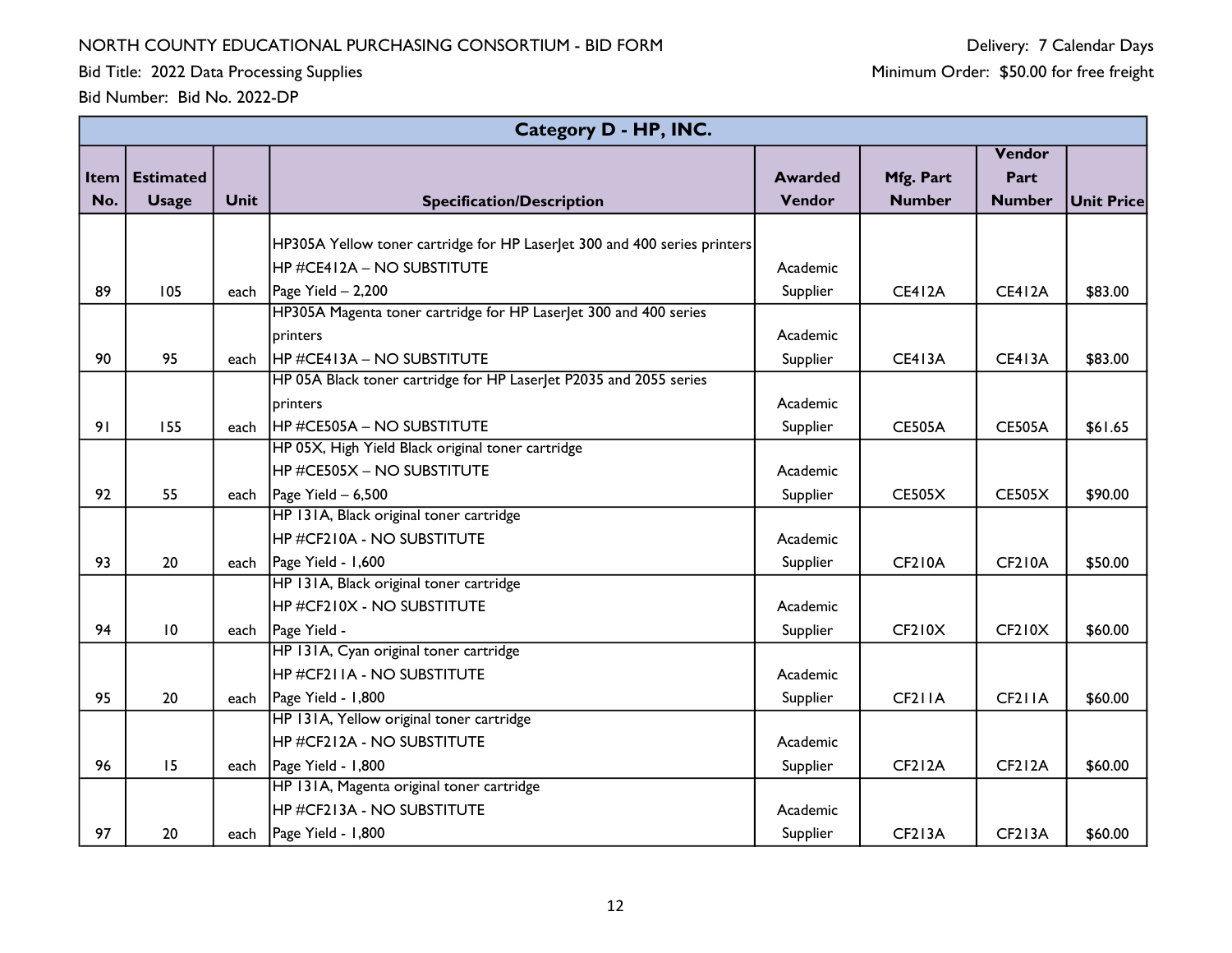Bid Title: 2022 Data Processing Supplies

|          |                  |             | Category D - HP, INC.                                                   |                |               |               |            |
|----------|------------------|-------------|-------------------------------------------------------------------------|----------------|---------------|---------------|------------|
|          |                  |             |                                                                         |                |               | Vendor        |            |
| Item $ $ | <b>Estimated</b> |             |                                                                         | <b>Awarded</b> | Mfg. Part     | Part          |            |
| No.      | <b>Usage</b>     | <b>Unit</b> | <b>Specification/Description</b>                                        | Vendor         | <b>Number</b> | <b>Number</b> | Unit Price |
|          |                  |             | HP 17A Black Original Laser et Toner Cartridge, HP HP #CF217A - NO      |                |               |               |            |
|          |                  |             | <b>SUBSTITUTE</b>                                                       | Academic       |               |               |            |
| 98       | 35               | each        | Page Yield - 1,600                                                      | Supplier       | <b>CF217A</b> | <b>CF217A</b> | \$49.00    |
|          |                  |             |                                                                         |                |               |               |            |
|          |                  |             | HP 26A, Black Original toner cartridgefor HP Laserjet M402, MFP M426    |                |               |               |            |
|          |                  |             | HP #CF226A- NO SUBSTITUTE                                               | Academic       |               |               |            |
| 99       | 330              | each        | Page Yield - 3,100                                                      | Supplier       | <b>CF226A</b> | <b>CF226A</b> | \$100.00   |
|          |                  |             | HP 26X, High Yield Black Original toner cartridge for HP Laserjet M402, |                |               |               |            |
|          |                  |             | <b>MFP M426</b>                                                         |                |               |               |            |
|          |                  |             | HP #CF226X - NO SUBSTITUTE                                              | Academic       |               |               |            |
| 100      | 265              | each        | Page Yield - 9000                                                       | Supplier       | CF226X        | <b>CF226X</b> | \$133.00   |
|          |                  |             | HP 30A Black Original LaserJet Toner Cartridge,                         |                |               |               |            |
|          |                  |             | HP #CF230A - NO SUBSTITUTE                                              | Academic       |               |               |            |
| 101      | 40               | each        | Page Yield - 1,600                                                      | Supplier       | <b>CF230A</b> | <b>CF230A</b> | \$51.00    |
|          |                  |             | HP 30X High Yield Black Original Laser et Toner Cartridge               |                |               |               |            |
|          |                  |             | HP #CF230X - NO SUBSTITUTE                                              | Academic       |               |               |            |
| 102      | 130              | each        | Page Yield - 3,500                                                      | Supplier       | CF230X        | <b>CF230X</b> | \$80.00    |
|          |                  |             | HP 37A Black Original LaserJet Toner Cartridge                          |                |               |               |            |
|          |                  |             | HP #CF237A - NO SUBSTITUTE                                              | Academic       |               |               |            |
| 103      | 60               | each        | Page Yield - 11,000                                                     | Supplier       | <b>CF237A</b> | <b>CF237A</b> | \$140.00   |
|          |                  |             | HP 37X High Yield Black Original Laserlet Toner Cartridge               |                |               |               |            |
|          |                  |             | HP #CF237X - NO SUBSTITUTE                                              | Academic       |               |               |            |
| 104      | $\overline{10}$  | each        | Page Yield - 25,000                                                     | Supplier       | CF237X        | CF237X        | \$195.00   |
|          |                  |             | #CF237Y - No SUBSTITUTE<br>Page                                         | Academic       |               |               |            |
| 105      | 5                | each        | yield 41,000                                                            | Supplier       | <b>CF237Y</b> | <b>CF237Y</b> | \$258.00   |
|          |                  |             | HP 58A Black Original Laserjet Toner Cartridge,                         |                |               |               |            |
|          |                  |             | HP #CF2580A- NO SUBSTITUTE                                              | Academic       |               |               |            |
| 106      | 60               | each        | Page Yield- 3,000                                                       | Supplier       | <b>CF258A</b> | <b>CF258A</b> | \$83.00    |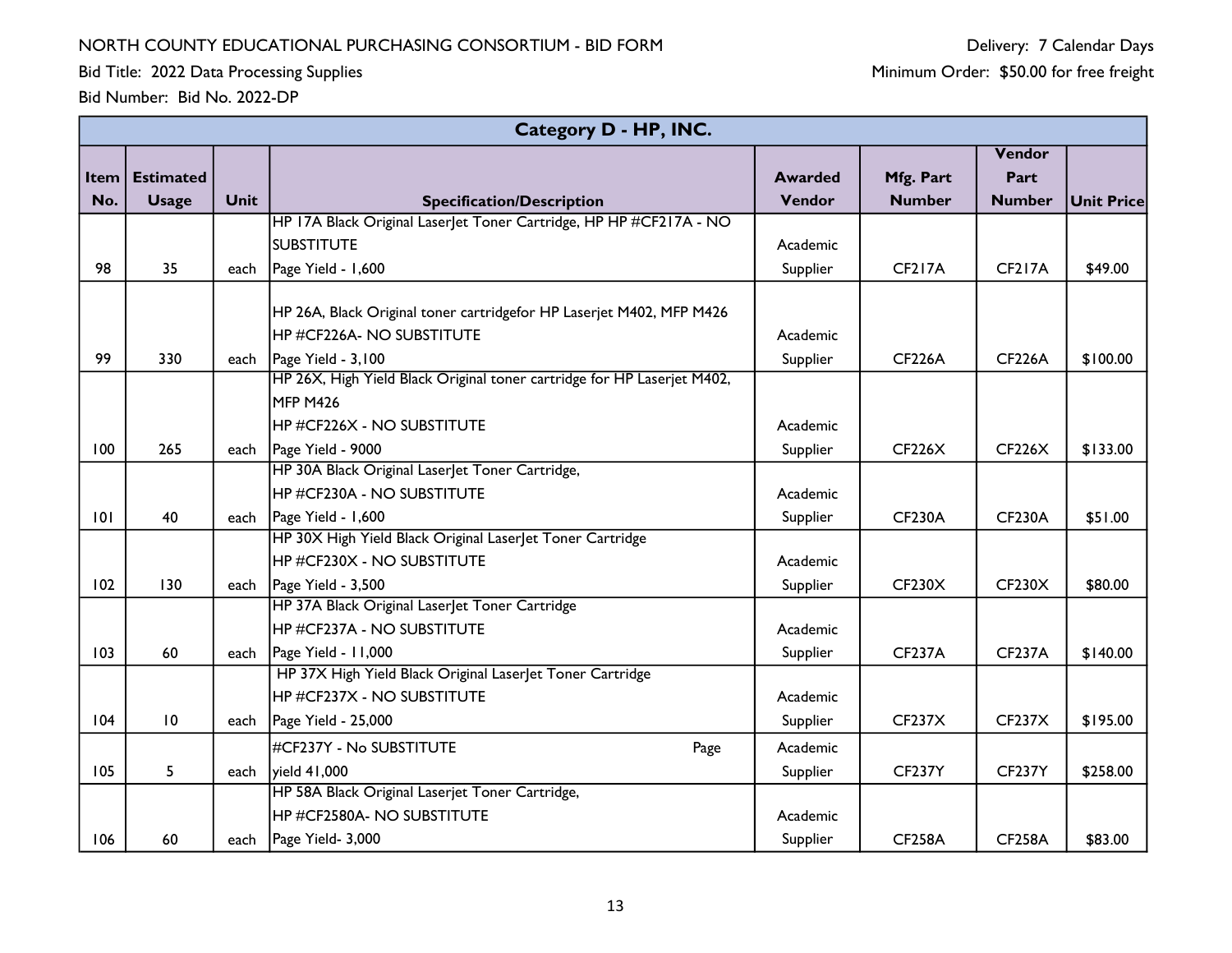Bid Title: 2022 Data Processing Supplies

|        | <b>Category D - HP, INC.</b> |             |                                                                        |                |               |                     |                   |  |  |  |  |
|--------|------------------------------|-------------|------------------------------------------------------------------------|----------------|---------------|---------------------|-------------------|--|--|--|--|
|        |                              |             |                                                                        |                |               | Vendor              |                   |  |  |  |  |
| Item   | <b>Estimated</b>             |             |                                                                        | <b>Awarded</b> | Mfg. Part     | Part                |                   |  |  |  |  |
| No.    | <b>Usage</b>                 | <b>Unit</b> | <b>Specification/Description</b>                                       | Vendor         | <b>Number</b> | <b>Number</b>       | <b>Unit Price</b> |  |  |  |  |
|        |                              |             | HP 58X High Yield Black Laserjet Toner Cartridge                       |                |               |                     |                   |  |  |  |  |
|        |                              |             | HP #CF258X- NO SUBSTITUTE                                              | Academic       |               |                     |                   |  |  |  |  |
| 107    | 105                          | each        | Page Yield - 10,000                                                    | Supplier       | CF258X        | CF258X              | \$160.00          |  |  |  |  |
|        |                              |             | HP 80A Black print cartridge for HP LaserJet Pro 400 series            |                |               |                     |                   |  |  |  |  |
|        |                              |             | HP #CF280A - NO SUBSTITUTE                                             | Academic       |               |                     |                   |  |  |  |  |
| 108    | 65                           |             | each   Page Yield - 2700 Pages                                         | Supplier       | <b>CF280A</b> | <b>CF280A</b>       | \$85.00           |  |  |  |  |
|        |                              |             | HP 80X Black print cartridge for HP LaserJet Pro 400 series            |                |               |                     |                   |  |  |  |  |
|        |                              |             | HP #CF280X – NO SUBSTITUTE                                             | Academic       |               |                     |                   |  |  |  |  |
| 109    | 285                          |             | each $\vert$ Page Yield – 6,900 pages                                  | Supplier       | CF280X        | CF280X              | \$121.00          |  |  |  |  |
|        |                              |             | HP 81A Black Original Toner Cartridge for Laserjet MFP M630            |                |               |                     |                   |  |  |  |  |
|        |                              |             | IHP #CF28IA - NO SUBSTITUTE                                            | Academic       |               |                     |                   |  |  |  |  |
| 110    | 70                           | each        | Page Yield - 10,000                                                    | Supplier       | <b>CF281A</b> | <b>CF281A</b>       | \$135.00          |  |  |  |  |
|        |                              |             |                                                                        |                |               |                     |                   |  |  |  |  |
|        |                              |             | HP 81X High Yield Black Original Toner Cartridge for Laserjet MFP M630 |                |               |                     |                   |  |  |  |  |
|        |                              |             | $\overline{\rm HP}$ #CF281X - NO SUBSTITUTE                            | Academic       |               |                     |                   |  |  |  |  |
| 111    | 10                           |             | each $\vert$ Page Yield - 25,000                                       | Supplier       | CF281X        | CF <sub>28</sub> IX | \$160.00          |  |  |  |  |
|        |                              |             | HP 83A Black Original Toner Cartridge for Laserjet MFP M125, M127,     |                |               |                     |                   |  |  |  |  |
|        |                              |             | M201, M225                                                             |                |               |                     |                   |  |  |  |  |
|        |                              |             | HP #CF283A - NO SUBSTITUTE                                             | Academic       |               |                     |                   |  |  |  |  |
| 112    | 75                           | each        | Page Yield - 2,200                                                     | Supplier       | <b>CF283A</b> | <b>CF283A</b>       | \$52.00           |  |  |  |  |
|        |                              |             |                                                                        |                |               |                     |                   |  |  |  |  |
|        |                              |             | HP 83X High Yield Black Original Toner Cartridge for M201, MFP M225    |                |               |                     |                   |  |  |  |  |
|        |                              |             | HP #CF283X - NO SUBSTITUTE                                             | Academic       |               |                     |                   |  |  |  |  |
| 113    | 20                           |             | each $\vert$ Page Yield - 2,200                                        | Supplier       | CF283X        | CF283X              | \$58.00           |  |  |  |  |
|        |                              |             | HP 87A Black Original LaserJet Toner Cartridge                         |                |               |                     |                   |  |  |  |  |
|        |                              |             | <b>HP #CF287A - NO SUBSTITUTE</b>                                      | Academic       |               |                     |                   |  |  |  |  |
| $ $  4 | 30                           |             | each   Page Yield - 9,000                                              | Supplier       | <b>CF287A</b> | <b>CF287A</b>       | \$157.00          |  |  |  |  |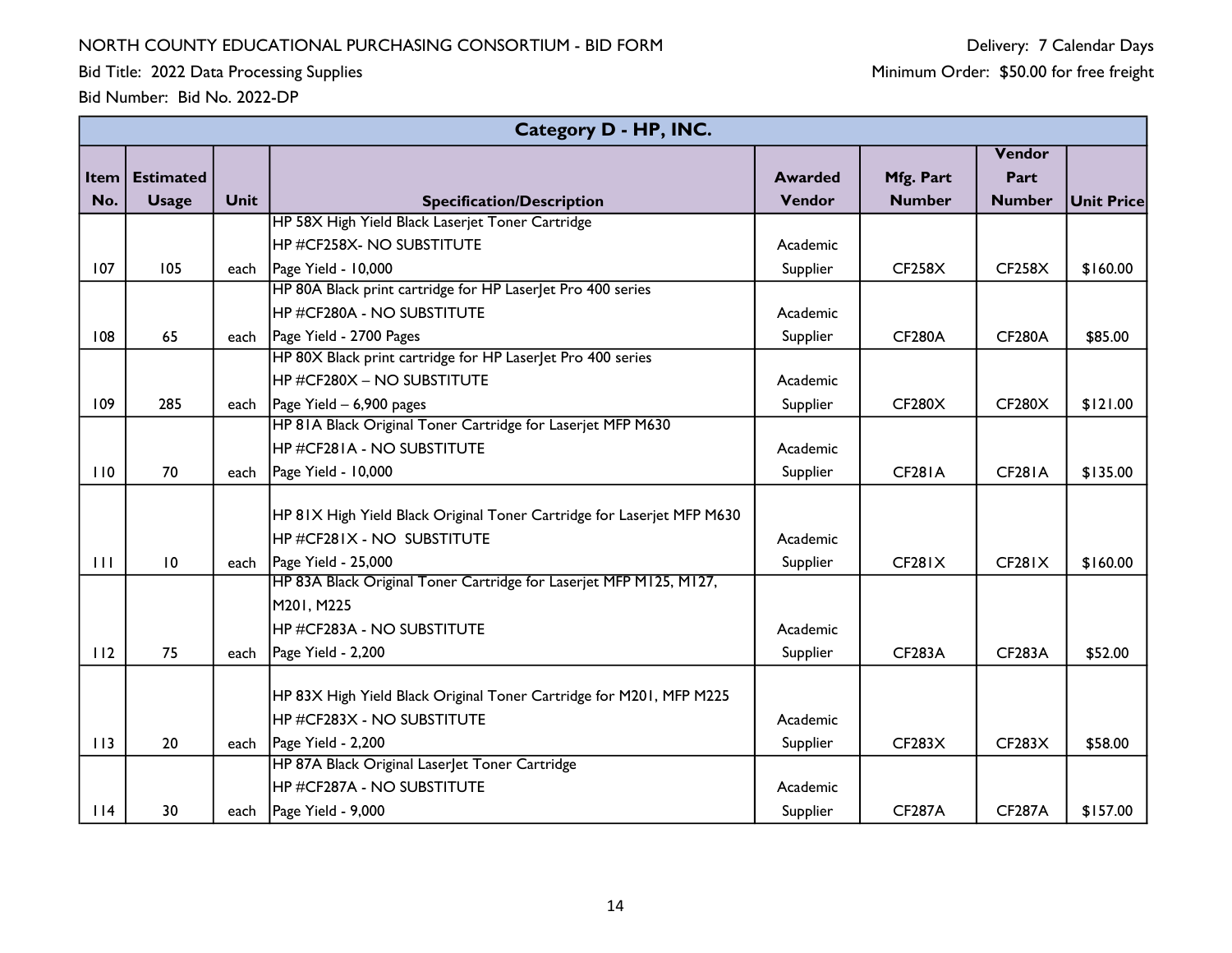Bid Title: 2022 Data Processing Supplies

|      | Category D - HP, INC. |             |                                                            |                |               |               |                   |  |  |  |
|------|-----------------------|-------------|------------------------------------------------------------|----------------|---------------|---------------|-------------------|--|--|--|
|      |                       |             |                                                            |                |               | Vendor        |                   |  |  |  |
| Item | <b>Estimated</b>      |             |                                                            | <b>Awarded</b> | Mfg. Part     | Part          |                   |  |  |  |
| No.  | <b>Usage</b>          | <b>Unit</b> | <b>Specification/Description</b>                           | Vendor         | <b>Number</b> | <b>Number</b> | <b>Unit Price</b> |  |  |  |
|      |                       |             | HP 87X High Yield Black Original Laserlet Toner Cartridge  |                |               |               |                   |  |  |  |
|      |                       |             | <b>HP #CF287X - NO SUBSTITUTE</b>                          | Academic       |               |               |                   |  |  |  |
| 115  | 25                    | each        | Page Yield - 18,000 pages                                  | Supplier       | <b>CF287X</b> | <b>CF287X</b> | \$170.00          |  |  |  |
|      |                       |             | HP 89A Black Original Laserjet Toner Cartridge             |                |               |               |                   |  |  |  |
|      |                       |             | <b>HP# CF289A- NO SUBSTITUTE</b>                           | Academic       |               |               |                   |  |  |  |
| 116  | 5                     |             | each   Page Yield- 5,000                                   | Supplier       | <b>CF289A</b> | <b>CF289A</b> | \$100.00          |  |  |  |
|      |                       |             | HP 89X High Yield Black Laserjet Toner Cartridge           |                |               |               |                   |  |  |  |
|      |                       |             | HP # CF289X                                                | Academic       |               |               |                   |  |  |  |
| 117  | 5                     | each        | Page Yield - 10,000                                        | Supplier       | CF289X        | CF289X        | \$155.00          |  |  |  |
|      |                       |             | HP 89Y Black Original Laserjet Toner Cartridge             |                |               |               |                   |  |  |  |
|      |                       |             | HP# CF289Y                                                 | Academic       |               |               |                   |  |  |  |
| 118  | 5                     | each        | Page Yield- 20,000                                         | Supplier       | <b>CF289Y</b> | <b>CF289Y</b> | \$185.00          |  |  |  |
|      |                       |             | HP 652A Black Original Laser et Toner Cartridge            |                |               |               |                   |  |  |  |
|      |                       |             | <b>HP # CF320A - NO SUBSTITUTE</b>                         | Academic       |               |               |                   |  |  |  |
| 119  | $\overline{10}$       | each        | Page Yield - 11,500                                        | Supplier       | <b>CF320A</b> | <b>CF320A</b> | \$150.00          |  |  |  |
|      |                       |             | HP 653X High Yield Black Original Laserlet Toner Cartridge |                |               |               |                   |  |  |  |
|      |                       |             | <b>HP # CF320X - NO SUBSTITUTE</b>                         | Academic       |               |               |                   |  |  |  |
| 120  | $\mathbf 0$           | each        | Page Yield - 21,000                                        | Supplier       | <b>CF320X</b> | <b>CF320X</b> | \$25.00           |  |  |  |
|      |                       |             | HP 653A Cyan Original Laserjet Toner Cartridge             |                |               |               |                   |  |  |  |
|      |                       |             | HP #CF321A- NO SUBSTITUTE                                  | Academic       |               |               |                   |  |  |  |
| 2    | 5                     |             | each   Page Yield- 16,000                                  | Supplier       | <b>CF321A</b> | <b>CF321A</b> | \$25.00           |  |  |  |
|      |                       |             | HP 653A Yellow Original Laserjet Toner Cartridge           |                |               |               |                   |  |  |  |
|      |                       |             | <b>HP #CF322A- NO SUBSTITUTE</b>                           | Academic       |               |               |                   |  |  |  |
| 122  | 5                     | each        | Page Yield- 16,500                                         | Supplier       | <b>CF322A</b> | <b>CF322A</b> | \$25.00           |  |  |  |
|      |                       |             | HP 653A Magenta Original Laserjet Toner Cartridge          |                |               |               |                   |  |  |  |
|      |                       |             | <b>HP #CF323A- NO SUBSTITUTE</b>                           | Academic       |               |               |                   |  |  |  |
| 123  | 5                     |             | each   Page Yield- 16,000                                  | Supplier       | <b>CF323A</b> | <b>CF323A</b> | \$25.00           |  |  |  |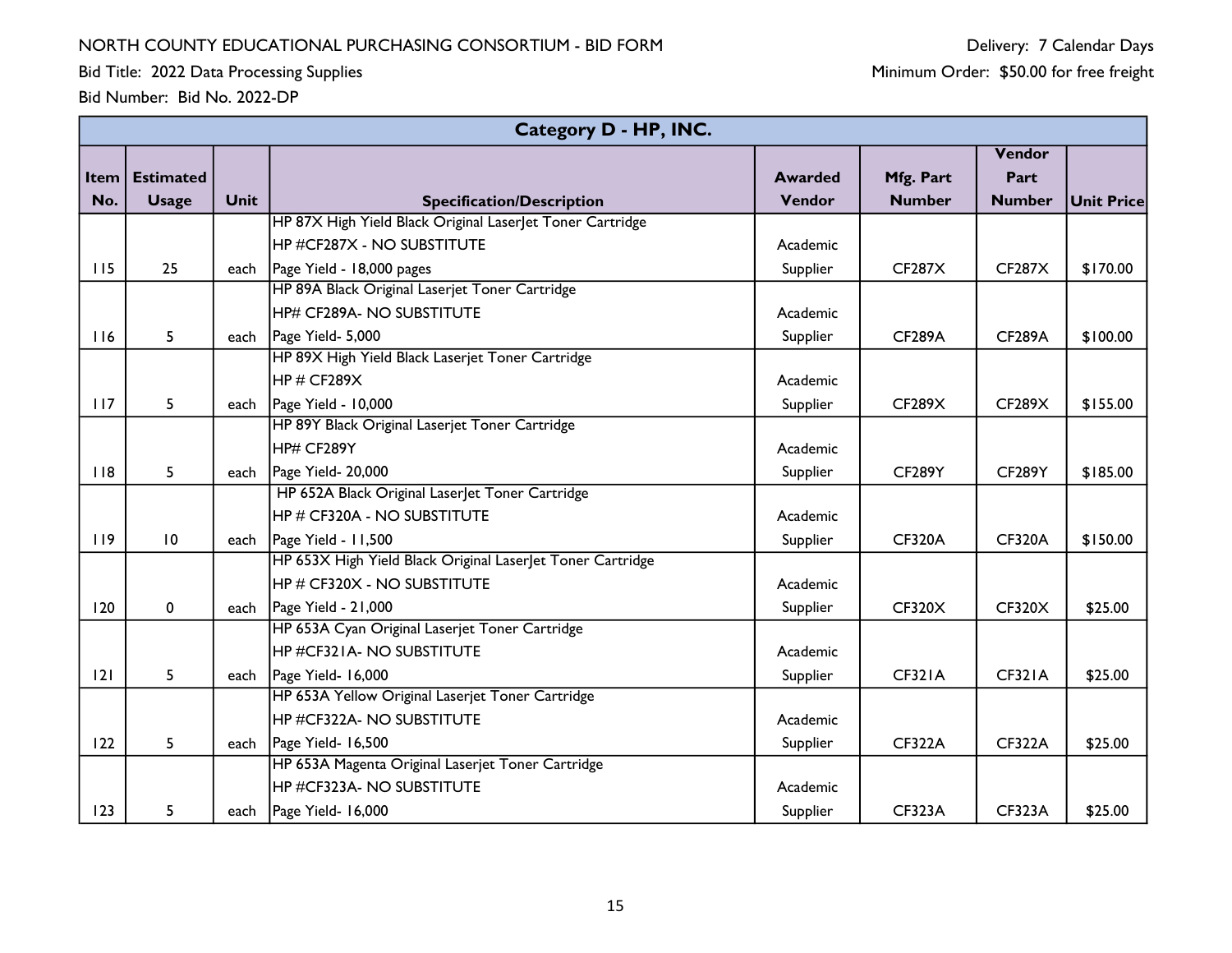Bid Title: 2022 Data Processing Supplies

|      | Category D - HP, INC. |             |                                                   |                |               |               |                   |  |  |  |
|------|-----------------------|-------------|---------------------------------------------------|----------------|---------------|---------------|-------------------|--|--|--|
|      |                       |             |                                                   |                |               | Vendor        |                   |  |  |  |
| Item | <b>Estimated</b>      |             |                                                   | <b>Awarded</b> | Mfg. Part     | Part          |                   |  |  |  |
| No.  | <b>Usage</b>          | <b>Unit</b> | <b>Specification/Description</b>                  | Vendor         | <b>Number</b> | <b>Number</b> | <b>Unit Price</b> |  |  |  |
|      |                       |             | HP 654X High Yield Black Laserjet Toner Cartridge |                |               |               |                   |  |  |  |
|      |                       |             | HP #CF330X- NO SUBSTITUTE                         | Academic       |               |               |                   |  |  |  |
| 124  | 5                     |             | each   Page Yield- 20,500                         | Supplier       | <b>CF330X</b> | <b>CF330X</b> | \$150.00          |  |  |  |
|      |                       |             | HP 654A Cyan Original Laserjet Toner Cartridge    |                |               |               |                   |  |  |  |
|      |                       |             | HP #CF331A- NO SUBSTITUTE                         | Academic       |               |               |                   |  |  |  |
| 125  | 10                    |             | each   Page Yield- 15,000                         | Supplier       | <b>CF331A</b> | <b>CF331A</b> | \$210.00          |  |  |  |
|      |                       |             | HP 654A Yellow Original Lasejet Toner Cartridge   |                |               |               |                   |  |  |  |
|      |                       |             | HP #CF332A- NO SUBSTITUTE                         | Academic       |               |               |                   |  |  |  |
| 126  | $\overline{10}$       |             | each   Page Yield- 15,000                         | Supplier       | <b>CF332A</b> | <b>CF332A</b> | \$210.00          |  |  |  |
|      |                       |             | HP 654A Magenta Original Laserjet Toner Cartridge |                |               |               |                   |  |  |  |
|      |                       |             | <b>HP #CF333A- NO SUBSTITUTE</b>                  | Academic       |               |               |                   |  |  |  |
| 127  | $\overline{10}$       | each        | Page Yield- 15,000                                | Supplier       | <b>CF333A</b> | <b>CF333A</b> | \$210.00          |  |  |  |
|      |                       |             | HP 130A Black Original Laserjet Toner Cartridge   |                |               |               |                   |  |  |  |
|      |                       |             | <b>HP #CF350A - NO SUBSTITUTE</b>                 | Academic       |               |               |                   |  |  |  |
| 128  | 5                     |             | each   Page Yield- 1,300                          | Supplier       | <b>CF350A</b> | <b>CF350A</b> | \$40.00           |  |  |  |
|      |                       |             | HP 130A Cyan Original Laserjet Toner Cartridge    |                |               |               |                   |  |  |  |
|      |                       |             | HP #CF351A- NO SUBSTITUTE                         | Academic       |               |               |                   |  |  |  |
| 129  | $\pmb{0}$             | each        | Page Yield- 1,000                                 | Supplier       | CF351A        | CF351A        | \$10.00           |  |  |  |
|      |                       |             | HP 130A Yellow Original Laserjet Toner Cartridge  |                |               |               |                   |  |  |  |
|      |                       |             | <b>HP #CF352A- NO SUBSTITUTE</b>                  | Academic       |               |               |                   |  |  |  |
| 130  | $\pmb{0}$             |             | each   Page Yield- 1,000                          | Supplier       | <b>CF352A</b> | <b>CF352A</b> | \$10.00           |  |  |  |
|      |                       |             | HP 130A Magenta Original Laserjet Toner Cartridge |                |               |               |                   |  |  |  |
|      |                       |             | HP #CF353A- NO SUBSTITUTE                         | Academic       |               |               |                   |  |  |  |
| 131  | 0                     |             | each   Page Yield- 1,000                          | Supplier       | <b>CF353A</b> | <b>CF353A</b> | \$10.00           |  |  |  |
|      |                       |             | HP 508A Black Original Laserjet Toner Cartridge   |                |               |               |                   |  |  |  |
|      |                       |             | HP #CF360A- NO SUBSTITUTE                         | Academic       |               |               |                   |  |  |  |
| 132  | 140                   |             | each   Page Yield- 6,000                          | Supplier       | <b>CF360A</b> | <b>CF360A</b> | \$125.00          |  |  |  |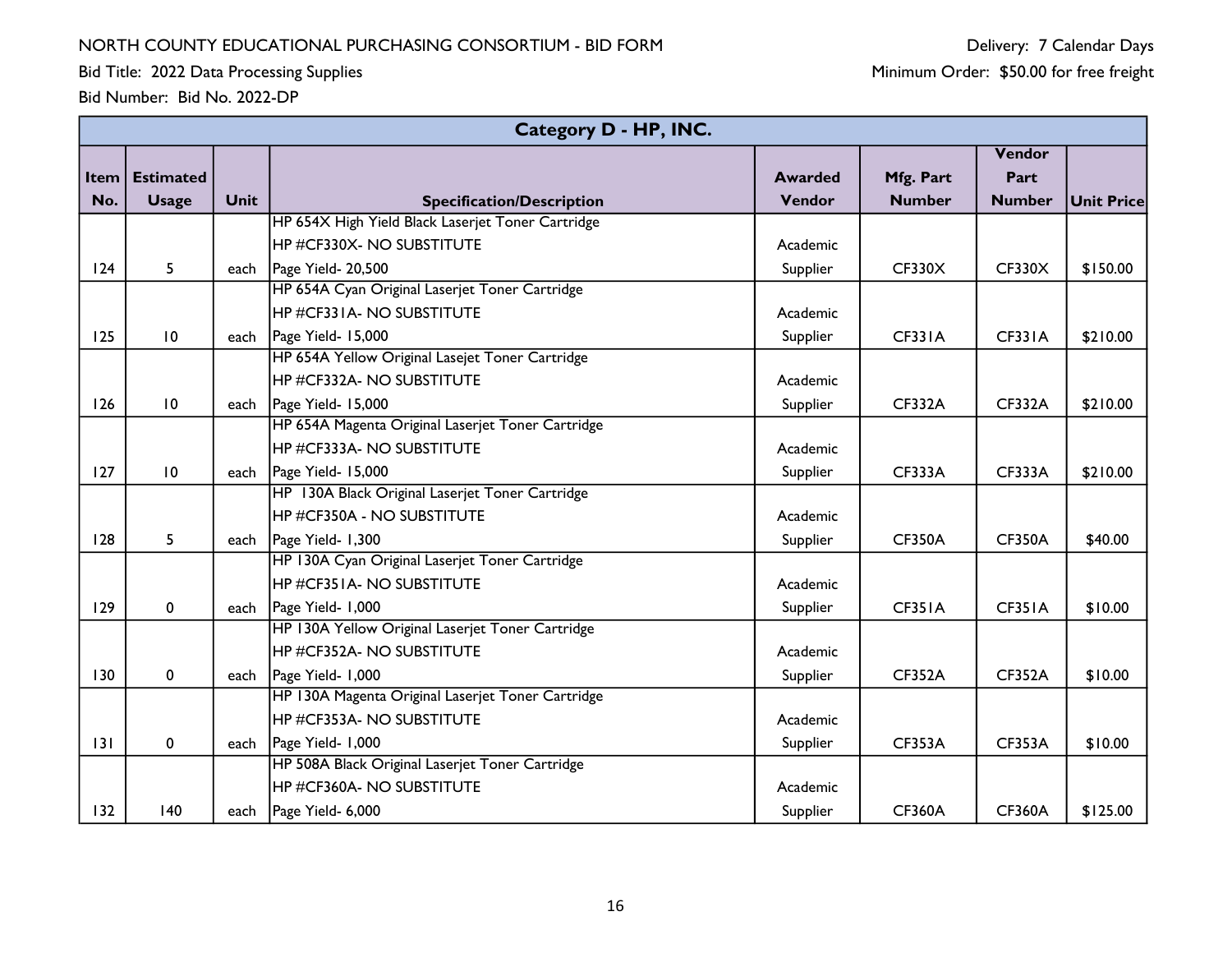Bid Title: 2022 Data Processing Supplies

Delivery: 7 Calendar Days Minimum Order: \$50.00 for free freight

|      |                  |             | Category D - HP, INC.                                                 |                |               |               |            |
|------|------------------|-------------|-----------------------------------------------------------------------|----------------|---------------|---------------|------------|
|      |                  |             |                                                                       |                |               | Vendor        |            |
| Item | <b>Estimated</b> |             |                                                                       | <b>Awarded</b> | Mfg. Part     | Part          |            |
| No.  | <b>Usage</b>     | <b>Unit</b> | <b>Specification/Description</b>                                      | Vendor         | <b>Number</b> | <b>Number</b> | Unit Price |
|      |                  |             |                                                                       |                |               |               |            |
|      |                  |             | HP 508X High Yield Black Original Toner Cartridge for Laserjet M552   |                |               |               |            |
|      |                  |             | IHP #CF360X - NO SUBSTITUTE                                           | Academic       |               |               |            |
| 133  | 83               | each        | Page Yield - 12,500                                                   | Supplier       | <b>CF360X</b> | <b>CF360X</b> | \$141.00   |
|      |                  |             | HP 508A Cyan Original Toner Cartridge for Laserjet M552               |                |               |               |            |
|      |                  |             | <b>HP #CF361A - NO SUBSTITUTE</b>                                     | Academic       |               |               |            |
| 134  | 105              | each        | Page Yield - 5,000                                                    | Supplier       | <b>CF361A</b> | <b>CF361A</b> | \$150.00   |
|      |                  |             | HP 508X High Yield Cyan Toner Cartridge for LaserjetM552              |                |               |               |            |
|      |                  |             | HP #CF361X - NO SUBSTITUTE                                            | Academic       |               |               |            |
| 135  | 55               | each        | Page Yield - 9,500                                                    | Supplier       | <b>CF361X</b> | CF361X        | \$188.61   |
|      |                  |             | HP 508A Yellow Original Toner Cartridge for Laserjet M552             |                |               |               |            |
|      |                  |             | <b>HP #CF362A- NO SUBSTITUTE</b>                                      | Academic       |               |               |            |
| 136  | 100              | each        | Page Yield - 5,000                                                    | Supplier       | <b>CF362A</b> | <b>CF362A</b> | \$150.00   |
|      |                  |             |                                                                       |                |               |               |            |
|      |                  |             | HP 508X High Yield Yellow Original Toner Cartridge for Laserjet M552  |                |               |               |            |
|      |                  |             | <b>HP #CF362X - NO SUBSTITUTE</b>                                     |                |               |               |            |
|      |                  |             | Page Yield - 9,500                                                    | Academic       |               |               |            |
| 137  | 60               | each        |                                                                       | Supplier       | CF362X        | <b>CF362X</b> | \$188.61   |
|      |                  |             | HP 508A Magenta Original Toner Cratridge for Laserjet M552            |                |               |               |            |
|      |                  |             | HP #CF363A - NO SUBSTITUTE                                            | Academic       |               |               |            |
| 138  | 100              | each        | Page Yield - 5,000                                                    | Supplier       | <b>CF363A</b> | <b>CF363A</b> | \$150.00   |
|      |                  |             |                                                                       |                |               |               |            |
|      |                  |             | HP 508X High Yield Magenta Original Toner Cartridge for Laserjet M552 |                |               |               |            |
|      |                  |             | HP #CF363X - NO SUBSTITUTE                                            | Academic       |               |               |            |
| 139  | 50               | each        | Page Yield - 9,500                                                    | Supplier       | CF363X        | <b>CF363X</b> | \$188.61   |
|      |                  |             | HP 201A Black Original Toner Cartridge for Color Laserjet M252, MFP   |                |               |               |            |
|      |                  |             | M277                                                                  | Academic       |               |               |            |
| 140  | 10               | each        | <b>HP #CF400A - NO SUBSTITUTE</b>                                     | Supplier       | <b>CF400A</b> | <b>CF400A</b> | \$55.00    |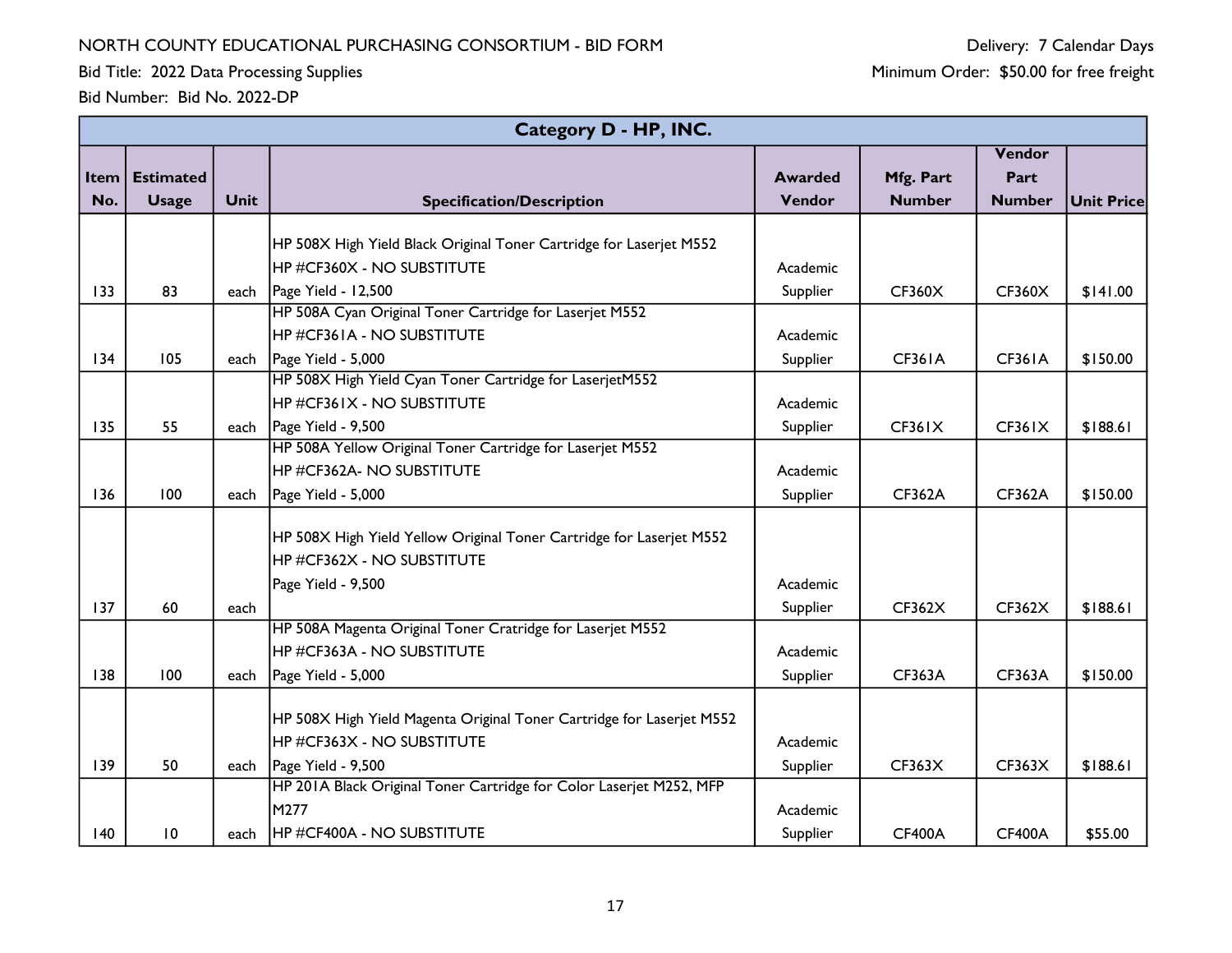Bid Title: 2022 Data Processing Supplies

|                   |                  |                      | Category D - HP, INC.                                                                                                                                                                                                                                          |                                                          |                                          |                                          |                               |
|-------------------|------------------|----------------------|----------------------------------------------------------------------------------------------------------------------------------------------------------------------------------------------------------------------------------------------------------------|----------------------------------------------------------|------------------------------------------|------------------------------------------|-------------------------------|
|                   |                  |                      |                                                                                                                                                                                                                                                                |                                                          |                                          | Vendor                                   |                               |
| Item $ $          | <b>Estimated</b> |                      |                                                                                                                                                                                                                                                                | <b>Awarded</b>                                           | Mfg. Part                                | Part                                     |                               |
| No.               | <b>Usage</b>     | <b>Unit</b>          | <b>Specification/Description</b>                                                                                                                                                                                                                               | Vendor                                                   | <b>Number</b>                            | <b>Number</b>                            | Unit Price                    |
|                   |                  |                      | HP 201X High Yield Black Original Toner Cartridge for Color Laserjet                                                                                                                                                                                           |                                                          |                                          |                                          |                               |
|                   |                  |                      | M252, MFP M277                                                                                                                                                                                                                                                 |                                                          |                                          |                                          |                               |
|                   |                  |                      | <b>HP #CF400X - NO SUBSTITUTE</b>                                                                                                                                                                                                                              | Academic                                                 |                                          |                                          |                               |
| 4                 | 30               | each                 | Page Yield - 2,800                                                                                                                                                                                                                                             | Supplier                                                 | CF400X                                   | CF400X                                   | \$70.00                       |
|                   |                  |                      | HP 201A Cyan Original Toner Cartridge for Color Laserjet M252, MFP                                                                                                                                                                                             |                                                          |                                          |                                          |                               |
|                   |                  |                      | M277                                                                                                                                                                                                                                                           | Academic                                                 |                                          |                                          |                               |
| 142               | 15               | each                 | <b>HP #CF401A - NO SUBSTITUTE</b>                                                                                                                                                                                                                              | Supplier                                                 | <b>CF401A</b>                            | <b>CF401A</b>                            | \$65.00                       |
|                   |                  |                      | HP 201X High Yield Cyan Original Toner Cartridge for Color Laserjet                                                                                                                                                                                            |                                                          |                                          |                                          |                               |
|                   |                  |                      | M252, MFP M277                                                                                                                                                                                                                                                 |                                                          |                                          |                                          |                               |
|                   |                  |                      | HP #CF401X - NO SUBSTITUTE                                                                                                                                                                                                                                     | Academic                                                 |                                          |                                          |                               |
| 143               | 15               | each                 | Page Yield - 2,300                                                                                                                                                                                                                                             | Supplier                                                 | CF401X                                   | CF401X                                   | \$77.00                       |
|                   |                  |                      | HP 201A Yellow Original Toner Cartridge for Color Laserjet M252, MFP                                                                                                                                                                                           |                                                          |                                          |                                          |                               |
|                   |                  |                      | M277                                                                                                                                                                                                                                                           | Academic                                                 |                                          |                                          |                               |
| 44                | 10               | each                 | <b>HP #CF402A - NO SUBSTITUTE</b><br>HP 201X High Yield Yellow Original Toner Cartridge for Color Laserjet                                                                                                                                                     | Supplier                                                 | <b>CF402A</b>                            | <b>CF402A</b>                            | \$65.00                       |
|                   |                  |                      |                                                                                                                                                                                                                                                                |                                                          |                                          |                                          |                               |
|                   |                  |                      | M252, MFP M277                                                                                                                                                                                                                                                 |                                                          |                                          |                                          |                               |
|                   |                  |                      | HP#CF402X - NO SUBSTITUTE                                                                                                                                                                                                                                      | Academic                                                 |                                          |                                          |                               |
| 145               | 15               | each                 | Page Yield - 1,400<br>HP 201A Magenta Original Toner Cartridge for Color Laserjet M252, MFP                                                                                                                                                                    | Supplier                                                 | CF402X                                   | CF402X                                   | \$77.00                       |
|                   |                  |                      | M277                                                                                                                                                                                                                                                           |                                                          |                                          |                                          |                               |
|                   |                  |                      | HP #CF403A - NO SUBSTITUTE                                                                                                                                                                                                                                     | Academic                                                 |                                          |                                          |                               |
|                   |                  |                      |                                                                                                                                                                                                                                                                |                                                          |                                          |                                          |                               |
|                   |                  |                      |                                                                                                                                                                                                                                                                |                                                          |                                          |                                          |                               |
|                   |                  |                      |                                                                                                                                                                                                                                                                |                                                          |                                          |                                          |                               |
|                   |                  |                      |                                                                                                                                                                                                                                                                |                                                          |                                          |                                          |                               |
|                   |                  |                      |                                                                                                                                                                                                                                                                |                                                          |                                          |                                          |                               |
|                   |                  |                      |                                                                                                                                                                                                                                                                |                                                          |                                          |                                          |                               |
|                   |                  |                      |                                                                                                                                                                                                                                                                |                                                          |                                          |                                          |                               |
|                   |                  |                      |                                                                                                                                                                                                                                                                |                                                          |                                          |                                          |                               |
| 146<br>147<br>148 | 5<br>10<br>115   | each<br>each<br>each | Page Yield - 1,400<br>HP 201X High Yield Magenta Original Toner Cartridge for Color Laserjet<br>M252, MFP M277<br><b>HP #CF403X - NO SUBSTITUTE</b><br>Page Yield - 2,300<br>HP 410A Black Toner Cartridge<br>HP #CF410A - NO SUBSTITUTE<br>Page Yield - 2,300 | Supplier<br>Academic<br>Supplier<br>Academic<br>Supplier | <b>CF403A</b><br>CF403X<br><b>CF410A</b> | <b>CF403A</b><br>CF403X<br><b>CF410A</b> | \$65.00<br>\$77.00<br>\$70.00 |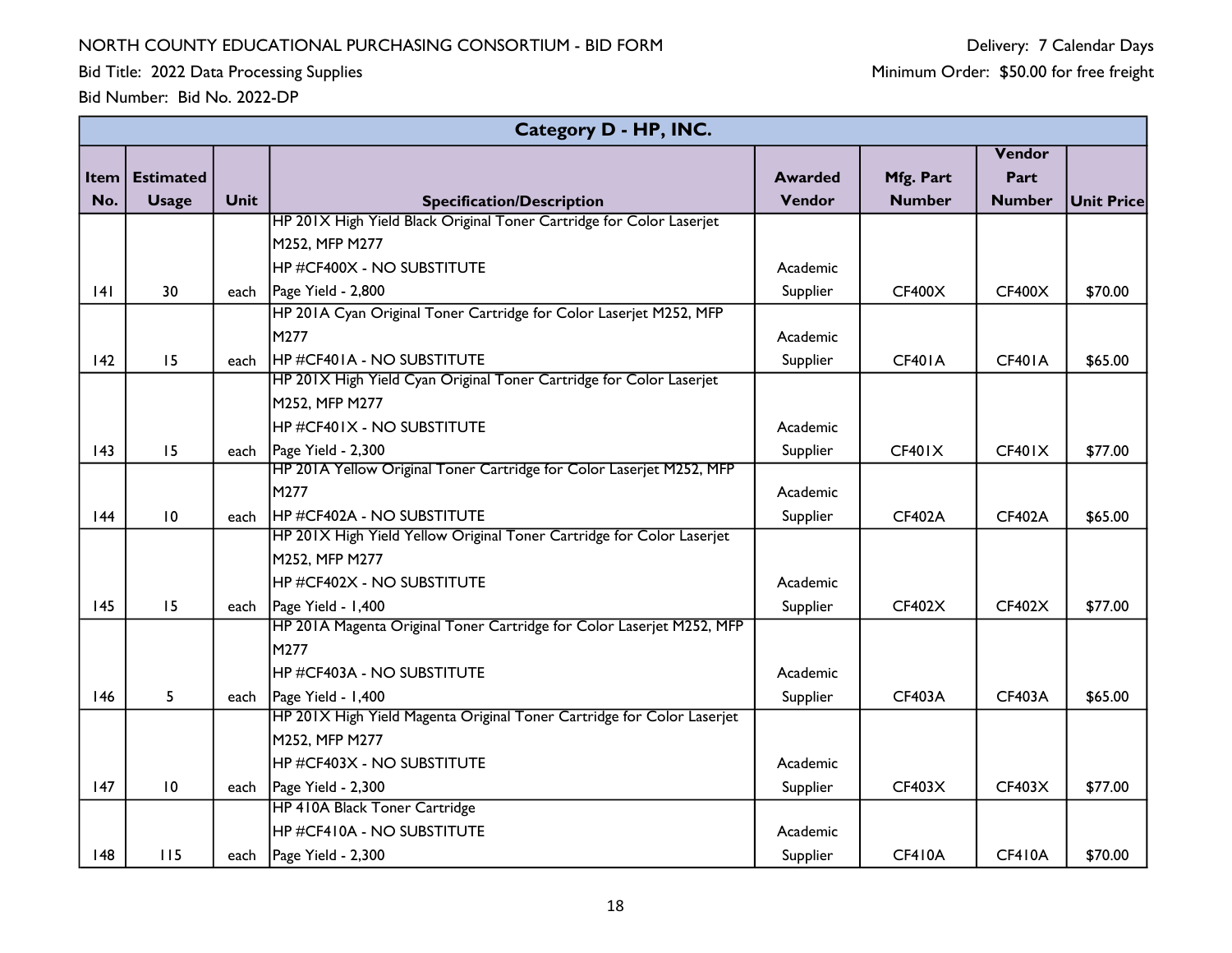Bid Title: 2022 Data Processing Supplies

|      |                  |             | Category D - HP, INC.                                        |                |               |               |                   |
|------|------------------|-------------|--------------------------------------------------------------|----------------|---------------|---------------|-------------------|
|      |                  |             |                                                              |                |               | Vendor        |                   |
| Item | <b>Estimated</b> |             |                                                              | <b>Awarded</b> | Mfg. Part     | Part          |                   |
| No.  | <b>Usage</b>     | <b>Unit</b> | <b>Specification/Description</b>                             | Vendor         | <b>Number</b> | <b>Number</b> | <b>Unit Price</b> |
|      |                  |             | HP Laser et 410X High-Yield Black Toner Cartridge            |                |               |               |                   |
|      |                  |             | <b>HP #CF410X - NO SUBSTITUTE</b>                            | Academic       |               |               |                   |
| 149  | 95               | each        | Page Yield - 6,500                                           | Supplier       | CF410X        | CF410X        | \$109.00          |
|      |                  |             | HP Laser et 410A Standard-Yield Cyan Toner Cartridge         |                |               |               |                   |
|      |                  |             | HP #CF411A - NO SUBSTITUTE                                   | Academic       |               |               |                   |
| 150  | 90               |             | each $\vert$ Page Yield - 2,300                              | Supplier       | CF411A        | CF411A        | \$89.00           |
|      |                  |             | HP 410X High Yield Cyan Original LaserJet Toner Cartridge    |                |               |               |                   |
|      |                  |             | <b>HP #CF411X - NO SUBSTITUTE</b>                            | Academic       |               |               |                   |
| 151  | 60               | each        | Page Yield - 5,000                                           | Supplier       | CF411X        | CF411X        | \$150.00          |
|      |                  |             | HP Laser et 410A Standard-Yield Yellow Toner Cartridge       | Academic       |               |               |                   |
| 152  | 90               | each        | HP #CF412A - NO SUBSTITUTE                                   | Supplier       | <b>CF412A</b> | <b>CF412A</b> | \$90.00           |
|      |                  |             | HP 410X High Yield Yellow Original LaserJet Toner Cartridge  |                |               |               |                   |
|      |                  |             | <b>HP #CF412X - NO SUBSTITUTE</b>                            | Academic       |               |               |                   |
| 153  | 55               | each        | Page Yield - 5,000                                           | Supplier       | CF412X        | CF412X        | \$145.00          |
|      |                  |             | HP Laser et 410A Standard-Yield Magenta Toner Cartridge      |                |               |               |                   |
|      |                  |             | HP #CF413A - NO SUBSTITUTE                                   | Academic       |               |               |                   |
| 154  | 75               | each        | Page Yield - 2,300                                           | Supplier       | <b>CF413A</b> | <b>CF413A</b> | \$85.00           |
|      |                  |             | HP 410X High Yield Magenta Original LaserJet Toner Cartridge |                |               |               |                   |
|      |                  |             | <b>HP #CF413X - NO SUBSTITUTE</b>                            | Academic       |               |               |                   |
| 155  | 50               | each        | Page Yield - 5,000                                           | Supplier       | CF413X        | CF413X        | \$145.00          |
|      |                  |             | HP 655A Black Original Laser et Toner Cartridge              |                |               |               |                   |
|      |                  |             | <b>HP # CF450A - NO SUBSTITUTE</b>                           | Academic       |               |               |                   |
| 156  | 15               |             | each   Page Yield - 12,500                                   | Supplier       | <b>CF450A</b> | <b>CF450A</b> | \$150.00          |
|      |                  |             | HP 655A Cyan Original LaserJet Toner Cartridge               |                |               |               |                   |
|      |                  |             | HP # CF451A - NO SUBSTITUTE                                  | Academic       |               |               |                   |
| 157  | $\overline{10}$  | each        | Page Yield - 10,500                                          | Supplier       | CF451A        | CF451A        | \$186.00          |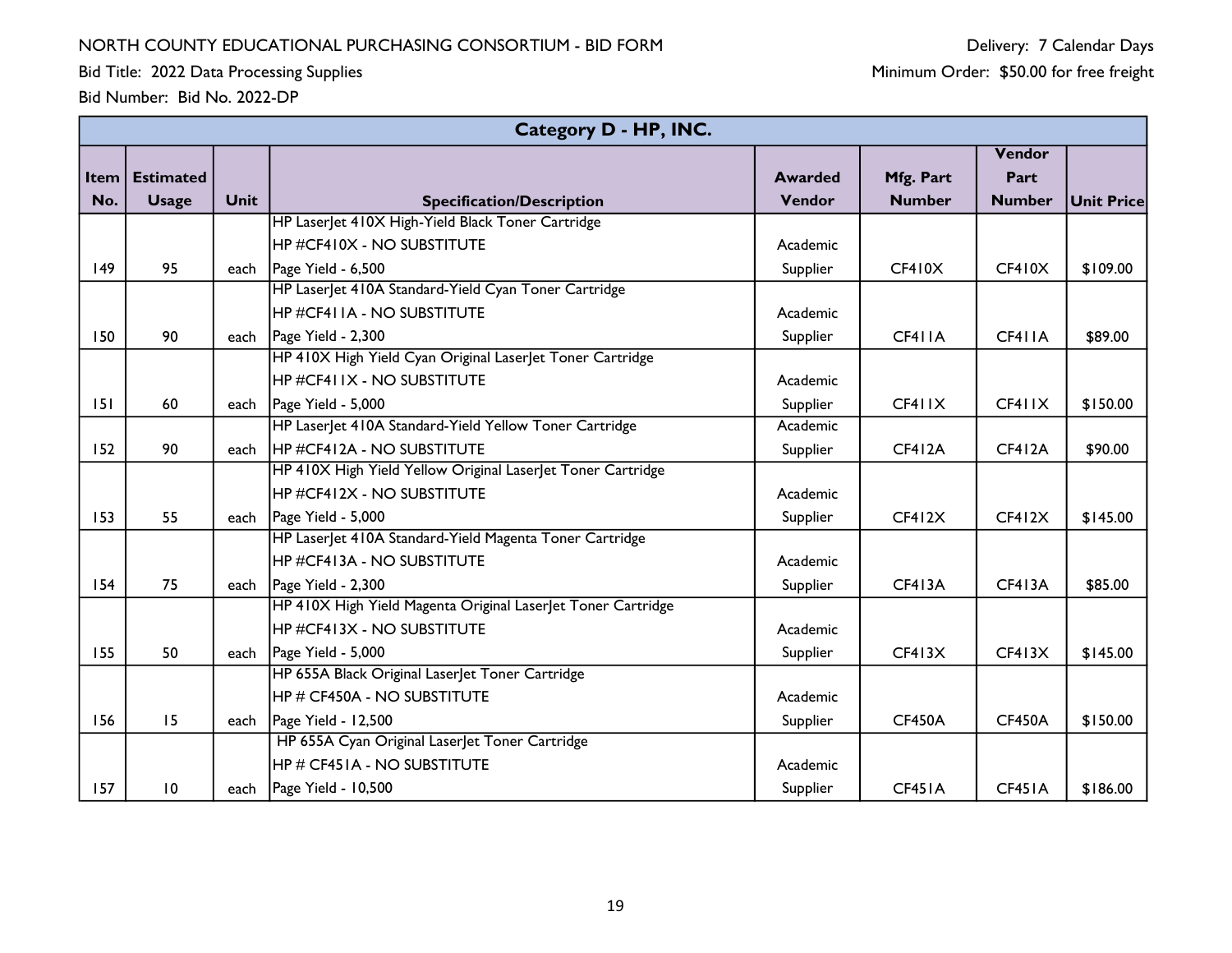Bid Title: 2022 Data Processing Supplies

|          | Category D - HP, INC. |             |                                                            |                |               |               |            |  |  |  |
|----------|-----------------------|-------------|------------------------------------------------------------|----------------|---------------|---------------|------------|--|--|--|
|          |                       |             |                                                            |                |               | Vendor        |            |  |  |  |
| Item $ $ | <b>Estimated</b>      |             |                                                            | <b>Awarded</b> | Mfg. Part     | Part          |            |  |  |  |
| No.      | <b>Usage</b>          | <b>Unit</b> | <b>Specification/Description</b>                           | Vendor         | <b>Number</b> | <b>Number</b> | Unit Price |  |  |  |
|          |                       |             | HP 655A Yellow Original LaserJet Toner Cartridge           |                |               |               |            |  |  |  |
|          |                       |             | <b>HP # CF452A - NO SUBSTITUTE</b>                         | Academic       |               |               |            |  |  |  |
| 158      | 10                    |             | each   Page Yield - 10,500                                 | Supplier       | <b>CF452A</b> | <b>CF452A</b> | \$186.00   |  |  |  |
|          |                       |             | HP 655A Magenta Original LaserJet Toner Cartridge          |                |               |               |            |  |  |  |
|          |                       |             | <b>HP # CF453A - NO SUBSTITUTE</b>                         | Academic       |               |               |            |  |  |  |
| 159      | 10                    |             | each   Page Yield - 10,500                                 | Supplier       | <b>CF453A</b> | <b>CF453A</b> | \$186.00   |  |  |  |
|          |                       |             | HP 656X High Yield Black Laserjet Toner Cartridge          |                |               |               |            |  |  |  |
|          |                       |             | <b>HP #CF460X- NO SUBSTITUTE</b>                           | Academic       |               |               |            |  |  |  |
| 160      | 15                    |             | each   Page Yield- 27,000                                  | Supplier       | <b>CF460X</b> | <b>CF460X</b> | \$117.35   |  |  |  |
|          |                       |             | HP 656X High Yield Cyan Laserjet Toner Cartridge           |                |               |               |            |  |  |  |
|          |                       |             | <b>HP #CF461X- NO SUBSTITUTE</b>                           | Academic       |               |               |            |  |  |  |
| 6        | $\overline{10}$       | each        | Page Yield- 22,000                                         | Supplier       | <b>CF461X</b> | <b>CF461X</b> | \$206.37   |  |  |  |
|          |                       |             | HP 656X High Yield Yellow Laserjet Toner Cartridge         |                |               |               |            |  |  |  |
|          |                       |             | <b>HP #CF462X- NO SUBSTITUTE</b>                           | Academic       |               |               |            |  |  |  |
| 162      | $\overline{10}$       | each        | Page Yield- 22,000                                         | Supplier       | CF462X        | <b>CF462X</b> | \$206.37   |  |  |  |
|          |                       |             | HP 656X High Yield Magenta Laserjet Toner Cartridge        |                |               |               |            |  |  |  |
|          |                       |             | HP #CF463X- NO SUBSTITUTE                                  | Academic       |               |               |            |  |  |  |
| 163      | 10                    | each        | Page Yield- 22,000                                         | Supplier       | CF463X        | <b>CF463X</b> | \$206.37   |  |  |  |
|          |                       |             | HP 202A Black Original LaserJet Toner Cartridge            |                |               |               |            |  |  |  |
|          |                       |             | HP #CF500A - NO SUBSTITUTE                                 | Academic       |               |               |            |  |  |  |
| 164      | 70                    |             | each $\vert$ Page Yield - 1,400                            | Supplier       | <b>CF500A</b> | <b>CF500A</b> | \$50.00    |  |  |  |
|          |                       |             | HP 202X High Yield Black Original Laser et Toner Cartridge |                |               |               |            |  |  |  |
|          |                       |             | HP # CF500 - NO SUBSTITUTE                                 | Academic       |               |               |            |  |  |  |
| 165      | 100                   |             | each $\vert$ Page Yield - 3,200                            | Supplier       | <b>CF500X</b> | <b>CF500X</b> | \$75.00    |  |  |  |
|          |                       |             | HP 202A Cyan Original LaserJet Toner Cartridge             |                |               |               |            |  |  |  |
|          |                       |             | HP # CF501A - NO SUBSTITUTE                                | Academic       |               |               |            |  |  |  |
| 166      | 70                    |             | each $\vert$ Page Yield - 1,300                            | Supplier       | <b>CF501A</b> | <b>CF501A</b> | \$57.00    |  |  |  |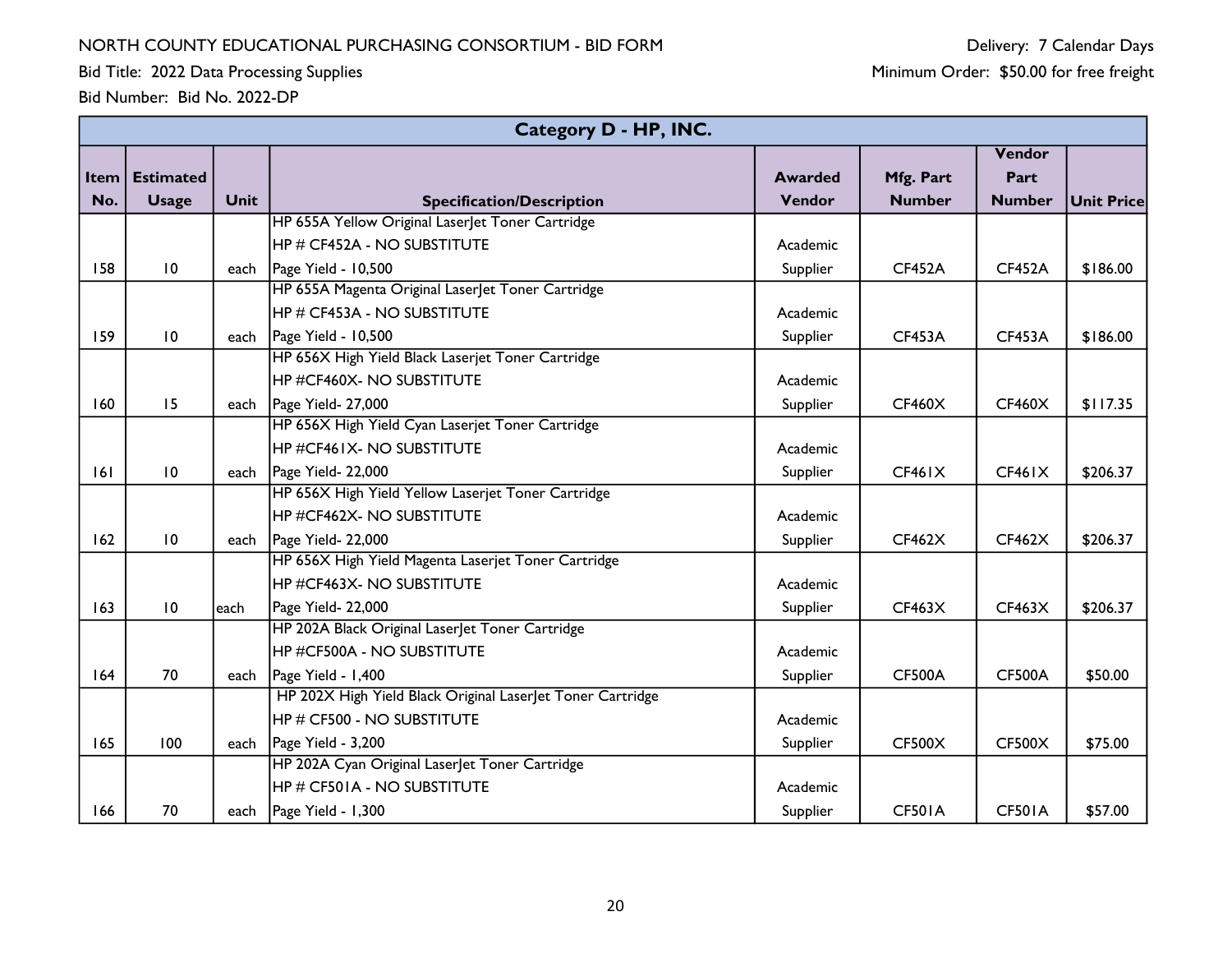Bid Title: 2022 Data Processing Supplies

|             |                  |      | <b>Category D - HP, INC.</b>                                            |                |                |                |                   |
|-------------|------------------|------|-------------------------------------------------------------------------|----------------|----------------|----------------|-------------------|
|             |                  |      |                                                                         |                |                | Vendor         |                   |
| <b>Item</b> | <b>Estimated</b> |      |                                                                         | <b>Awarded</b> | Mfg. Part      | Part           |                   |
| No.         | <b>Usage</b>     | Unit | <b>Specification/Description</b>                                        | Vendor         | <b>Number</b>  | <b>Number</b>  | <b>Unit Price</b> |
|             |                  |      | HP 202X High Yield Cyan Original LaserJet Toner Cartridge               |                |                |                |                   |
|             |                  |      | <b>HP # CF501X - NO SUBSTITUTE</b>                                      | Academic       |                |                |                   |
| 167         | 45               | each | Page Yield - 2,500                                                      | Supplier       | <b>CF501X</b>  | CF501X         | \$73.00           |
|             |                  |      | HP 202A Yellow Original LaserJet Toner Cartridge                        |                |                |                |                   |
|             |                  |      | <b>HP # CF502A - NO SUBSTITUTE</b>                                      | Academic       |                |                |                   |
| 168         | 55               | each | Page Yield - 1,300                                                      | Supplier       | <b>CF502A</b>  | <b>CF502A</b>  | \$57.00           |
|             |                  |      | HP 202X High Yield Yellow Original Laserlet Toner Cartridge             |                |                |                |                   |
|             |                  |      | <b>HP # CF502X - NO SUBSTITUTE</b>                                      | Academic       |                |                |                   |
| 169         | 60               | each | Page Yield - 2,500                                                      | Supplier       | <b>CF502X</b>  | <b>CF502X</b>  | \$75.00           |
|             |                  |      | HP 202A Magenta Original Laserlet Toner Cartridge                       |                |                |                |                   |
|             |                  |      | <b>HP # CF503A - NO SUBSTITUTE</b>                                      | Academic       |                |                |                   |
| 170         | 70               | each | Page Yield - 1,300                                                      | Supplier       | <b>CF503A</b>  | <b>CF503A</b>  | \$58.00           |
|             |                  |      | HP 202X High Yield Magenta Original LaserJet Toner Cartridge            |                |                |                |                   |
|             |                  |      | <b>HP #CF503X - NO SUBSTITUTE</b>                                       | Academic       |                |                |                   |
| 171         | 45               | each | Page Yield - 2,500                                                      | Supplier       | CF503X         | <b>CF503X</b>  | \$73.00           |
|             |                  |      | HP 61 Black Print Cartridge for HP Deskjet 1000, 2000, 3000, and 2500   |                |                |                |                   |
|             |                  |      | series                                                                  | Academic       |                |                |                   |
| 172         | 5                | each | <b>HP #CH561WN- NO SUBSTITUTE</b>                                       | Supplier       | CH561WN        | CH561WN        | \$16.00           |
|             |                  |      | HP 61 Tri-color print cartridge for HP Deskjet 1000, 2000,3000 and 2500 |                |                |                |                   |
|             |                  |      | series                                                                  |                |                |                |                   |
|             |                  |      | HP #CH562WN - NO SUBSTITUTE                                             | Academic       |                |                |                   |
| 173         | 5                | each | Page Yield - 165                                                        | Supplier       | <b>CH562WN</b> | <b>CH562WN</b> | \$21.00           |
|             |                  |      | HP 61XL Black High Yield Original Ink Cartridge                         |                |                |                |                   |
|             |                  |      | <b>HP #CH563WN - NO SUBSTITUTE</b>                                      | Academic       |                |                |                   |
| 174         | 40               | each | Page Yield - 480                                                        | Supplier       | <b>CH563WN</b> | <b>CH563WN</b> | \$34.50           |
|             |                  |      | HP 61XL Tricolor Ink Cartridge, High Yield                              |                |                |                |                   |
|             |                  |      | HP #CH564WN - NO SUBSTITUTE                                             | Academic       |                |                |                   |
| 175         | 25               |      | each   Page Yield - 330                                                 | Supplier       | <b>CH564WN</b> | <b>CH564WN</b> | \$35.00           |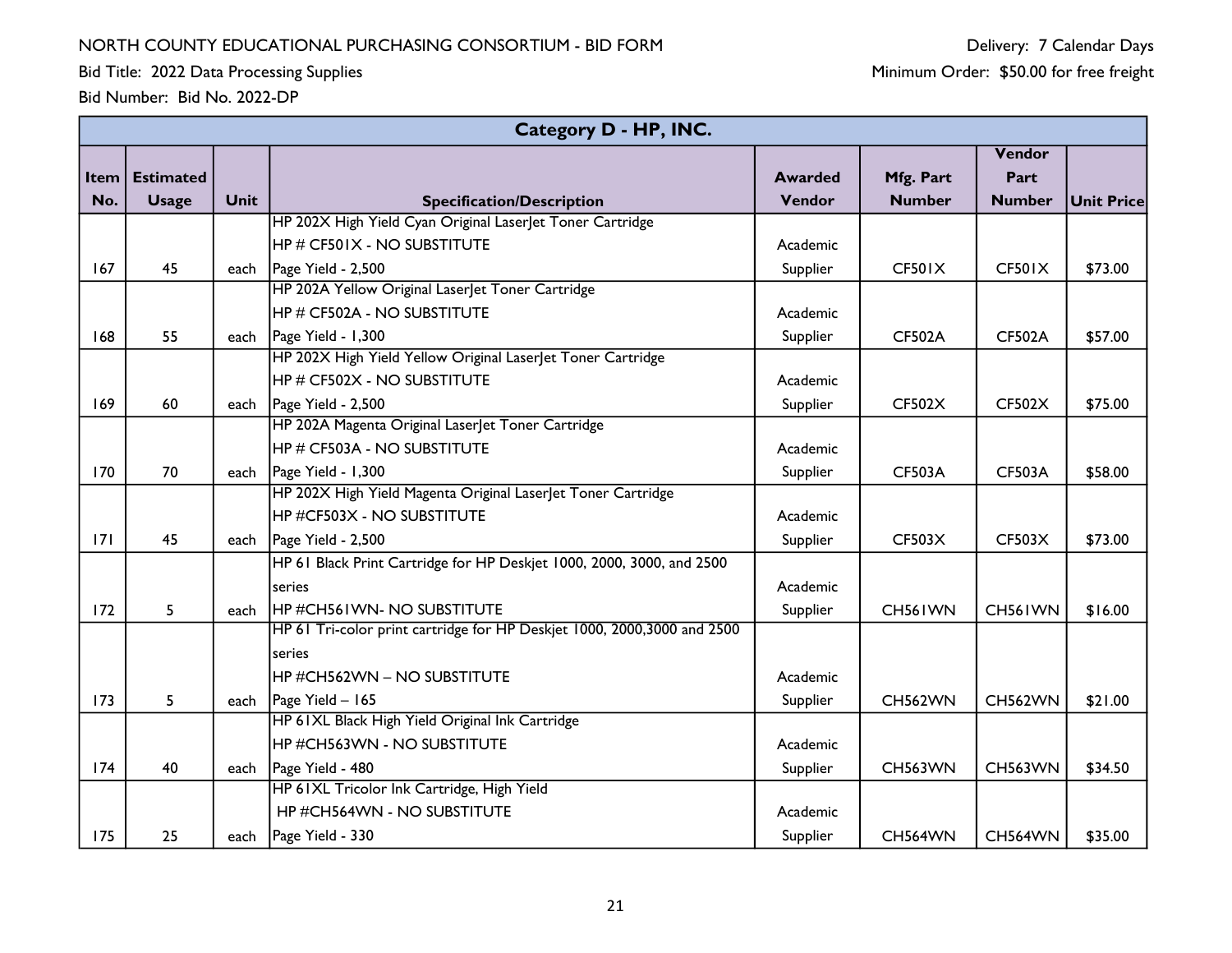Bid Title: 2022 Data Processing Supplies

|      | Category D - HP, INC. |             |                                                                        |                |               |                |                   |  |  |  |
|------|-----------------------|-------------|------------------------------------------------------------------------|----------------|---------------|----------------|-------------------|--|--|--|
|      |                       |             |                                                                        |                |               | Vendor         |                   |  |  |  |
| Item | <b>Estimated</b>      |             |                                                                        | <b>Awarded</b> | Mfg. Part     | Part           |                   |  |  |  |
| No.  | <b>Usage</b>          | <b>Unit</b> | <b>Specification/Description</b>                                       | Vendor         | <b>Number</b> | <b>Number</b>  | <b>Unit Price</b> |  |  |  |
|      |                       |             |                                                                        |                |               |                |                   |  |  |  |
|      |                       |             | HP 950XL Black print cartridge for HP Officejet 8100 and 8600 series   |                |               |                |                   |  |  |  |
|      |                       |             | HP#CN045AN - NO SUBSTITUTE                                             | Academic       |               |                |                   |  |  |  |
| 176  | 185                   | each        | $Page$ Yield $-2,300$                                                  | Supplier       | CN045AN       | <b>CN045AN</b> | \$37.00           |  |  |  |
|      |                       |             |                                                                        |                |               |                |                   |  |  |  |
|      |                       |             | HP 951XL Cyan print cartridge for HP Officejet 8100 and 8600 series    |                |               |                |                   |  |  |  |
|      |                       |             | HP#CN046AN - NO SUBSTITUTE                                             | Academic       |               |                |                   |  |  |  |
| 177  | 125                   | each        | Page Yield - 1,500                                                     | Supplier       | CN046AN       | <b>CN046AN</b> | \$27.50           |  |  |  |
|      |                       |             |                                                                        |                |               |                |                   |  |  |  |
|      |                       |             | HP 951XL Magenta print cartridge for HP Officejet 8100 and 8600 series |                |               |                |                   |  |  |  |
|      |                       |             | HP#CN047AN - NO SUBSTITUTE                                             | Academic       |               |                |                   |  |  |  |
| 178  | 135                   | each        | Page Yield - 1,500                                                     | Supplier       | CN047AN       | CN047AN        | \$27.50           |  |  |  |
|      |                       |             |                                                                        |                |               |                |                   |  |  |  |
|      |                       |             | HP 951XL Yellow print cartridge for HP Officejet 8100 and 8600 series  |                |               |                |                   |  |  |  |
|      |                       |             | HP#CN048AN - NO SUBSTITUTE                                             | Academic       |               |                |                   |  |  |  |
| 179  | 115                   | each        | Page Yield - 1,500                                                     | Supplier       | CN048AN       | CN048AN        | \$27.50           |  |  |  |
|      |                       |             | HP 950 Black Original Toner Cartridge                                  |                |               |                |                   |  |  |  |
|      |                       |             | HP#CN049AN- NO SUBSTITUTE                                              | Academic       |               |                |                   |  |  |  |
| 180  | $\mathbf 0$           | each        | Page Yield- 1,000                                                      | Supplier       | CN049AN       | CN049AN        | \$23.25           |  |  |  |
|      |                       |             | HP 951 Cyan Original Toner Cartridge                                   |                |               |                |                   |  |  |  |
|      |                       |             | HP#CN050AN- NO SUBSTITUTE                                              | Academic       |               |                |                   |  |  |  |
| 8    | 20                    | each        | Page Yield- 700                                                        | Supplier       | CN050AN       | <b>CN050AN</b> | \$16.60           |  |  |  |
|      |                       |             | HP 951 Magenta Original Toner Cartridge                                |                |               |                |                   |  |  |  |
|      |                       |             | HP#CN051AN-NO SUBSTITUTE                                               | Academic       |               |                |                   |  |  |  |
| 182  | 25                    | each        | Page Yield- 700                                                        | Supplier       | CN051AN       | CN051AN        | \$16.60           |  |  |  |
|      |                       |             | HP 951 Yellow Original Toner Cartridge                                 |                |               |                |                   |  |  |  |
|      |                       |             | HP#CN052AN- NO SUBSTITUTE                                              | Academic       |               |                |                   |  |  |  |
| 183  | 30                    | each        | Page Yield- 700                                                        | Supplier       | CN052AN       | <b>CN052AN</b> | \$16.60           |  |  |  |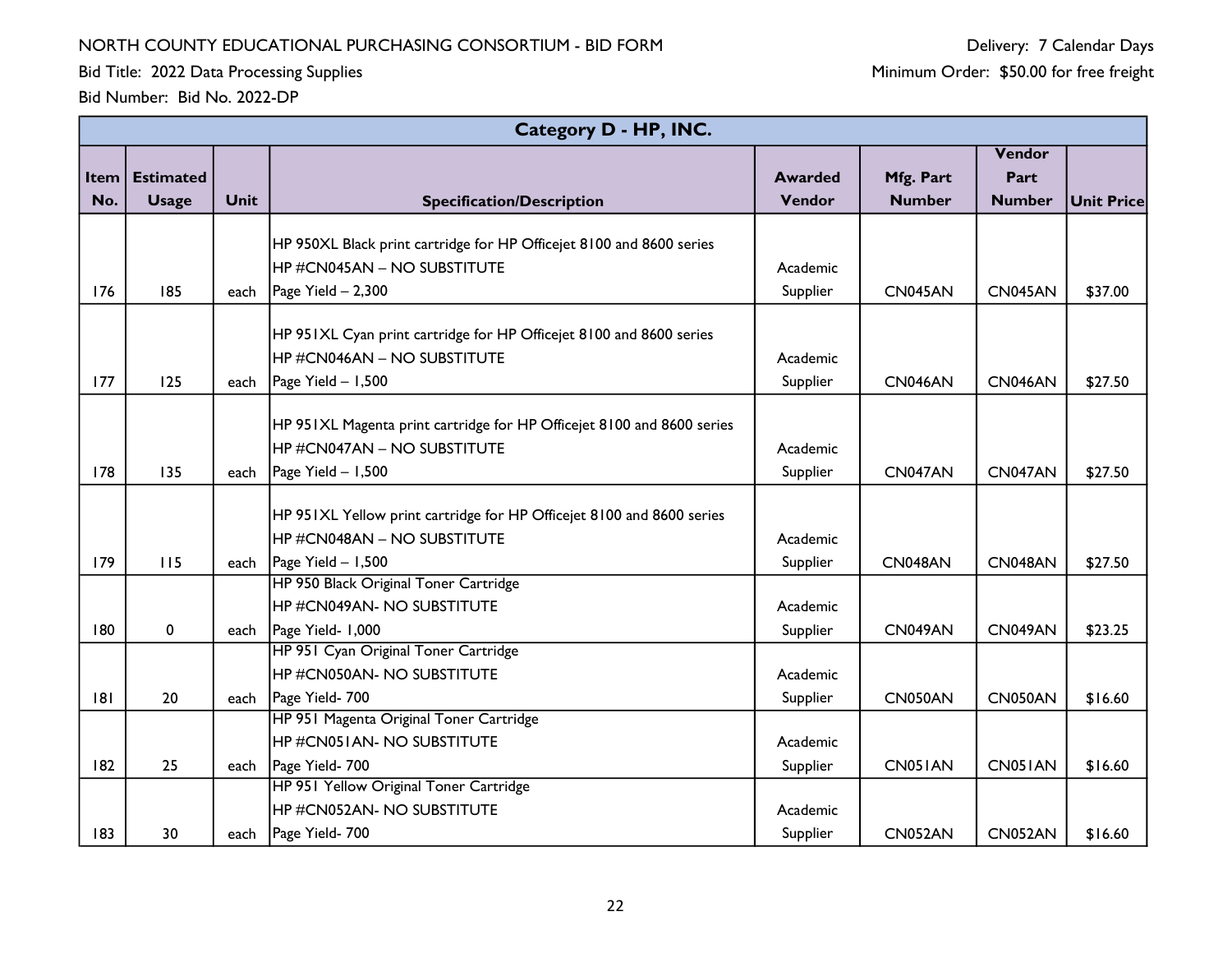Bid Title: 2022 Data Processing Supplies

|             | Category D - HP, INC. |      |                                                                          |                |                |                |            |  |  |  |
|-------------|-----------------------|------|--------------------------------------------------------------------------|----------------|----------------|----------------|------------|--|--|--|
|             |                       |      |                                                                          |                |                | Vendor         |            |  |  |  |
| <b>Item</b> | <b>Estimated</b>      |      |                                                                          | <b>Awarded</b> | Mfg. Part      | Part           |            |  |  |  |
| No.         | <b>Usage</b>          | Unit | <b>Specification/Description</b>                                         | Vendor         | <b>Number</b>  | <b>Number</b>  | Unit Price |  |  |  |
|             |                       |      | HP 932XL High Yield Black Original Ink Cartridge                         |                |                |                |            |  |  |  |
|             |                       |      | <b>HP #CN053AN - NO SUBSTITUTE</b>                                       | Academic       |                |                |            |  |  |  |
| 184         | $\overline{10}$       | each | Page Yield - 1,000                                                       | Supplier       | CN053AN        | CN053AN        | \$10.00    |  |  |  |
|             |                       |      | HP 933XL High Yield Cyan Original Ink Cartridge                          |                |                |                |            |  |  |  |
|             |                       |      | <b>HP #CN054AN - NO SUBSTITUTE</b>                                       | Academic       |                |                |            |  |  |  |
| 185         | 15                    | each | Page Yield - 825                                                         | Supplier       | CN054AN        | CN054AN        | \$10.00    |  |  |  |
|             |                       |      | HP 933XL High Yield Magenta Original Ink Cartridge                       |                |                |                |            |  |  |  |
|             |                       |      | HP#CN055AN - NO SUBSTITUTE                                               | Academic       |                |                |            |  |  |  |
| 186         | 15                    | each | Page Yield - 825                                                         | Supplier       | CN055AN        | CN055AN        | \$10.00    |  |  |  |
|             |                       |      | HP 933XL High Yield Yellow Original Ink Cartridge                        |                |                |                |            |  |  |  |
|             |                       |      | <b>HP #CN056AN - NO SUBSTITUTE</b>                                       | Academic       |                |                |            |  |  |  |
| 187         | $\overline{10}$       | each | Page Yield - 825                                                         | Supplier       | <b>CN056AN</b> | <b>CN056AN</b> | \$10.00    |  |  |  |
|             |                       |      |                                                                          |                |                |                |            |  |  |  |
|             |                       |      | HP 932 Black print cartridge for HP Officejet 6100, 6600 and 6700 series |                |                |                |            |  |  |  |
|             |                       |      | <b>HP #CN057AN - NO SUBSTITUTE</b>                                       | Academic       |                |                |            |  |  |  |
| 188         | 5                     | each | Page Yield - 400                                                         | Supplier       | CN057AN        | CN057AN        | \$5.00     |  |  |  |
|             |                       |      | HP 933 Cyan original ink cartridge                                       |                |                |                |            |  |  |  |
|             |                       |      | <b>HP #CN058AN - NO SUBSTITUTE</b>                                       | Academic       |                |                |            |  |  |  |
| 189         | 5                     | each | Page Yield - 330                                                         | Supplier       | CN058AN        | CN058AN        | \$5.00     |  |  |  |
|             |                       |      | HP 933 Magenta original ink cartridge                                    |                |                |                |            |  |  |  |
|             |                       |      | HP#CN059AN - NO SUBSTITUTE                                               | Academic       |                |                |            |  |  |  |
| 190         | 5                     | each | Page Yield - 330                                                         | Supplier       | <b>CN059AN</b> | CN059AN        | \$5.00     |  |  |  |
|             |                       |      | HP 933 Yellow original ink cartridge                                     |                |                |                |            |  |  |  |
|             |                       |      | HP#CN060AN - NO SUBSTITUTE                                               | Academic       |                |                |            |  |  |  |
| 9           | 5                     | each | Page Yield - 330                                                         | Supplier       | <b>CN060AN</b> | <b>CN060AN</b> | \$5.00     |  |  |  |
|             |                       |      | HP 970XL High Yield Black Original Ink Cartridge                         |                |                |                |            |  |  |  |
|             |                       |      | <b>HP #CN625AM - NO SUBSTITUTE</b>                                       | Academic       |                |                |            |  |  |  |
| 192         | 10                    | each | Page Yield - 9,200                                                       | Supplier       | <b>CN625AM</b> | <b>CN625AM</b> | \$20.00    |  |  |  |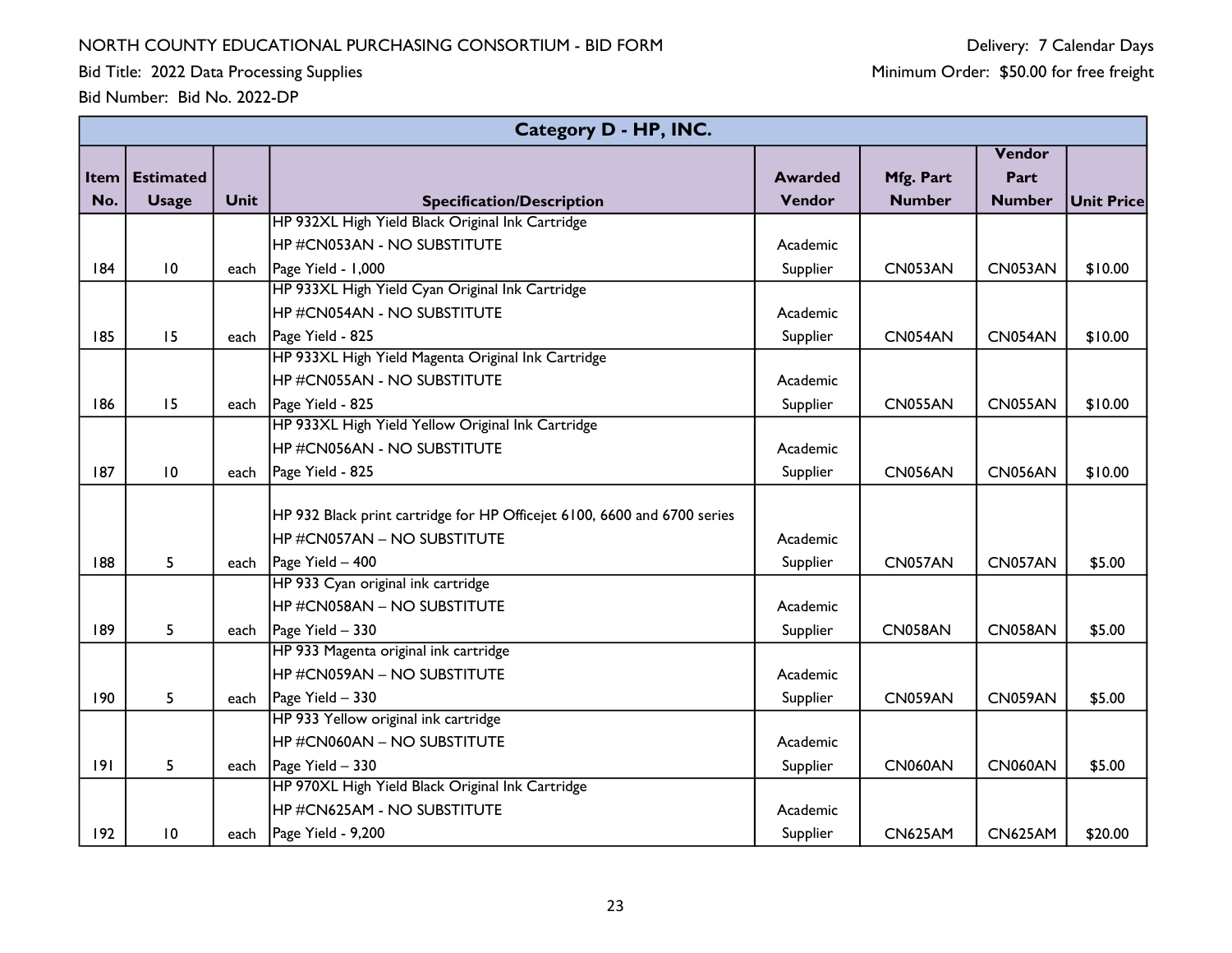Bid Title: 2022 Data Processing Supplies

|             | Category D - HP, INC. |             |                                                                         |                |                |                |            |  |  |  |
|-------------|-----------------------|-------------|-------------------------------------------------------------------------|----------------|----------------|----------------|------------|--|--|--|
|             |                       |             |                                                                         |                |                | Vendor         |            |  |  |  |
| <b>Item</b> | <b>Estimated</b>      |             |                                                                         | <b>Awarded</b> | Mfg. Part      | Part           |            |  |  |  |
| No.         | <b>Usage</b>          | <b>Unit</b> | <b>Specification/Description</b>                                        | Vendor         | <b>Number</b>  | <b>Number</b>  | Unit Price |  |  |  |
|             |                       |             | HP 971XL High Yield Cyan Original Ink Cartridge                         |                |                |                |            |  |  |  |
|             |                       |             | HP #CN626AM - NO SUBSTITUTE                                             | Academic       |                |                |            |  |  |  |
| 193         | 5                     | each        | Page Yield - 6,600                                                      | Supplier       | <b>CN626AM</b> | <b>CN626AM</b> | \$20.00    |  |  |  |
|             |                       |             | HP 971XL High Yield Magenta Original Ink Cartridge                      |                |                |                |            |  |  |  |
|             |                       |             | HP #CN627AM - NO SUBSTITUTE                                             | Academic       |                |                |            |  |  |  |
| 194         | 5                     |             | each $\vert$ Page Yield - 6,600                                         | Supplier       | <b>CN627AM</b> | <b>CN627AM</b> | \$20.00    |  |  |  |
|             |                       |             | HP 971XL High Yield Yellow Original Ink Cartridge                       |                |                |                |            |  |  |  |
|             |                       |             | <b>HP #CN628AM - NO SUBSTITUTE</b>                                      | Academic       |                |                |            |  |  |  |
| 195         | $\overline{10}$       |             | each $\vert$ Page Yield - 6,600                                         | Supplier       | <b>CN628AM</b> | <b>CN628AM</b> | \$20.00    |  |  |  |
|             |                       |             | HP 564XL Black print cartridge for HP Deskjet 5400, 5500, 6300 and 6500 |                |                |                |            |  |  |  |
|             |                       |             | series                                                                  |                |                |                |            |  |  |  |
|             |                       |             | <b>HP #CN684WN - NO SUBSTITUTE</b>                                      | Academic       |                |                |            |  |  |  |
| 196         | $\overline{10}$       | each        | Page Yield - 550                                                        | Supplier       | <b>CN684WN</b> | <b>CN684WN</b> | \$23.65    |  |  |  |
|             |                       |             | HP 972X High Yield Black Original PageWide Cartridge                    |                |                |                |            |  |  |  |
|             |                       |             | <b>HP #F6T84AN - NO SUBSTITUTE</b>                                      | Academic       |                |                |            |  |  |  |
| 197         | 5                     |             | each   Page Yield - 10,000                                              | Supplier       | F6T84AN        | <b>F6T84AN</b> | \$103.00   |  |  |  |
|             |                       |             | HP 952 Black Original Ink Cartridge                                     |                |                |                |            |  |  |  |
|             |                       |             | <b>HP #F6UI5AN- NO SUBSTITUTE</b>                                       | Academic       |                |                |            |  |  |  |
| 198         | 65                    | each        | Page Yield- 1,000                                                       | Supplier       | <b>F6U15AN</b> | F6U15AN        | \$27.00    |  |  |  |
|             |                       |             | HP 952XL High Yield Black Original Ink Cartridge                        |                |                |                |            |  |  |  |
|             |                       |             | <b>HP #F6U19AN - NO SUBSTITUTE</b>                                      | Academic       |                |                |            |  |  |  |
| 199         | 200                   | each        | Page Yield - 2,000                                                      | Supplier       | F6U19AN        | F6U19AN        | \$39.50    |  |  |  |
|             |                       |             | HP 63 Tri Color Ink Cartridge, Magenta, Cyan, Yellow                    |                |                |                |            |  |  |  |
|             |                       |             | <b>HP #F6U61AN- NO SUBSTITUTE</b>                                       | Academic       |                |                |            |  |  |  |
| 200         | $\overline{10}$       | each        | Page Yield- 165                                                         | Supplier       | <b>F6U61AN</b> | <b>F6U61AN</b> | \$22.50    |  |  |  |
|             |                       |             | HP 728 Magenat Original Ink Cartridge                                   | Academic       |                |                |            |  |  |  |
| 201         | 15                    |             | each   HP #F9 66A- NO SUBSTITUTE                                        | Supplier       | F9 66A         | F9 66A         | \$20.00    |  |  |  |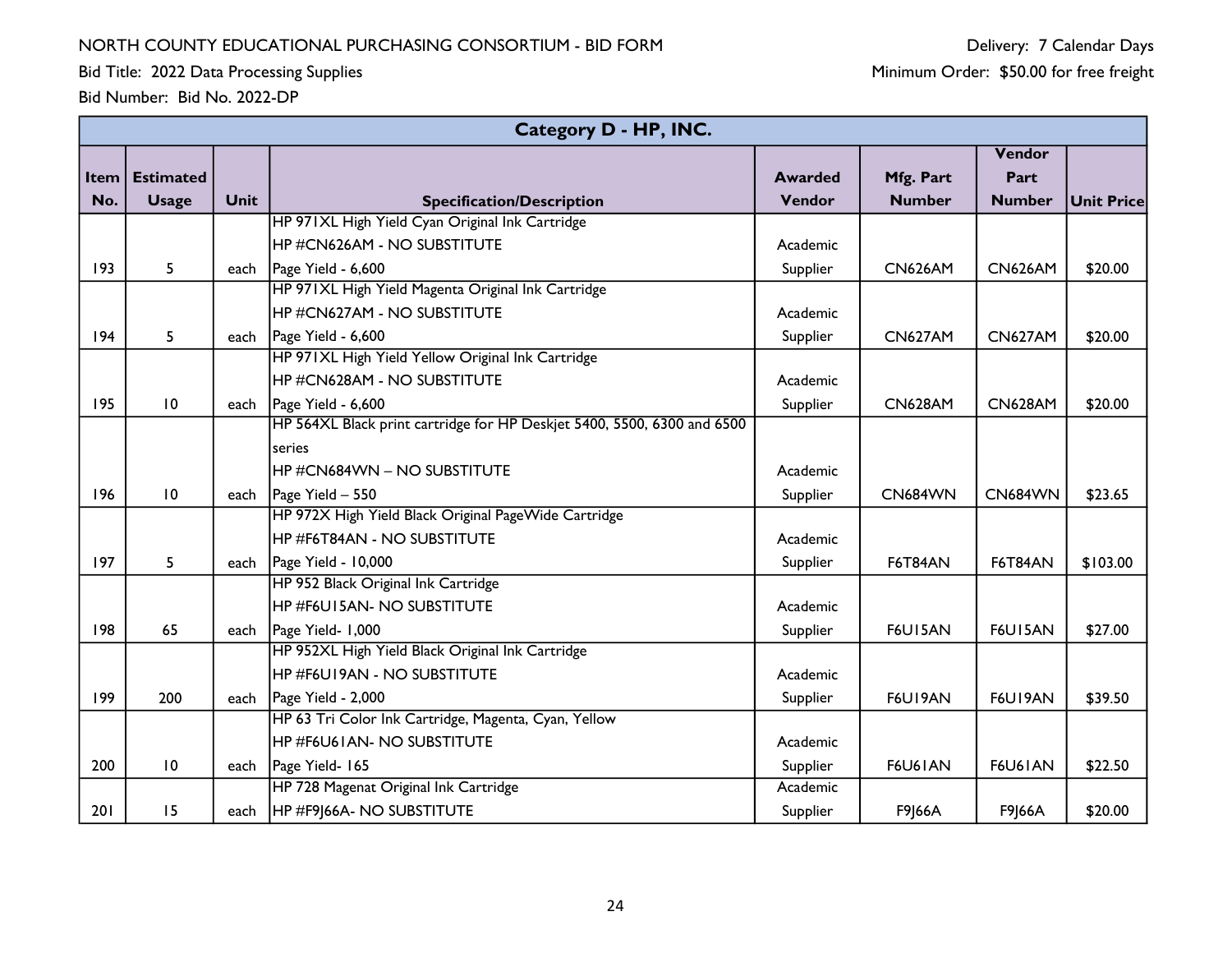Bid Title: 2022 Data Processing Supplies

|             |                  |             | Category D - HP, INC.                                  |                |               |               |                   |
|-------------|------------------|-------------|--------------------------------------------------------|----------------|---------------|---------------|-------------------|
|             |                  |             |                                                        |                |               | Vendor        |                   |
| <b>Item</b> | <b>Estimated</b> |             |                                                        | <b>Awarded</b> | Mfg. Part     | Part          |                   |
| No.         | <b>Usage</b>     | <b>Unit</b> | <b>Specification/Description</b>                       | Vendor         | <b>Number</b> | <b>Number</b> | <b>Unit Price</b> |
|             |                  |             | HP 728 Cyan Original Ink Cartridge                     | Academic       |               |               |                   |
| 202         | 15               | each        | HP #F9J67A- NO SUBSTITUTE                              | Supplier       | F9J67A        | F9J67A        | \$20.00           |
|             |                  |             | HP 728 Matte Black Original Ink Cartridge              | Academic       |               |               |                   |
| 203         | 5                | each        | HP #F9J68A- NO SUBSTITUTE                              | Supplier       | F9J68A        | F9 68A        | \$20.00           |
|             |                  |             | HP 728 Yellow Original Ink Cartridge                   | Academic       |               |               |                   |
| 204         | 5                | each        | HP #F9K15A- NO SUBSTITUTE                              | Supplier       | <b>F9K15A</b> | <b>F9K15A</b> | \$20.00           |
|             |                  |             | HP 972X Cyan PageWide Ink Cartridge High Yield         |                |               |               |                   |
|             |                  |             | HP#L0R98AN - NO SUBSTITUTE                             | Academic       |               |               |                   |
| 205         | 5                | each        | Page Yield - 7000                                      | Supplier       | L0R98AN       | L0R98AN       | \$50.00           |
|             |                  |             | HP 972X High Yield Magenta Original PageWide Cartridge |                |               |               |                   |
|             |                  |             | <b>HP #L0S01AN - NO SUBSTITUTE</b>                     | Academic       |               |               |                   |
| 206         | 5                | each        | Page Yield- 7,000                                      | Supplier       | L0S01AN       | LOSO I AN     | \$50.00           |
|             |                  |             | HP 972X High Yield Yellow Original PageWide Cartridge  |                |               |               |                   |
|             |                  |             | <b>HP #L0S04AN - NO SUBSTITUTE</b>                     | Academic       |               |               |                   |
| 207         | $\overline{10}$  | each        | Page Yield - 7,000                                     | Supplier       | L0S04AN       | L0S04AN       | \$50.00           |
|             |                  |             | HP 952XL High Yield Cyan Ink Cartridge                 |                |               |               |                   |
|             |                  |             | <b>HP #LOS61AN - NO SUBSTITUTE</b>                     | Academic       |               |               |                   |
| 208         | 135              | each        | Page Yield - 1,600                                     | Supplier       | L0S61AN       | L0S61AN       | \$30.00           |
|             |                  |             | HP 952XL High-Yield Magenta Ink Cartridge              |                |               |               |                   |
|             |                  |             | <b>HP #LOS64AN - NO SUBSTITUTE</b>                     | Academic       |               |               |                   |
| 209         | 130              | each        | Page Yield - 1,600                                     | Supplier       | L0S64AN       | L0S64AN       | \$30.00           |
|             |                  |             |                                                        |                |               |               |                   |
|             |                  |             | HP 952XL High-Yield Yellow Ink Cartridge               | Academic       |               |               |                   |
| 210         | 135              | each        | <b>HP #LOS67AN - NO SUBSTITUTE</b>                     | Supplier       | L0S67AN       | L0S67AN       | \$30.00           |
|             |                  |             | HP 952 Cyan/Magenta/Yellow nk Cartridges               |                |               |               |                   |
|             |                  |             | HP#N9K27AN- NO SUBSTITUTE                              | Academic       |               |               |                   |
| 211         | 25               | each        | Page Yield- 700                                        | Supplier       | N9K27AN       | N9K27AN#14    | \$50.00           |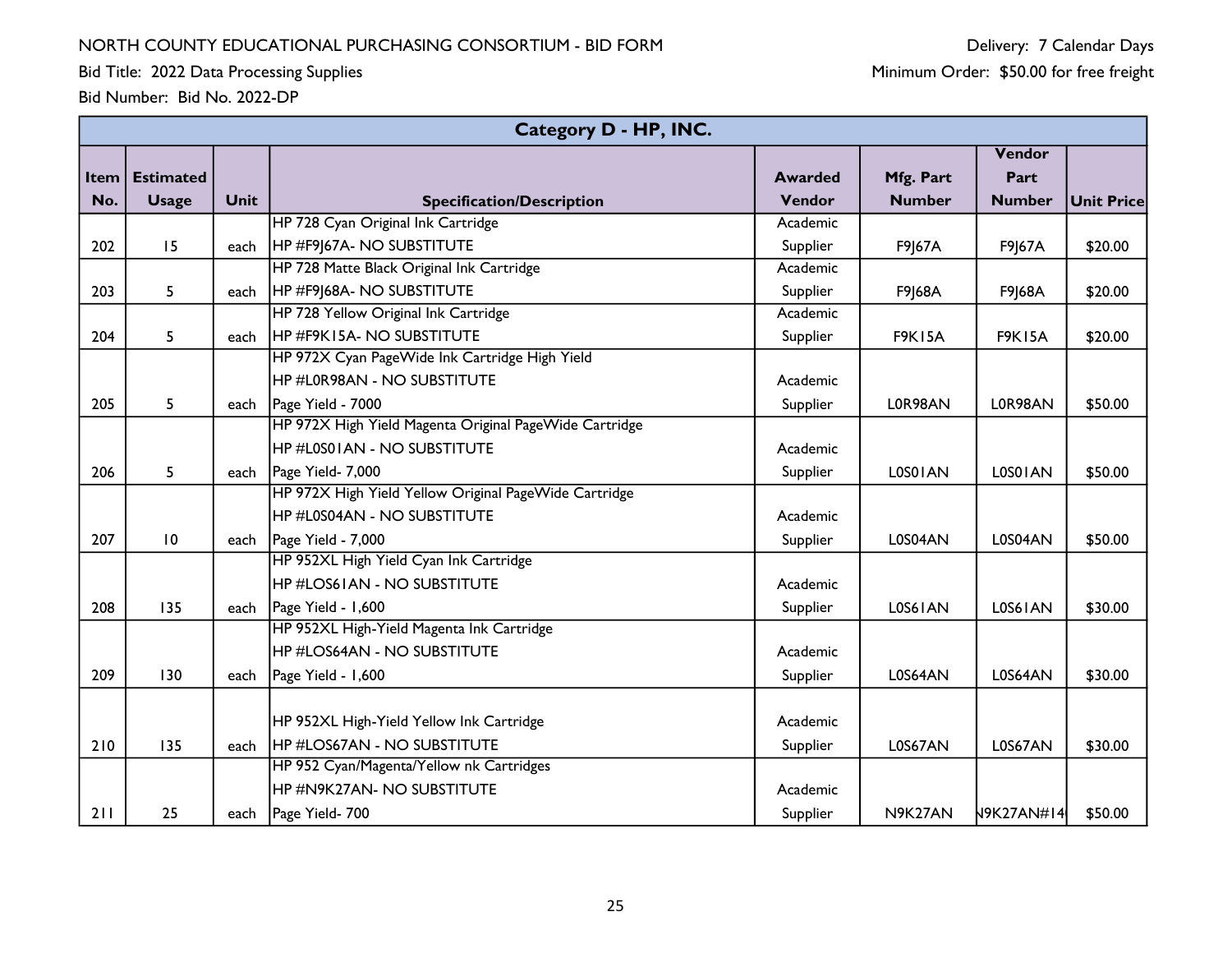Bid Title: 2022 Data Processing Supplies

|      | <b>Category D - HP, INC.</b> |             |                                                                   |                |               |               |                   |  |  |  |
|------|------------------------------|-------------|-------------------------------------------------------------------|----------------|---------------|---------------|-------------------|--|--|--|
|      |                              |             |                                                                   |                |               | Vendor        |                   |  |  |  |
| Item | <b>Estimated</b>             |             |                                                                   | <b>Awarded</b> | Mfg. Part     | Part          |                   |  |  |  |
| No.  | <b>Usage</b>                 | <b>Unit</b> | <b>Specification/Description</b>                                  | Vendor         | <b>Number</b> | <b>Number</b> | <b>Unit Price</b> |  |  |  |
|      |                              |             | HP38A - Black original laserjet toner for HP Laserlet 4200 series |                |               |               |                   |  |  |  |
|      |                              |             | HP #Q1338A - NO SUBSTITUTE                                        | Academic       |               |               |                   |  |  |  |
| 212  | 5                            | each        | Page Yield $-$ 12,000                                             | Supplier       | Q1338A        | Q1338A        | \$20.00           |  |  |  |
|      |                              |             | HP 12A Black original laserjet toner cartridge                    |                |               |               |                   |  |  |  |
|      |                              |             | HP #Q2612A -NO SUBSTITUTE                                         | Academic       |               |               |                   |  |  |  |
| 213  | 105                          |             | each $\vert$ Page Yield - 2,000                                   | Supplier       | Q2612A        | Q2612A        | \$54.00           |  |  |  |
|      |                              |             | HP 13X, Black Original Toner Cartridge                            |                |               |               |                   |  |  |  |
|      |                              |             | $\overline{\rm HP}$ #Q2613X -NO SUBSTITUTE                        | Academic       |               |               |                   |  |  |  |
| 214  | 0                            | each        | Page Yield - 4,000                                                | Supplier       | $Q$ 2613 $X$  | $Q$ 2613 $X$  | \$5.00            |  |  |  |
|      |                              |             | HP 42A, Black original toner cartridge                            |                |               |               |                   |  |  |  |
|      |                              |             | HP #O5942A – NO SUBSTITUTE                                        | Academic       |               |               |                   |  |  |  |
| 215  | 20                           | each        | Page Yield $-10,000$                                              | Supplier       | Q5942A        | Q5942A        | \$127.00          |  |  |  |
|      |                              |             | HP 42X, Black original toner cartridge                            |                |               |               |                   |  |  |  |
|      |                              |             | <b>HP #Q5942X - NO SUBSTITUTE</b>                                 | Academic       |               |               |                   |  |  |  |
| 216  | 5                            | each        | $\vert$ Page Yield - 20,000                                       | Supplier       | Q5942X        | Q5942X        | \$193.00          |  |  |  |
|      |                              |             | HP 49A Black original laserjet toner cartridge                    |                |               |               |                   |  |  |  |
|      |                              |             | HP #Q5949A - NO SUBSTITUTE                                        | Academic       |               |               |                   |  |  |  |
| 217  | 15                           |             | each $\vert$ Page Yield - 2,500                                   | Supplier       | Q5949A        | Q5949A        | \$71.00           |  |  |  |
|      |                              |             | HP 49X, High Yield Black original laserjet toner cartridge        |                |               |               |                   |  |  |  |
|      |                              |             | $\overline{ {\sf HP}\,\# {\sf Q}}$ 5949X – NO SUBSTITUTE          | Academic       |               |               |                   |  |  |  |
| 218  | 5                            |             | each $\vert$ Page Yield - 6,000                                   | Supplier       | Q5949X        | Q5949X        | \$20.00           |  |  |  |
|      |                              |             | HP 643A Black original laserjet toner cartridge for Laserjet 4700 |                |               |               |                   |  |  |  |
|      |                              |             | HP #Q5950A – NO SUBSTITUTE                                        | Academic       |               |               |                   |  |  |  |
| 219  | 10                           |             | each $\vert$ Page Yield - 11,000                                  | Supplier       | Q5950A        | Q5950A        | \$120.00          |  |  |  |
|      |                              |             | HP 643A Cyan original toner cartridge for Laserjet 4700           |                |               |               |                   |  |  |  |
|      |                              |             | HP #Q5951A - NO SUBSTITUTE                                        | Academic       |               |               |                   |  |  |  |
| 220  | 10                           |             | each $\vert$ Page Yield - 11,000                                  | Supplier       | Q5951A        | Q5951A        | \$50.00           |  |  |  |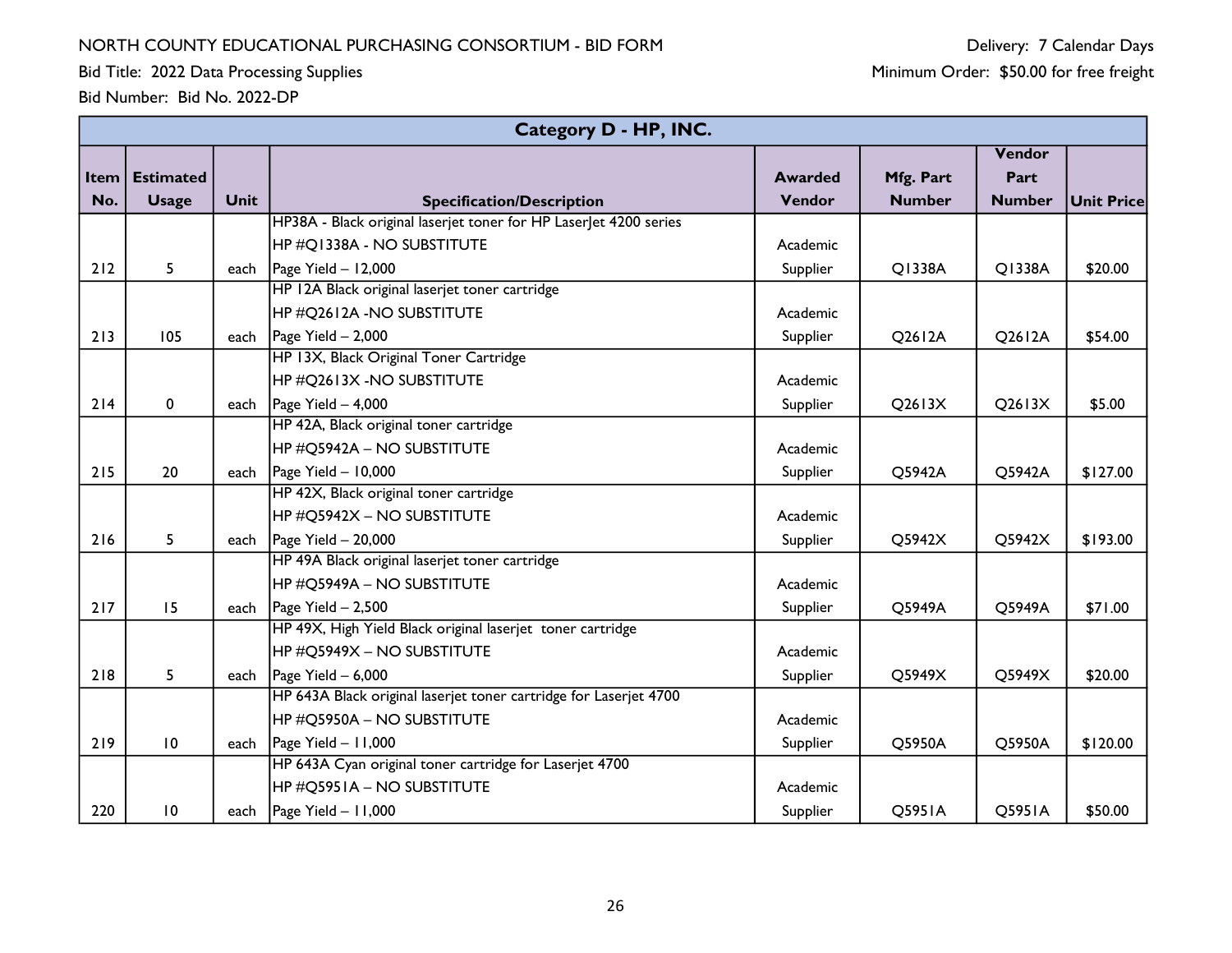Bid Title: 2022 Data Processing Supplies

|      | Category D - HP, INC. |             |                                                                         |                |               |               |            |  |  |  |
|------|-----------------------|-------------|-------------------------------------------------------------------------|----------------|---------------|---------------|------------|--|--|--|
|      |                       |             |                                                                         |                |               | Vendor        |            |  |  |  |
| Item | <b>Estimated</b>      |             |                                                                         | <b>Awarded</b> | Mfg. Part     | Part          |            |  |  |  |
| No.  | <b>Usage</b>          | <b>Unit</b> | <b>Specification/Description</b>                                        | Vendor         | <b>Number</b> | <b>Number</b> | Unit Price |  |  |  |
|      |                       |             | HP 643A, Yellow Original toner cartridge for Laserjet 4700 HP #Q5952A - |                |               |               |            |  |  |  |
|      |                       |             | <b>NO SUBSTITUTE</b>                                                    | Academic       |               |               |            |  |  |  |
| 221  | 5                     | each        | $\vert$ Page Yield - 10,000                                             | Supplier       | Q5952A        | Q5952A        | \$50.00    |  |  |  |
|      |                       |             | HP 643A, Magenta Original toner cartridge for Laserjet 4700             |                |               |               |            |  |  |  |
|      |                       |             | HP #Q5953A – NO SUBSTITUTE                                              | Academic       |               |               |            |  |  |  |
| 222  | 5                     |             | each $\vert$ Page Yield - 10,000                                        | Supplier       | Q5953A        | Q5953A        | \$50.00    |  |  |  |
|      |                       |             | HP 501A, Black original toner cartridge                                 |                |               |               |            |  |  |  |
|      |                       |             | HP #Q6470A - NO SUBSTITUTE                                              | Academic       |               |               |            |  |  |  |
| 223  | 5                     | each        | Page Yield $-6,000$                                                     | Supplier       | Q6470A        | Q6470A        | \$10.00    |  |  |  |
|      |                       |             | HP 502A, Cyan original toner cartridge                                  |                |               |               |            |  |  |  |
|      |                       |             | <b>HP #Q6471A - NO SUBSTITUTE</b>                                       | Academic       |               |               |            |  |  |  |
| 224  | 5                     | each        | Page Yield $-4,000$                                                     | Supplier       | Q6471A        | Q6471A        | \$10.00    |  |  |  |
|      |                       |             | HP 502A, Yellow original toner cartridge                                |                |               |               |            |  |  |  |
|      |                       |             | HP #Q6472A - NO SUBSTITUTE                                              | Academic       |               |               |            |  |  |  |
| 225  | 5                     | each        | Page Yield $-4,000$                                                     | Supplier       | Q6472A        | Q6472A        | \$10.00    |  |  |  |
|      |                       |             | HP 502A, Magenta original toner cartridge                               |                |               |               |            |  |  |  |
|      |                       |             | HP #Q6473A - NO SUBSTITUTE                                              | Academic       |               |               |            |  |  |  |
| 226  | 5                     |             | each $\vert$ Page Yield - 4,000                                         | Supplier       | Q6473A        | Q6473A        | \$10.00    |  |  |  |
|      |                       |             | HP 16A, Black original toner cartridge                                  |                |               |               |            |  |  |  |
|      |                       |             | HP #Q7516A – NO SUBSTITUTE                                              | Academic       |               |               |            |  |  |  |
| 227  | $\pmb{0}$             | each        | Page Yield $-12,000$                                                    | Supplier       | Q7516A        | Q7516A        | \$10.00    |  |  |  |
|      |                       |             | HP 51A, Black original toner cartridge                                  |                |               |               |            |  |  |  |
|      |                       |             | <b>HP #Q7551A -NO SUBSTITUTE</b>                                        | Academic       |               |               |            |  |  |  |
| 228  | 0                     | each        | Page Yield $-6,500$                                                     | Supplier       | Q7551A        | Q7551A        | \$10.00    |  |  |  |
|      |                       |             | HP 51X, Black original toner cartridge                                  |                |               |               |            |  |  |  |
|      |                       |             | $\overline{\rm HP}$ #Q7551X -NO SUBSTITUTE                              | Academic       |               |               |            |  |  |  |
| 229  | 5                     |             | each $\vert$ Page Yield - 13,000                                        | Supplier       | Q7551X        | Q7551X        | \$5.00     |  |  |  |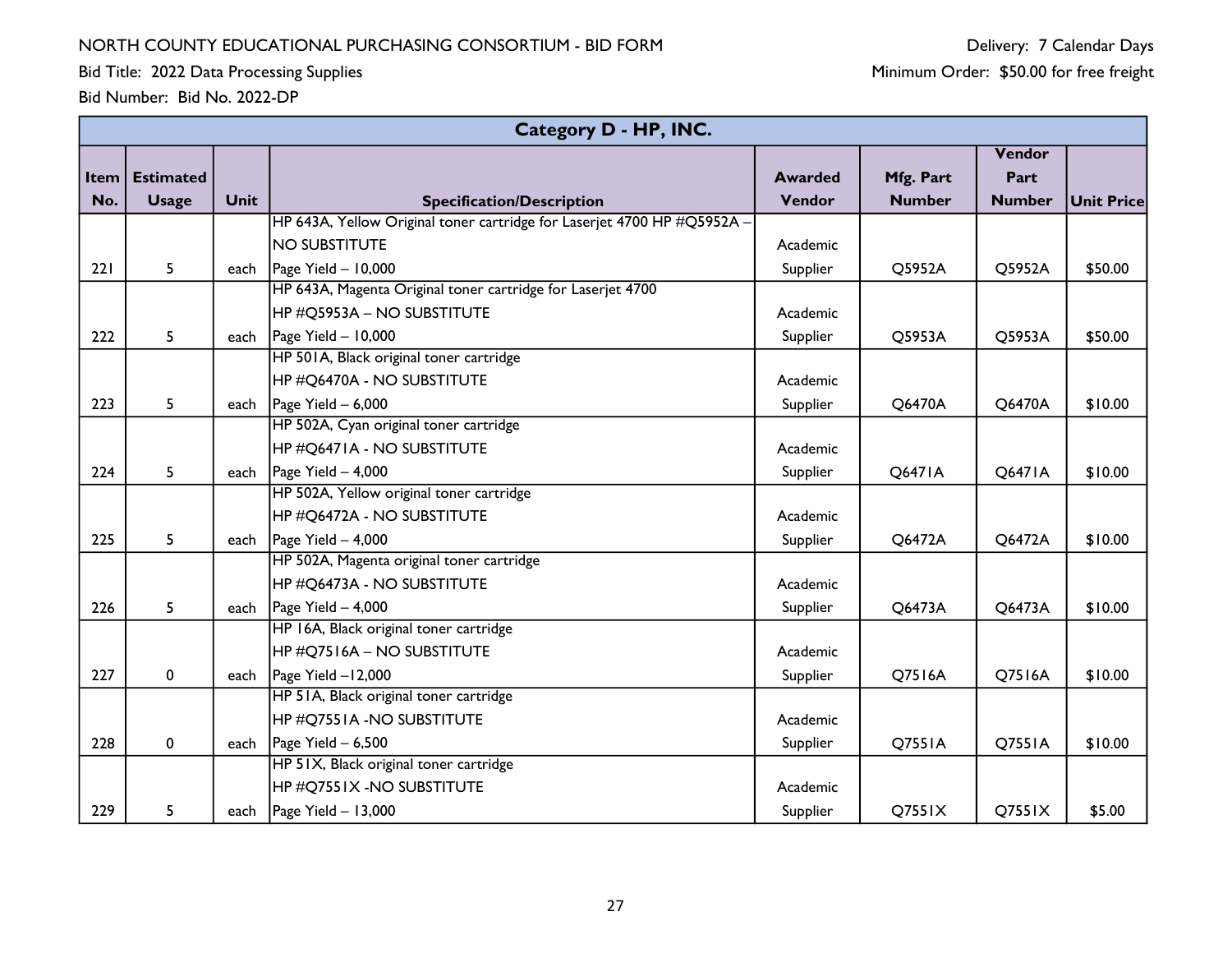Bid Title: 2022 Data Processing Supplies

|      | Category D - HP, INC. |             |                                                                           |                |               |               |                   |  |  |  |
|------|-----------------------|-------------|---------------------------------------------------------------------------|----------------|---------------|---------------|-------------------|--|--|--|
|      |                       |             |                                                                           |                |               | Vendor        |                   |  |  |  |
| Item | <b>Estimated</b>      |             |                                                                           | <b>Awarded</b> | Mfg. Part     | Part          |                   |  |  |  |
| No.  | <b>Usage</b>          | <b>Unit</b> | <b>Specification/Description</b>                                          | Vendor         | <b>Number</b> | <b>Number</b> | <b>Unit Price</b> |  |  |  |
|      |                       |             | HP 53A Black original laserjet toner cartridge for Laserjet P2015         |                |               |               |                   |  |  |  |
|      |                       |             | HP #Q7553A – NO SUBSTITUTE                                                | Academic       |               |               |                   |  |  |  |
| 230  | 5                     |             | each   Page Yield $-3,000$                                                | Supplier       | Q7553A        | Q7553A        | \$72.00           |  |  |  |
|      |                       |             | HP 53X, Black originaprint cartridge for Laserjet 2015                    |                |               |               |                   |  |  |  |
|      |                       |             | HP #Q7553X – NO SUBSTITUTE                                                | Academic       |               |               |                   |  |  |  |
| 231  | 10                    | each        | $\vert$ Page Yield - 7,000                                                | Supplier       | Q7553X        | Q7553X        | \$127.00          |  |  |  |
|      |                       |             | HP 503ACyan original laserjet toner cartridge for Laserjet CP3505, 3800   |                |               |               |                   |  |  |  |
|      |                       |             | HP #Q7581A - NO SUBSTITUTE                                                | Academic       |               |               |                   |  |  |  |
| 232  |                       |             |                                                                           |                | <b>Q7581A</b> |               |                   |  |  |  |
|      | $\pmb{0}$             | each        | $\vert$ Page Yield - 6,000                                                | Supplier       |               | Q7581A        | \$5.00            |  |  |  |
|      |                       |             | HP 503AYellow original laserjet toner cartridge for Laserjet CP3505, 3800 |                |               |               |                   |  |  |  |
|      |                       |             | <b>HP #Q7582A - NO SUBSTITUTE</b>                                         | Academic       |               |               |                   |  |  |  |
| 233  | 0                     | each        | Page Yield - 6,000                                                        | Supplier       | Q7582A        | Q7582A        | \$5.00            |  |  |  |
|      |                       |             | HP 503A Magenta original laserjet toner cartridge for Laserjet CP3505,    |                |               |               |                   |  |  |  |
|      |                       |             | 3800                                                                      |                |               |               |                   |  |  |  |
|      |                       |             | HP #Q7583A – NO SUBSTITUTE                                                | Academic       |               |               |                   |  |  |  |
| 234  | $\mathbf 0$           |             | each   Page Yield $-6,000$                                                | Supplier       | Q7583A        | Q7583A        | \$5.00            |  |  |  |
|      |                       |             | HP 414A Black Original Laserjet Toner Cartridge                           |                |               |               |                   |  |  |  |
|      |                       |             | HP #W2020A- NO SUBSTITUTE                                                 | Academic       |               |               |                   |  |  |  |
| 235  | 50                    | each        | Page Yield- 2,400                                                         | Supplier       | <b>W2020A</b> | <b>W2020A</b> | \$65.00           |  |  |  |
|      |                       |             | HP 414X High Yield Black Laserjet Toner Cartridge                         |                |               |               |                   |  |  |  |
|      |                       |             | HP#W2020X-NO SUBSTITUTE                                                   | Academic       |               |               |                   |  |  |  |
| 236  | 45                    |             | each   Psge Yield- 7,500                                                  | Supplier       | W2020X        | W2020X        | \$135.00          |  |  |  |
|      |                       |             | HP 414A Cyan Laserjet Ink Toner Cartridge                                 |                |               |               |                   |  |  |  |
|      |                       |             | HP #W2021A- NO SUBSTITUTE                                                 | Academic       |               |               |                   |  |  |  |
| 237  | 45                    | each        | Page Yield- 2,400                                                         | Supplier       | <b>W2021A</b> | <b>W2021A</b> | \$85.00           |  |  |  |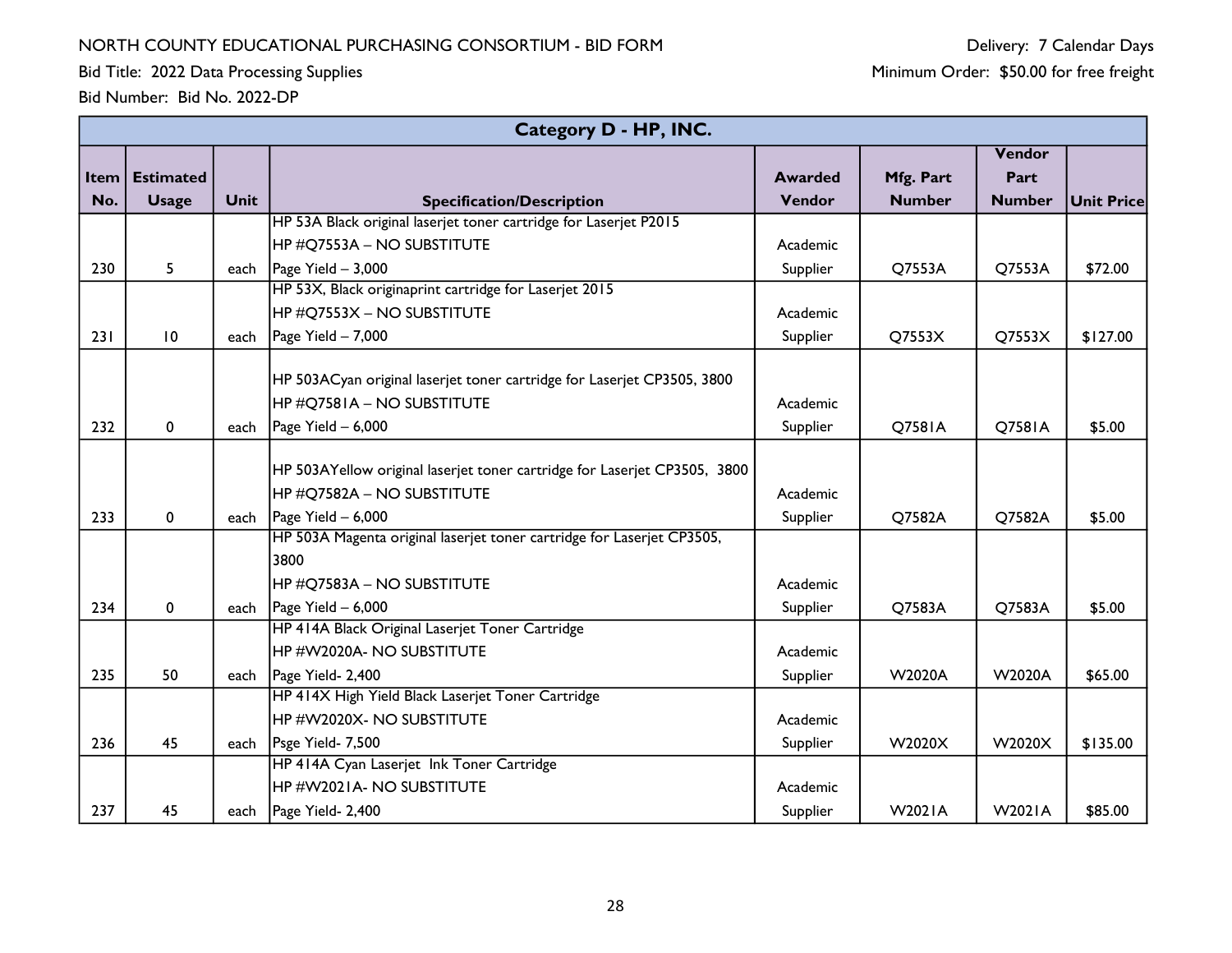Bid Title: 2022 Data Processing Supplies

|      | Category D - HP, INC. |             |                                                                         |                |                |                |            |  |  |  |
|------|-----------------------|-------------|-------------------------------------------------------------------------|----------------|----------------|----------------|------------|--|--|--|
|      |                       |             |                                                                         |                |                | Vendor         |            |  |  |  |
| Item | <b>Estimated</b>      |             |                                                                         | <b>Awarded</b> | Mfg. Part      | Part           |            |  |  |  |
| No.  | <b>Usage</b>          | <b>Unit</b> | <b>Specification/Description</b>                                        | Vendor         | <b>Number</b>  | <b>Number</b>  | Unit Price |  |  |  |
|      |                       |             | HP 414X High Yield Cyan Laserjet Ink Toner Cartridge                    |                |                |                |            |  |  |  |
|      |                       |             | HP #W2021X- NO SUBSTITUTE                                               | Academic       |                |                |            |  |  |  |
| 238  | 30                    |             | each   Page Yield- 6,000                                                | Supplier       | W2021X         | W2021X         | \$181.00   |  |  |  |
|      |                       |             | HP 414A Yellow Original Laserjet Toner Cartridge                        |                |                |                |            |  |  |  |
|      |                       |             | HP #W2022A- NO SUBSTITUTE                                               | Academic       |                |                |            |  |  |  |
| 239  | 40                    | each        | Page Yield- 2,400                                                       | Supplier       | W2022A         | W2022A         | \$85.00    |  |  |  |
|      |                       |             | HP 414X High Yield Yellow Laserjet Toner Cartridge                      |                |                |                |            |  |  |  |
|      |                       |             | HP #W2022X- NO SUBSTITUTE                                               | Academic       |                |                |            |  |  |  |
| 240  | 35                    | each        | Page Yield- 6,000                                                       | Supplier       | W2022X         | W2022X         | \$181.00   |  |  |  |
|      |                       |             | HP 414A Magenta Laser et Toner Cartridge                                |                |                |                |            |  |  |  |
|      |                       |             | HP# W2023A- NO SUBSTITUTE                                               | Academic       |                |                |            |  |  |  |
| 241  | 45                    | each        | Page Yield - 6,000                                                      | Supplier       | W2023A         | W2023A         | \$85.00    |  |  |  |
|      |                       |             | HP 414X High Yield Magenta original Laserjet Toner Cartridge            |                |                |                |            |  |  |  |
|      |                       |             | HP# W2023X- NO SUBSTITUTE                                               | Academic       |                |                |            |  |  |  |
| 242  | 30                    |             | each $\vert$ Page Yield - 6,000                                         | Supplier       | W2023X         | W2023X         | \$181.00   |  |  |  |
|      |                       |             | HP 26X 2-pack High Yield Black Original Laserlet Toner Cartridges, HP#  | Academic       |                |                |            |  |  |  |
| 243  | 10                    | each        | CF226XD Page Yield - 9,000 per cartridge                                | Supplier       | <b>CF226XD</b> | <b>CF226XD</b> | \$266.00   |  |  |  |
|      |                       |             | HP 48A Black Original LaserJet Toner Cartridge, HP# CF248A Page Yield - | Academic       |                |                |            |  |  |  |
| 244  | $\overline{10}$       | each        | 1,000                                                                   | Supplier       | <b>CF248A</b>  | <b>CF248A</b>  | \$34.00    |  |  |  |
|      |                       |             | HP 410A 3-pack Cyan/Magenta/Yellow Original Laser et Toner Cartridges,  | Academic       |                |                |            |  |  |  |
| 245  | 10                    | each        | HP# CF251AM Page Yield - 2,300 per cartridge                            | Supplier       | CF251AM        | CF251AM        | \$250.00   |  |  |  |
|      |                       |             | HP 89A Black Original LaserJet Toner Cartridge, HP# CF289A Page Yield - | Academic       |                |                |            |  |  |  |
| 246  | 10                    |             | each $ 5,000 \text{ pages} $                                            | Supplier       | <b>CF289A</b>  | <b>CF289A</b>  | \$100.00   |  |  |  |
|      |                       |             | HP 508A 3-pack Cyan/Magenta/Yellow Original Laser et Toner Cartridges,  | Academic       |                |                |            |  |  |  |
| 247  | 10                    | each        | HP# CF360AM Page Yield - 5,00 per cartridge                             | Supplier       | <b>CF360AM</b> | <b>CF360AM</b> | \$432.00   |  |  |  |
|      |                       |             | HP 128A 3-pack Cyan/Magenta/Yellow Original LaserJet Toner Cartridges,  | Academic       |                |                |            |  |  |  |
| 248  | 10                    |             | each   HP# CF371AM Page Yield - 1,300 per cartridge                     | Supplier       | CF371AM        | CF371AM        | \$150.00   |  |  |  |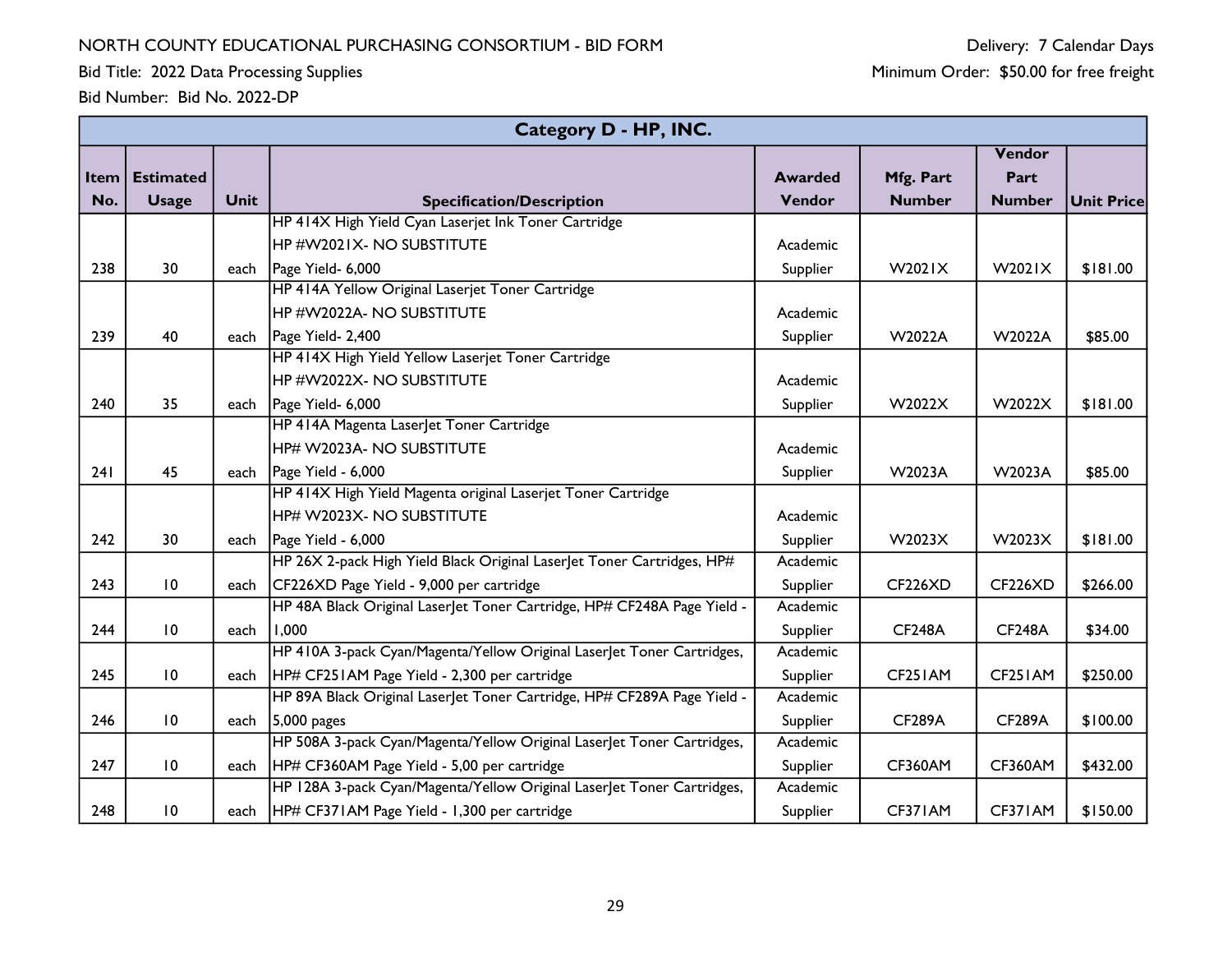Bid Title: 2022 Data Processing Supplies

|      | Category D - HP, INC. |      |                                                                          |                |                |                |                   |  |  |  |  |
|------|-----------------------|------|--------------------------------------------------------------------------|----------------|----------------|----------------|-------------------|--|--|--|--|
|      |                       |      |                                                                          |                |                | Vendor         |                   |  |  |  |  |
| Item | <b>Estimated</b>      |      |                                                                          | <b>Awarded</b> | Mfg. Part      | Part           |                   |  |  |  |  |
| No.  | <b>Usage</b>          | Unit | <b>Specification/Description</b>                                         | Vendor         | <b>Number</b>  | <b>Number</b>  | <b>Unit Price</b> |  |  |  |  |
|      |                       |      | HP 312A Black Original LaserJet Toner Cartridge, HP# CF380A Page Yield   | Academic       |                |                |                   |  |  |  |  |
| 249  | 10                    | each | $2,280$ pages                                                            | Supplier       | <b>CF380A</b>  | <b>CF380A</b>  | \$67.00           |  |  |  |  |
|      |                       |      | HP 312X High Yield Black Original Laser let Toner Cartridge, HP# CF380X  | Academic       |                |                |                   |  |  |  |  |
| 250  | 10                    | each | Page Yield - 4,400                                                       | Supplier       | <b>CF380X</b>  | <b>CF380X</b>  | \$80.00           |  |  |  |  |
|      |                       |      | HP 312A Cyan Original Laser let Toner Cartridge, HP# CF381A Page Yield · | Academic       |                |                |                   |  |  |  |  |
| 251  | 10                    | each | $2,700$ pages                                                            | Supplier       | <b>CF381A</b>  | <b>CF381A</b>  | \$70.00           |  |  |  |  |
|      |                       |      | HP 312A Yellow Original LaserJet Toner Cartridge, HP# CF382A Page        | Academic       |                |                |                   |  |  |  |  |
| 252  | $\overline{10}$       | each | Yield - 2,700 pages                                                      | Supplier       | <b>CF382A</b>  | CF382A         | \$70.00           |  |  |  |  |
|      |                       |      | HP 312A Magenta Original LaserJet Toner Cartridge, HP# CF383A Page       | Academic       |                |                |                   |  |  |  |  |
| 253  | 10                    | each | Yield - 2,700 pages                                                      | Supplier       | <b>CF383A</b>  | <b>CF383A</b>  | \$70.00           |  |  |  |  |
|      |                       |      | HP 410A 4-pack Black/Cyan/Magenta/Yellow Original LaserJet Toner         | Academic       |                |                |                   |  |  |  |  |
| 254  | 15                    | each | Cartridges, HP# CF410AQ Page Yield - 2,300 per cartridge                 | Supplier       | CF410AQ        | CF410AQ        | \$310.00          |  |  |  |  |
|      |                       |      | HP 202A 3-pack Cyan/Magenta/Yellow Original Laser et Toner Cartridges,   | Academic       |                |                |                   |  |  |  |  |
| 255  | $\overline{10}$       | each | HP# CF500AM Page Yield - 1,300 per cartridge                             | Supplier       | <b>CF500AM</b> | CF500AM        | \$165.00          |  |  |  |  |
|      |                       |      |                                                                          |                |                |                |                   |  |  |  |  |
|      |                       |      | HP 202X 3-pack High Yield Cyan/Magenta/Yellow Original Laser et Toner    | Academic       |                |                |                   |  |  |  |  |
| 256  | 10                    | each | Cartridges, HP# CF500XM Page Yield - 2,500 pages per cartridge           | Supplier       | <b>CF500XM</b> | <b>CF500XM</b> | \$220.00          |  |  |  |  |
|      |                       |      | HP 962XL (3JA03AN) OfficeJet Pro 9010 9015 9016 9018 9019 9020 9025      | Academic       |                |                |                   |  |  |  |  |
| 257  | 100                   | each | Black Original Ink Cartridge (2000 Yield)                                | Supplier       | 3JA03AN        | 3JA03AN        | \$36.00           |  |  |  |  |
|      |                       |      |                                                                          |                |                |                |                   |  |  |  |  |
|      |                       |      |                                                                          |                |                |                |                   |  |  |  |  |
|      |                       |      |                                                                          |                |                |                |                   |  |  |  |  |
|      |                       |      |                                                                          |                |                |                |                   |  |  |  |  |
|      |                       |      |                                                                          |                |                |                |                   |  |  |  |  |
|      |                       |      |                                                                          |                |                |                |                   |  |  |  |  |
|      |                       |      |                                                                          |                |                |                |                   |  |  |  |  |
|      |                       |      |                                                                          |                |                |                |                   |  |  |  |  |
|      |                       |      |                                                                          |                |                |                |                   |  |  |  |  |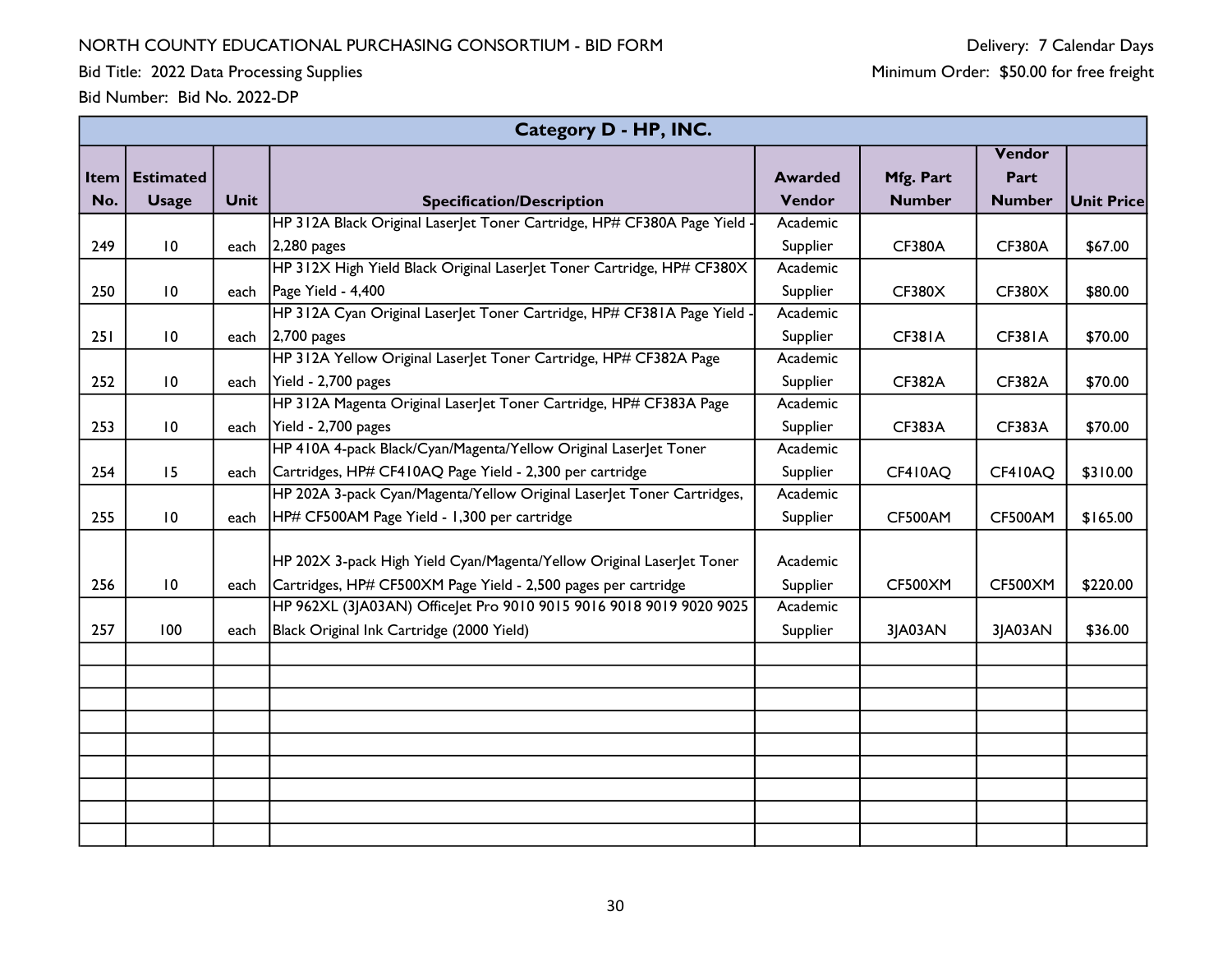Bid Title: 2022 Data Processing Supplies

|                | <b>CATEGORY E - COMPATIBLES</b> |             |                                                              |                |               |                    |                   |
|----------------|---------------------------------|-------------|--------------------------------------------------------------|----------------|---------------|--------------------|-------------------|
| Item           | <b>Estimated</b>                |             |                                                              | <b>Awarded</b> | Mfg. Part     | <b>Vendor Part</b> |                   |
| No.            | <b>Usage</b>                    | <b>Unit</b> | <b>Specification/Description</b>                             | Vendor         | <b>Number</b> | <b>Number</b>      | <b>Unit Price</b> |
|                |                                 |             | HP 972X High Yield Black Ink Cartridge                       | The Tree       |               |                    |                   |
|                | 5                               | each        | HP#F6T84AN                                                   | House, Inc.    | IJHPF6T84AN   | IJHPF6T84AN        | \$47.00           |
|                |                                 |             | HP 972X High-Yield Cyan Ink Cartridge                        | The Tree       |               |                    |                   |
| $\mathbf{2}$   | 5                               | each        | HP#L0R98AN                                                   | House, Inc.    | IJHPL0R98AN   | IJHPL0R98AN        | \$46.00           |
|                |                                 |             | HP 972X High Yield Magenta Ink Cartridge                     | The Tree       |               |                    |                   |
| 3              | 5                               | each        | HP#L0S01AN                                                   | House, Inc.    | IJHPL0S01AN   | IJHPL0S01AN        | \$46.00           |
|                |                                 |             | HP 972X High Yield Yellow Ink Cartridge                      | The Tree       |               |                    |                   |
| 4              | 5                               | each        | HP#L0S04AN                                                   | House, Inc.    | IJHPL0S04AN   | IJHPL0S04AN        | \$46.00           |
|                |                                 |             | HP 12A, Black Original Toner Cartridge                       | The Tree       |               |                    |                   |
| 5              | 5                               | each        | HP#Q2612A                                                    | House, Inc.    | RTHP12A       | RTHP12A            | \$8.00            |
|                |                                 |             | HP 15A Black Original LaserJet toner cartridge               | The Tree       |               |                    |                   |
| 6              | 0                               | each        | HPC7115A                                                     | House, Inc.    | RTHP15A       | RTHP15A            | \$8.00            |
|                |                                 |             | HP 641A Black Original LaserJet toner cartridge              | The Tree       |               |                    |                   |
| $\overline{7}$ | 0                               | each        | HP#C9720A<br>House, Inc.<br>RTHP20A                          |                | RTHP20A       | \$25.00            |                   |
|                |                                 |             | HP 641A - Cyan Laser et toner cartridge                      | The Tree       |               |                    |                   |
| 8              | 0                               | each        | HP#C9721A                                                    | House, Inc.    | RTHP21A       | RTHP2IA            | \$25.00           |
|                |                                 |             | HP 641A Yellow Laserjet toner cartridge                      | The Tree       |               |                    |                   |
| 9              | 0                               | each        | HP#C9722A                                                    | House, Inc.    | RTHP22A       | RTHP22A            | \$25.00           |
|                |                                 |             | HP 641A Magenta laserjet toner cartridge                     | The Tree       |               |                    |                   |
| 10             | 0                               | each        | <b>HP#C9723A</b>                                             | House, Inc.    | RTHP23A       | RTHP23A            | \$25.00           |
|                |                                 |             | HP 642A Black Original LaserJet Toner Cartridge for HP Color |                |               |                    |                   |
|                |                                 |             | LaserJet CP4005 printer series                               | The Tree       |               |                    |                   |
| $\mathbf{H}$   | 0                               | each        | HP#CB400A                                                    | House, Inc.    | RTHPCB400A    | RTHPCB400A         | \$30.00           |
|                |                                 |             | HP 642A Cyan LaserJet Toner Cartridge for HP Color LaserJet  |                |               |                    |                   |
|                |                                 |             | CP4005 printer series                                        | The Tree       |               |                    |                   |
| 12             | 0                               | each        | HP#CB401A                                                    | House, Inc.    | RTHPCB401A    | RTHPCB401A         | \$30.00           |
|                |                                 |             | HP 642A Yellow LaserJet Toner Cartridge for HP Color         |                |               |                    |                   |
|                |                                 |             | LaserJet CP4005 printer series                               | The Tree       |               |                    |                   |
| 13             | 0                               | each        | HP#CB402A                                                    | House, Inc.    | RTHPCB402A    | RTHPCB402A         | \$30.00           |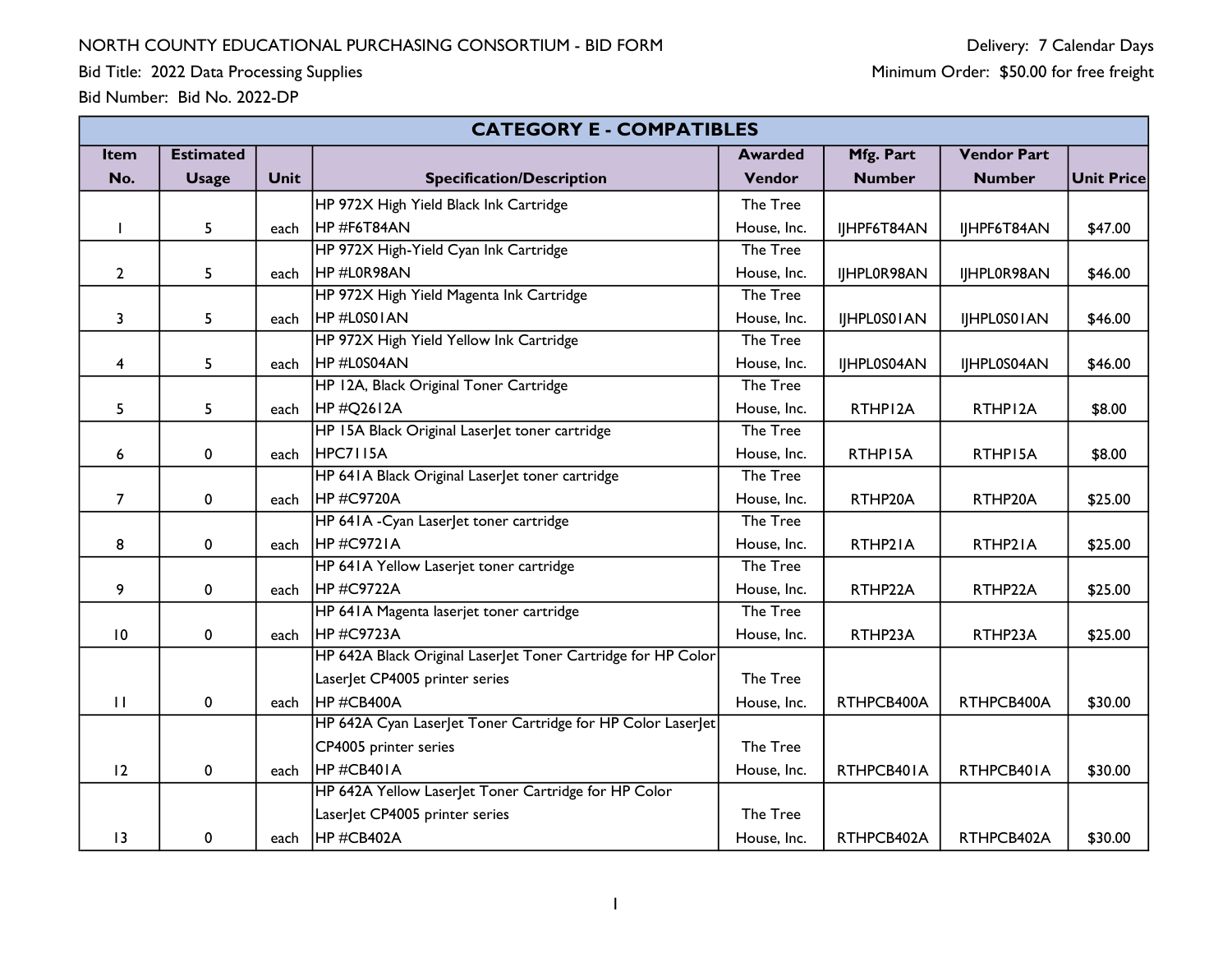Bid Title: 2022 Data Processing Supplies

|             | <b>CATEGORY E - COMPATIBLES</b> |             |                                                             |                |               |                    |            |
|-------------|---------------------------------|-------------|-------------------------------------------------------------|----------------|---------------|--------------------|------------|
| <b>Item</b> | <b>Estimated</b>                |             |                                                             | <b>Awarded</b> | Mfg. Part     | <b>Vendor Part</b> |            |
| No.         | <b>Usage</b>                    | <b>Unit</b> | <b>Specification/Description</b>                            | Vendor         | <b>Number</b> | <b>Number</b>      | Unit Price |
|             |                                 |             | HP 642A Magenta LaserJet Toner Cartridge for HP Color       |                |               |                    |            |
|             |                                 |             | LaserJet CP4005 printer series                              | The Tree       |               |                    |            |
| 4           | 0                               | each        | HP#CB403A                                                   | House, Inc.    | RTHPCB403A    | RTHPCB403A         | \$30.00    |
|             |                                 |             | HP 35A Black Laser et Toner cartridge for HP Laser et P1005 |                |               |                    |            |
|             |                                 |             | and P1006 series printer                                    | The Tree       |               |                    |            |
| 15          | 0                               | each        | HP#CB435A                                                   | House, Inc.    | RTHPCB435A    | RTHPCB435A         | \$7.00     |
|             |                                 |             | HP 36A Black Original Laser et Toner cartridge              | The Tree       |               |                    |            |
| 16          | 0                               | each        | <b>IHP#CB436A</b>                                           | House, Inc.    | RTHPCB436A    | RTHPCB43A          | \$7.50     |
|             |                                 |             | HP 64A Black toner cartridge for P4014, P4015, P4515        | The Tree       |               |                    |            |
| 17          | 5                               | each        | HP#CC364A                                                   | House, Inc.    | RTHPCC364A    | RTHPCC364A         | \$24.00    |
|             |                                 |             | HP 64X Black High Yield toner cartridge                     | The Tree       |               |                    |            |
| 8           | 5                               | each        | HP#CC364X                                                   | House, Inc.    | RTHPCC364X    | RTHPCC364X         | \$28.00    |
|             |                                 |             | HP 304A Black Original Toner Cartridge                      | The Tree       |               |                    |            |
| 9           | 5                               | each        | HP#CC530A                                                   | House, Inc.    | RTHPCC530A    | RTHPCC530A         | \$12.00    |
|             |                                 |             | HP 304A, Cyan Original Toner Cartridge                      |                |               |                    |            |
|             |                                 |             | <b>HP #CC531A - NO SUBSTITUTE</b>                           | The Tree       |               |                    |            |
| 20          | 0                               | each        | Page Yield $-2,800$                                         | House, Inc.    | RTHPCC531A    | RTHPCC531A         | \$12.00    |
|             |                                 |             | HP 304A, Yellow Original Toner Cartridge                    | The Tree       |               |                    |            |
| 21          | 5                               | each        | <b>IHP#CC532A</b>                                           | House, Inc.    | RTHPCC532A    | RTHPCC532A         | \$12.00    |
|             |                                 |             | HP 304A, Magenta Original Toner Cartridge                   | The Tree       |               |                    |            |
| 22          | 5                               | each        | HP#CC533A                                                   | House, Inc.    | RTHPCC533A    | RTHPCC533A         | \$12.00    |
|             |                                 |             | HP 504A Black toner cartridge for HP Laserjet CP3525,       |                |               |                    |            |
|             |                                 |             | CM3530                                                      | The Tree       |               |                    |            |
| 23          | 0                               | each        | <b>IHP#CE250A</b>                                           | House, Inc.    | RTHPCE250A    | RTHPCE250A         | \$22.00    |
|             |                                 |             | HP 504X Black toner cartridge, High Yield for HP Laserlet   |                |               |                    |            |
|             |                                 |             | CP3525, CM3530                                              | The Tree       |               |                    |            |
| 24          | 0                               | each        | HP#CE250X                                                   | House, Inc.    | RTHPCE250X    | RTHPCE250X         | \$25.00    |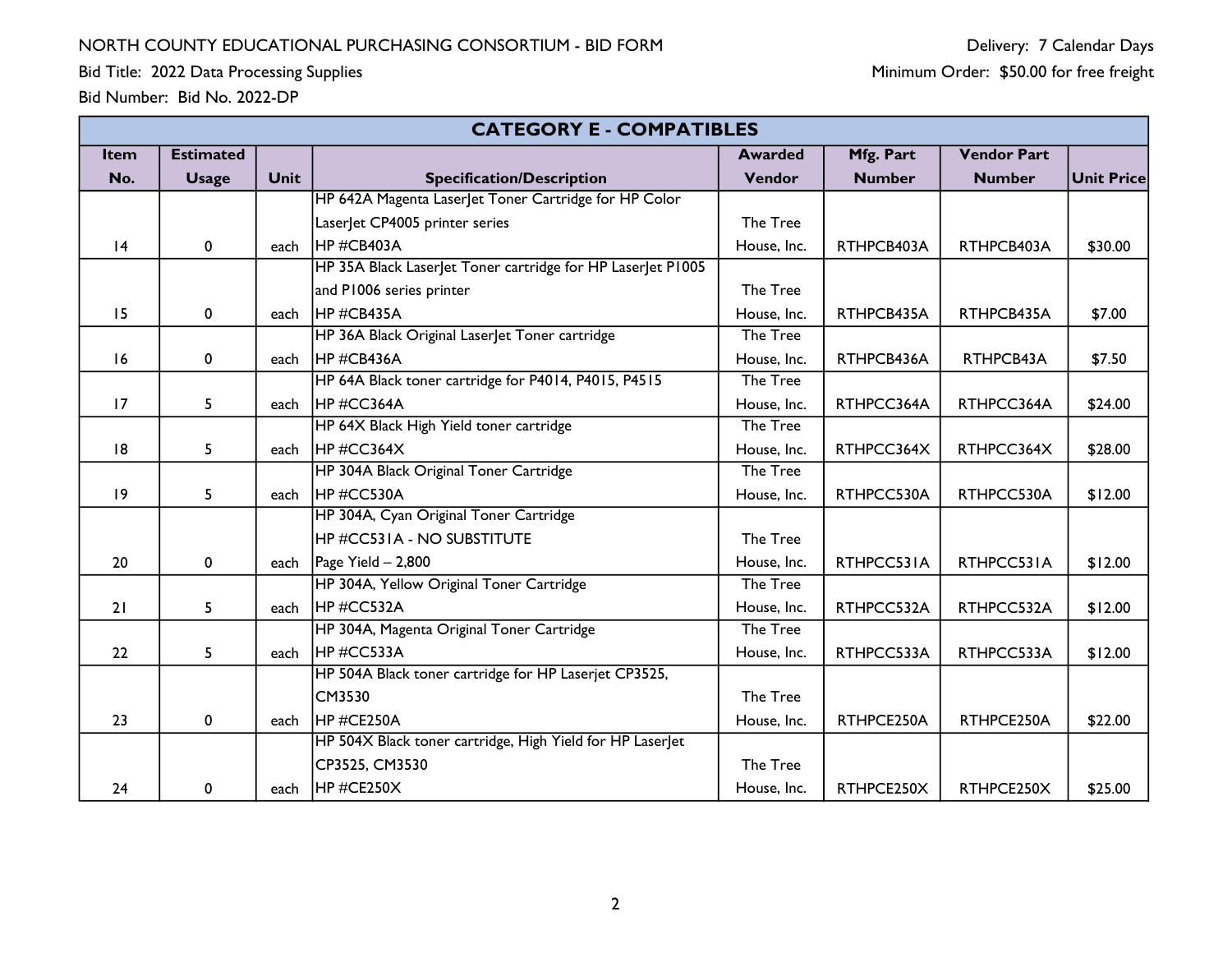Bid Title: 2022 Data Processing Supplies

|      | <b>CATEGORY E - COMPATIBLES</b> |             |                                                                  |                |               |                    |                   |
|------|---------------------------------|-------------|------------------------------------------------------------------|----------------|---------------|--------------------|-------------------|
| Item | <b>Estimated</b>                |             |                                                                  | <b>Awarded</b> | Mfg. Part     | <b>Vendor Part</b> |                   |
| No.  | <b>Usage</b>                    | <b>Unit</b> | <b>Specification/Description</b>                                 | Vendor         | <b>Number</b> | <b>Number</b>      | <b>Unit Price</b> |
|      |                                 |             | HP 504A Cyan laserjet toner cartridge for HP LaserJet            |                |               |                    |                   |
|      |                                 |             | CP3525, CM3530                                                   | The Tree       |               |                    |                   |
| 25   | 0                               | each        | HP#CE251A                                                        | House, Inc.    | RTHPCE251A    | RTHPCE251A         | \$23.00           |
|      |                                 |             | HP 504A Yellow laserjet toner cartridge for HP color LaserJet    |                |               |                    |                   |
|      |                                 |             | CP3525, CM3530                                                   | The Tree       |               |                    |                   |
| 26   | 0                               | each        | HP #CE252A                                                       | House, Inc.    | RTHPCE252A    | RTHPCE252A         | \$23.00           |
|      |                                 |             | HP 504A Magenta laserjet toner cartridge for HP LaserJet         |                |               |                    |                   |
|      |                                 |             | CP3525, CM3530                                                   | The Tree       |               |                    |                   |
| 27   | 0                               | each        | HP#CE253A                                                        | House, Inc.    | RTHPCE253A    | RTHPCE253A         | \$23.00           |
|      |                                 |             | HP 55A Black Original laserjet Toner cartridge for HP Laserjet   |                |               |                    |                   |
|      |                                 |             | P3015 series                                                     | The Tree       |               |                    |                   |
| 28   | 5                               | each        | HP#CE255A                                                        | House, Inc.    | RTHPCE255A    | RTHPCE255A         | \$15.00           |
|      |                                 |             | HP 55X Black High Yield Original Laserjet Toner Cartridge for    |                |               |                    |                   |
|      |                                 |             | HP Laser et P3015 series-                                        | The Tree       |               |                    |                   |
| 29   | 10                              | each        | HP#CE255X<br>House, Inc.<br>RTHPCE255X                           |                | RTHPCE255X    | \$18.00            |                   |
|      |                                 |             | HP 647A Black Original Laser let toner cartridge for HP laserjet |                |               |                    |                   |
|      |                                 |             | CP4025, CP4525                                                   | The Tree       |               |                    |                   |
| 30   | 5                               | each        | HP#CE260A                                                        | House, Inc.    | RTHPCE260A    | RTHPCE260A         | \$27.00           |
|      |                                 |             | HP 649X Black toner cartridge                                    | The Tree       |               |                    |                   |
| 31   | 0                               | each        | HP#CE260X                                                        | House, Inc.    | RTHPCE260X    | RTHPCE260X         | \$27.00           |
|      |                                 |             | HP 648A Cyan print cartridge                                     | The Tree       |               |                    |                   |
| 32   | 5                               | each        | HP#CE261A                                                        | House, Inc.    | RTHPCE261A    | RTHPCE261A         | \$27.00           |
|      |                                 |             | HP 648A Yellow print cartridge                                   | The Tree       |               |                    |                   |
| 33   | 5                               | each        | HP#CE262A                                                        | House, Inc.    | RTHPCE262A    | RTHPCE262A         | \$27.00           |
|      |                                 |             | HP 648A Magenta print cartridge                                  | The Tree       |               |                    |                   |
| 34   | 5                               | each        | HP#CE263A                                                        | House, Inc.    | RTHPCE263A    | RTHPCE263A         | \$27.00           |
|      |                                 |             | HP 78A Black Original Laserjet Toner cartridge                   | The Tree       |               |                    |                   |
| 35   | 0                               | each        | HP#CE278A                                                        | House, Inc.    | RTHPCE278A    | RTHPCE278A         | \$8.00            |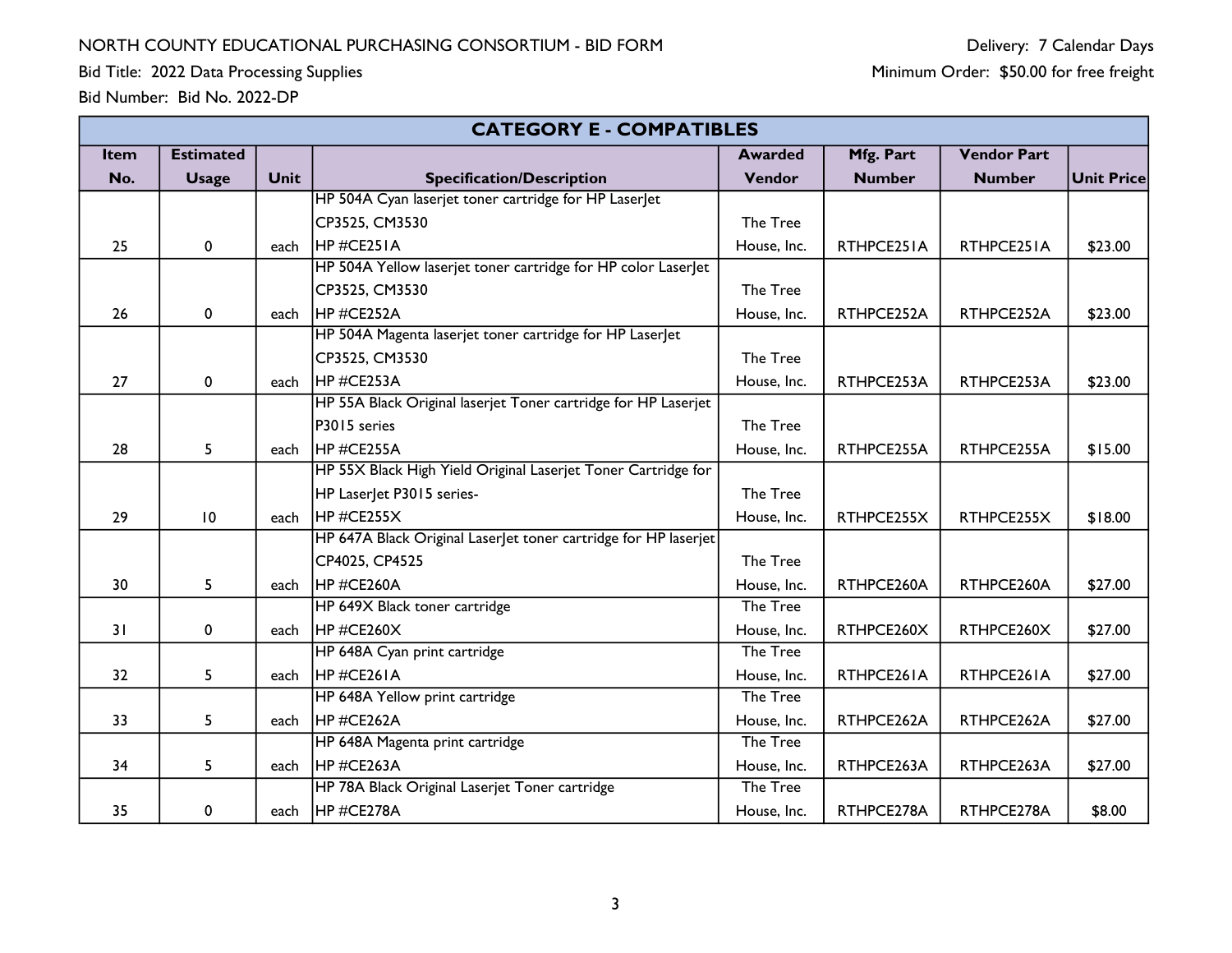|      | <b>CATEGORY E - COMPATIBLES</b> |                                                          |                                                            |                |               |                    |                   |
|------|---------------------------------|----------------------------------------------------------|------------------------------------------------------------|----------------|---------------|--------------------|-------------------|
| Item | <b>Estimated</b>                |                                                          |                                                            | <b>Awarded</b> | Mfg. Part     | <b>Vendor Part</b> |                   |
| No.  | <b>Usage</b>                    | <b>Unit</b>                                              | <b>Specification/Description</b>                           | Vendor         | <b>Number</b> | <b>Number</b>      | <b>Unit Price</b> |
|      |                                 |                                                          | HP 85A Black Original Laserlet toner cartridge             | The Tree       |               |                    |                   |
| 36   | 10                              | each                                                     | <b>IHP#CE285A</b>                                          | House, Inc.    | RTHPCE285A    | RTHPCE285A         | \$8.00            |
|      |                                 |                                                          | HP126A Black toner cartridge for HP LaserJet CP1000, Pro   |                |               |                    |                   |
|      |                                 |                                                          | 100 and Pro 200 series printers                            | The Tree       |               |                    |                   |
| 37   | $\pmb{0}$                       | each                                                     | HP#CE310A                                                  | House, Inc.    | RTHPCE310A    | RTHPCE310A         | \$13.00           |
|      |                                 |                                                          | HP126A Cyan toner cartridge for HP Laserlet CP1000, Pro    |                |               |                    |                   |
|      |                                 |                                                          | 100 and Pro 200 series printers                            | The Tree       |               |                    |                   |
| 38   | $\mathbf 0$                     | each                                                     | HP#CE311A                                                  | House, Inc.    | RTHPCE311A    | RTHPCE311A         | \$13.00           |
|      |                                 |                                                          | HP126A Yellow toner cartridge for HP Laserlet CP1000, Pro  |                |               |                    |                   |
|      |                                 |                                                          | 100 and Pro 200 series printers                            | The Tree       |               |                    |                   |
| 39   | 0                               | each                                                     | HP#CE312A                                                  | House, Inc.    | RTHPCE312A    | RTHPCE312A         | \$13.00           |
|      |                                 |                                                          | HP126A Magenta toner cartridge for HP LaserJet CP1000, Pro |                |               |                    |                   |
|      |                                 |                                                          | 100 and Pro 200 series printers                            | The Tree       |               |                    |                   |
| 40   | $\mathbf 0$                     | each                                                     | HP#CE313A                                                  | House, Inc.    | RTHPCE313A    | RTHPCE313A         | \$13.00           |
|      |                                 | HP90A Black toner cartridge for HP Laser et 600 and 4500 |                                                            |                |               |                    |                   |
|      |                                 |                                                          | series priners                                             | The Tree       |               |                    |                   |
| 41   | 5                               | each                                                     | HP#CE390A                                                  | House, Inc.    | RTHPCE390A    | RTHPCE390A         | \$23.00           |
|      |                                 |                                                          | HP 90X Black Original toner cartridge                      | The Tree       |               |                    |                   |
| 42   | 0                               | each                                                     | HP#CE390X                                                  | House, Inc.    | RTHPCE390X    | RTHPCE390X         | \$28.00           |
|      |                                 |                                                          | HP507A Black original toner cartridge                      | The Tree       |               |                    |                   |
| 43   | 5                               | each                                                     | HP#CE400A                                                  | House, Inc.    | RTHPCE400A    | RTHPCE400A         | \$25.00           |
|      |                                 |                                                          | HP507X Black toner cartridge                               | The Tree       |               |                    |                   |
| 44   | 0                               | each                                                     | $HP \#CE400X$                                              | House, Inc.    | RTHPCE400X    | RTHPCE400X         | \$28.00           |
|      |                                 |                                                          | HP507A Cyan toner cartridge                                | The Tree       |               |                    |                   |
| 45   | 5                               | each                                                     | HP#CE401A                                                  | House, Inc.    | RTHPCE401A    | RTHPCE401A         | \$25.00           |
|      |                                 |                                                          | HP507A Yellow toner cartridge                              | The Tree       |               |                    |                   |
| 46   | 5                               | each                                                     | HP#CE402A                                                  | House, Inc.    | RTHPCE402A    | RTHPCE402A         | \$25.00           |
|      |                                 |                                                          | HP507A Magenta Original LaserJet toner cartridge           | The Tree       |               |                    |                   |
| 47   | 5                               | each                                                     | HP#CE403A                                                  | House, Inc.    | RTHPCE403A    | RTHPCE403A         | \$25.00           |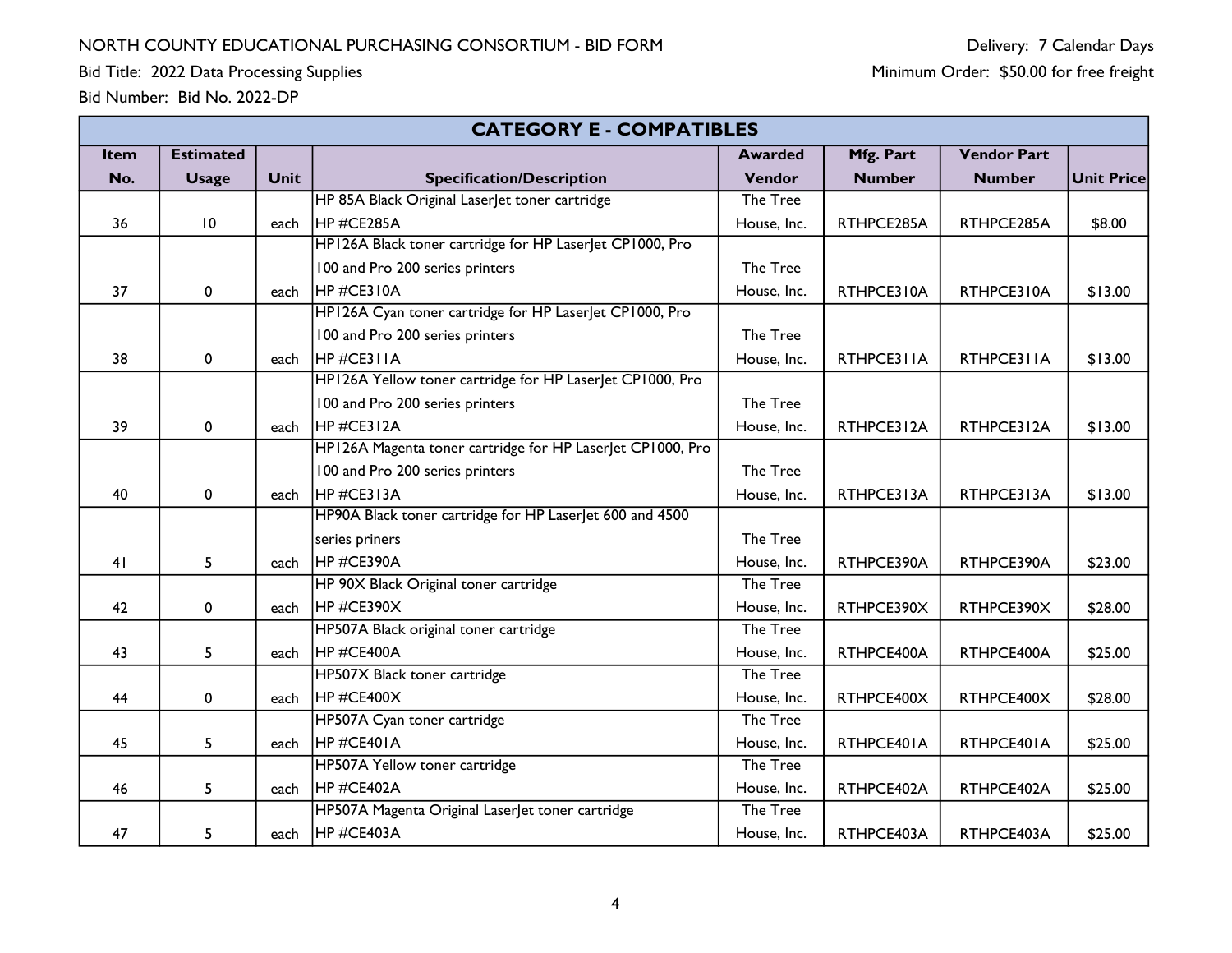|      | <b>CATEGORY E - COMPATIBLES</b> |             |                                                             |                |               |                    |                   |
|------|---------------------------------|-------------|-------------------------------------------------------------|----------------|---------------|--------------------|-------------------|
| Item | <b>Estimated</b>                |             |                                                             | <b>Awarded</b> | Mfg. Part     | <b>Vendor Part</b> |                   |
| No.  | <b>Usage</b>                    | <b>Unit</b> | <b>Specification/Description</b>                            | Vendor         | <b>Number</b> | <b>Number</b>      | <b>Unit Price</b> |
|      |                                 |             | HP305A Black toner cartridge for HP LaserJet 300 and 400    |                |               |                    |                   |
|      |                                 |             | series printers                                             | The Tree       |               |                    |                   |
| 48   | 0                               | each        | HP#CE410A                                                   | House, Inc.    | RTHPCE410A    | RTHPCE410A         | \$11.25           |
|      |                                 |             | HP305X Black toner cartridge for HP LaserJet 300 and 400    |                |               |                    |                   |
|      |                                 |             | series printers                                             | The Tree       |               |                    |                   |
| 49   | 5                               | each        | HP#CE410X                                                   | House, Inc.    | RTHPCE410X    | RTHPCE410X         | \$12.00           |
|      |                                 |             | HP305A Cyan toner cartridge for HP Laser et 300 and 400     |                |               |                    |                   |
|      |                                 |             | series printers                                             | The Tree       |               |                    |                   |
| 50   | 5                               | each        | HP#CE411A                                                   | House, Inc.    | RTHPCE411A    | RTHPCE411A         | \$12.00           |
|      |                                 |             | CE411X High Yield Cyan toner cartridge for HP Laserlet 300  |                |               |                    |                   |
|      |                                 |             | and 400 series printers                                     | The Tree       |               |                    |                   |
| 51   | 0                               | each        | HP#CE411X                                                   | House, Inc.    | RTHPCE411X    | RTHPCE411X         | \$12.00           |
|      |                                 |             | HP305A Yellow toner cartridge for HP LaserJet 300 and 400   |                |               |                    |                   |
|      |                                 |             | series printers                                             | The Tree       |               |                    |                   |
| 52   | 5                               | each        | HP#CE412A                                                   | House, Inc.    | RTHPCE412A    | RTHPCE412A         | \$12.00           |
|      |                                 |             | CE412X HP305A High Yield Yellow toner cartridge for HP      |                |               |                    |                   |
|      |                                 |             | Laser et 300 and 400 series printers                        | The Tree       |               |                    |                   |
| 53   | 0                               | each        | HP#CE412X                                                   | House, Inc.    | RTHPCE412X    | RTHPCE412X         | \$12.00           |
|      |                                 |             | HP305A Magenta toner cartridge for HP LaserJet 300 and 400  |                |               |                    |                   |
|      |                                 |             | series printers                                             | The Tree       |               |                    |                   |
| 54   | 5                               | each        | HP#CE413A                                                   | House, Inc.    | RTHPCE413A    | RTHPCE413A         | \$12.00           |
|      |                                 |             | CE413X Magenta toner cartridge for HP LaserJet 300 and 400  |                |               |                    |                   |
|      |                                 |             | series printers                                             | The Tree       |               |                    |                   |
| 55   | 0                               | each        | HP#CE413X                                                   | House, Inc.    | RTHCE413X     | RTHPCE413X         | \$12.00           |
|      |                                 |             | HP 05A Black toner cartridge for HP Laserlet P2035 and 2055 |                |               |                    |                   |
|      |                                 |             | series printers                                             | The Tree       |               |                    |                   |
| 56   | 20                              | each        | HP#CE505A                                                   | House, Inc.    | RTHPCE505A    | RTHPCE505A         | \$9.00            |
|      |                                 |             | HP 05X, High Yield Black original toner cartridge           | The Tree       |               |                    |                   |
| 57   | 70                              | each        | HP#CE505X                                                   | House, Inc.    | RTHPCE505X    | RTHPCE505X         | \$10.00           |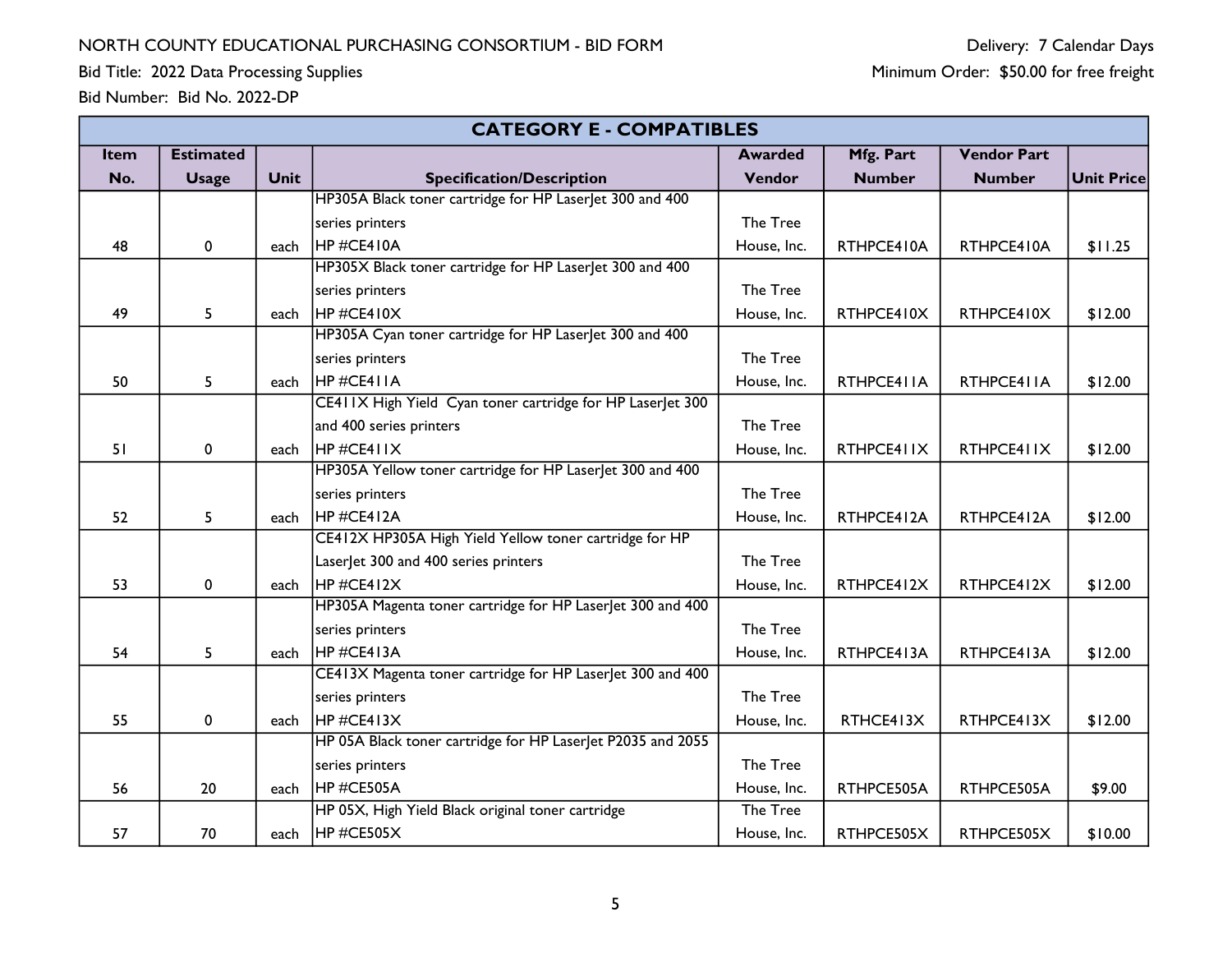Bid Title: 2022 Data Processing Supplies

| Bid Number: Bid No. 2022-DP |  |  |
|-----------------------------|--|--|
|-----------------------------|--|--|

|      | <b>CATEGORY E - COMPATIBLES</b> |             |                                                               |                |               |                    |                   |
|------|---------------------------------|-------------|---------------------------------------------------------------|----------------|---------------|--------------------|-------------------|
| Item | <b>Estimated</b>                |             |                                                               | <b>Awarded</b> | Mfg. Part     | <b>Vendor Part</b> |                   |
| No.  | <b>Usage</b>                    | <b>Unit</b> | <b>Specification/Description</b>                              | Vendor         | <b>Number</b> | <b>Number</b>      | <b>Unit Price</b> |
|      |                                 |             | HP 131A, Black original toner cartridge                       | The Tree       |               |                    |                   |
| 58   | 0                               | each        | HP#CF210A                                                     | House, Inc.    | RTHPCF210A    | RTHPCF210A         | \$11.00           |
|      |                                 |             | HP 131A, Black original toner cartridge                       | The Tree       |               |                    |                   |
| 59   | 0                               | each        | $H$ P#CF210X                                                  | House, Inc.    | RTHPCF210X    | RTHPCF210X         | \$12.25           |
|      |                                 |             | HP 131A, Cyan original toner cartridge                        | The Tree       |               |                    |                   |
| 60   | 0                               | each        | HP#CF211A                                                     | House, Inc.    | RTHPCF211A    | RTHPCF211A         | \$11.00           |
|      |                                 |             | HP 131A, Yellow original toner cartridge                      | The Tree       |               |                    |                   |
| 61   | 0                               | each        | HP#CF212A                                                     | House, Inc.    | RTHPCF212A    | RTHPCF212A         | \$11.00           |
|      |                                 |             | HP 131A, Magenta original toner cartridge                     | The Tree       |               |                    |                   |
| 62   | $\pmb{0}$                       | each        | $HP \#CF213A$                                                 | House, Inc.    | RTHPCF213A    | RTHPCF213A         | \$11.00           |
|      |                                 |             | HP LaserJet 17A High-Yield Black Toner Cartridge              | The Tree       |               |                    |                   |
| 63   | 5                               |             | HP#CF217A                                                     | House, Inc.    | RTHPCF217A    | RTHPCF217A         | \$14.00           |
|      |                                 |             | HP 26A, Black Original toner cartridgefor HP Laserjet M402,   |                |               |                    |                   |
|      |                                 |             | MFP M426                                                      | The Tree       |               |                    |                   |
| 64   | 25                              | each        | HP#CF226A                                                     | House, Inc.    | RTHPCF226A    | RTHPCF226A         | \$14.00           |
|      |                                 |             | HP 26X, High Yield Black Original toner cartridge for HP      |                |               |                    |                   |
|      |                                 |             | Laserjet M402, MFP M426                                       | The Tree       |               |                    |                   |
| 65   | 25                              | each        | HP#CF226X                                                     | House, Inc.    | RTHPCF226X    | RTHPCF226X         | \$16.00           |
|      |                                 |             |                                                               |                |               |                    |                   |
|      |                                 |             | HP 80A Black print cartridge for HP Laser et Pro 400 series   | The Tree       |               |                    |                   |
| 66   | 25                              | each        | HP#CF280A                                                     | House, Inc.    | RTHPCF280A    | RTHPCF280A         | \$10.00           |
|      |                                 |             |                                                               |                |               |                    |                   |
|      |                                 |             | HP 80X Black print cartridge for HP LaserJet Pro 400 series   | The Tree       |               |                    |                   |
| 67   | 40                              | each        | HP#CF280X                                                     | House, Inc.    | RTHPCF280X    | RTHPCF280X         | \$11.00           |
|      |                                 |             | HP 81A Black Original Toner Cartridge for Laserjet MFP M630   | The Tree       |               |                    |                   |
| 68   | 20                              | each        | HP#CF281A                                                     | House, Inc.    | RTHPCF281A    | RTHPCF281A         | \$23.00           |
|      |                                 |             | HP 81X High Yield Black Original Toner Cartridge for Laserjet |                |               |                    |                   |
|      |                                 |             | <b>MFP M630</b>                                               | The Tree       |               |                    |                   |
| 69   | 0                               | each        | $H$ P#CF281X                                                  | House, Inc.    | RTHPCF281X    | RTHPCF281X         | \$27.00           |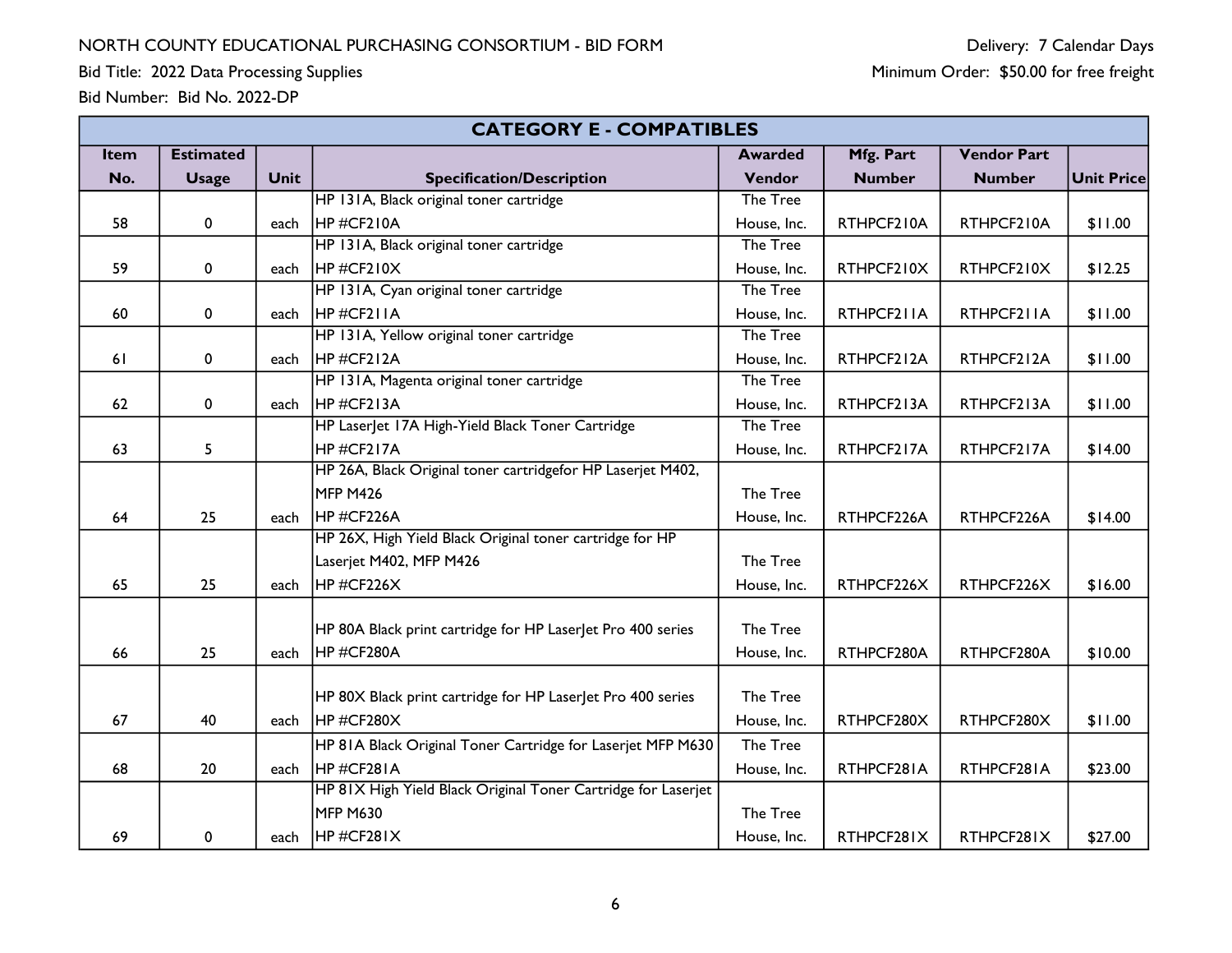Bid Title: 2022 Data Processing Supplies

|      | <b>CATEGORY E - COMPATIBLES</b> |             |                                                            |                |               |                    |                   |
|------|---------------------------------|-------------|------------------------------------------------------------|----------------|---------------|--------------------|-------------------|
| Item | <b>Estimated</b>                |             |                                                            | <b>Awarded</b> | Mfg. Part     | <b>Vendor Part</b> |                   |
| No.  | <b>Usage</b>                    | <b>Unit</b> | <b>Specification/Description</b>                           | Vendor         | <b>Number</b> | <b>Number</b>      | <b>Unit Price</b> |
|      |                                 |             | HP 83A Black Original Toner Cartridge for Laserjet MFP     |                |               |                    |                   |
|      |                                 |             | M125, M127, M201, M225                                     | The Tree       |               |                    |                   |
| 70   | 5                               | each        | HP#CF283A                                                  | House, Inc.    | RTHPCF283A    | RTHPCF283A         | \$7.00            |
|      |                                 |             | HP 83X High Yield Black Original Toner Cartridge for M201, |                |               |                    |                   |
|      |                                 |             | MFP M225                                                   | The Tree       |               |                    |                   |
| 71   | 5                               | each        | HP#CF283X                                                  | House, Inc.    | RTHPCF283X    | RTHPCF283X         | \$8.00            |
|      |                                 |             |                                                            |                |               |                    |                   |
|      |                                 |             | HP 508A Black Original Toner Cratridge for Laserjet M552   | The Tree       |               |                    |                   |
| 72   | 5                               | each        | HP#CF360A                                                  | House, Inc.    | RTHPCF360A    | RTHPCF360A         | \$33.00           |
|      |                                 |             | HP 508X High Yield Black Original Toner Cartridge for      |                |               |                    |                   |
|      |                                 |             | Laserjet M552                                              | The Tree       |               |                    |                   |
| 73   | $\overline{10}$                 | each        | HP#CF360X                                                  | House, Inc.    | RTHPCF360X    | RTHPCF360X         | \$33.00           |
|      |                                 |             |                                                            |                |               |                    |                   |
|      |                                 |             | HP 508A Cyan Original Toner Cartridge for Laserjet M552    | The Tree       |               |                    |                   |
| 74   | 10                              | each        | HP#CF361A                                                  | House, Inc.    | RTHPCF361A    | RTHPCF361A         | \$31.00           |
|      |                                 |             |                                                            |                |               |                    |                   |
|      |                                 |             | HP 508X High Yield Cyan Toner Cartridge for LaserjetM552   | The Tree       |               |                    |                   |
| 75   | 5                               | each        | HP#CF361X                                                  | House, Inc.    | RTHPCF361X    | RTHPCF361X         | \$31.00           |
|      |                                 |             |                                                            |                |               |                    |                   |
|      |                                 |             | HP 508A Yellow Original Toner Cartridge for Laserjet M552  | The Tree       |               |                    |                   |
| 76   | 10                              | each        | HP#CF362A                                                  | House, Inc.    | RTHPCF362A    | RTHPCF362A         | \$31.00           |
|      |                                 |             | HP 508X High Yield Yellow Original Toner Cartridge for     |                |               |                    |                   |
|      |                                 |             | Laserjet M552                                              | The Tree       |               |                    |                   |
| 77   | 5                               | each        | HP#CF362X                                                  | House, Inc.    | RTHPCF362X    | RTHPCF362X         | \$31.00           |
|      |                                 |             | HP 508A Magenta Original Toner Cratridge for Laserjet M552 | The Tree       |               |                    |                   |
| 78   | 10                              | each        | HP#CF363A                                                  | House, Inc.    | RTHPCF363A    | RTHPCF363A         | \$31.00           |
|      |                                 |             | HP 508X High Yield Magenta Original Toner Cartridge for    |                |               |                    |                   |
|      |                                 |             | Laserjet M552                                              | The Tree       |               |                    |                   |
| 79   | 10                              | each        | HP#CF363X                                                  | House, Inc.    | RTHPCF363X    | RTHPCF363X         | \$31.00           |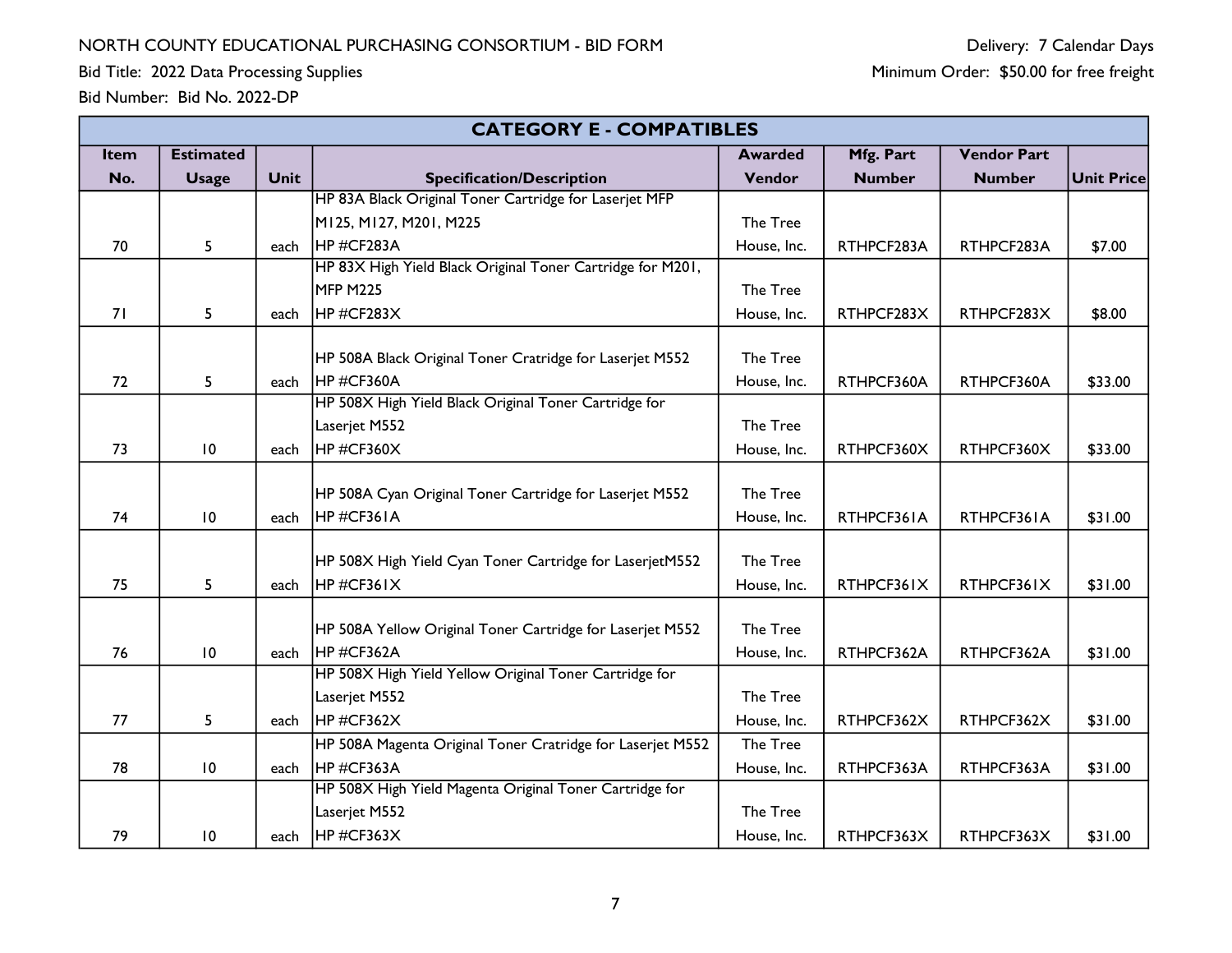Bid Title: 2022 Data Processing Supplies

|             | <b>CATEGORY E - COMPATIBLES</b> |             |                                                             |                |               |                    |                   |
|-------------|---------------------------------|-------------|-------------------------------------------------------------|----------------|---------------|--------------------|-------------------|
| <b>Item</b> | <b>Estimated</b>                |             |                                                             | <b>Awarded</b> | Mfg. Part     | <b>Vendor Part</b> |                   |
| No.         | <b>Usage</b>                    | <b>Unit</b> | <b>Specification/Description</b>                            | Vendor         | <b>Number</b> | <b>Number</b>      | <b>Unit Price</b> |
|             |                                 |             | HP 201A Black Original Toner Cartridge for Color Laserjet   |                |               |                    |                   |
|             |                                 |             | M252, MFP M277                                              | The Tree       |               |                    |                   |
| 80          | 0                               | each        | HP#CF400A                                                   | House, Inc.    | RTHPCF400A    | RTHPCF400A         | \$12.00           |
|             |                                 |             | HP 201X High Yield Black Original Toner Cartridge for Color |                |               |                    |                   |
|             |                                 |             | Laserjet M252, MFP M277                                     | The Tree       |               |                    |                   |
| 81          | 5                               | each        | HP#CF400X                                                   | House, Inc.    | RTHPCF400X    | RTHPCF400X         | \$12.00           |
|             |                                 |             | HP 201A Cyan Original Toner Cartridge for Color Laserjet    |                |               |                    |                   |
|             |                                 |             | M252, MFP M277                                              | The Tree       |               |                    |                   |
| 82          | 0                               | each        | HP#CF401A                                                   | House, Inc.    | RTHPCF401A    | RTHPCF401A         | \$12.00           |
|             |                                 |             | HP 201X High Yield Cyan Original Toner Cartridge for Color  |                |               |                    |                   |
|             |                                 |             | Laserjet M252, MFP M277                                     | The Tree       |               |                    |                   |
| 83          | 5                               | each        | HP#CF401X                                                   | House, Inc.    | RTHPCF401X    | RTHPCF401X         | \$12.00           |
|             |                                 |             | HP 201A Yellow Original Toner Cartridge for Color Laserjet  |                |               |                    |                   |
|             |                                 |             | M252, MFP M277                                              | The Tree       |               |                    |                   |
| 84          | 0                               | each        | HP#CF402A<br>House, Inc.<br>RTHPCF402A                      |                | RTHPCF402A    | \$12.00            |                   |
|             |                                 |             | HP 201X High Yield Yellow Original Toner Cartridge for      |                |               |                    |                   |
|             |                                 |             | Color Laserjet M252, MFP M277                               | The Tree       |               |                    |                   |
| 85          | 5                               | each        | HP#CF402X                                                   | House, Inc.    | RTHPCF402X    | RTHPCF402X         | \$12.00           |
|             |                                 |             | HP 201A Magenta Original Toner Cartridge for Color Laserjet |                |               |                    |                   |
|             |                                 |             | M252, MFP M277                                              | The Tree       |               |                    |                   |
| 86          | 0                               | each        | HP#CF403A                                                   | House, Inc.    | RTHPCF403A    | RTHPCF403A         | \$12.00           |
|             |                                 |             | HP 201X High Yield Magenta Original Toner Cartridge for     |                |               |                    |                   |
|             |                                 |             | Color Laserjet M252, MFP M277                               | The Tree       |               |                    |                   |
| 87          | 5                               | each        | HP#CF403X                                                   | House, Inc.    | RTHPCF403X    | RTHPCF403X         | \$12.00           |
|             |                                 |             | HP Laser et 410X High-Yield Black Toner Cartridge           | The Tree       |               |                    |                   |
| 88          | 15                              | each        | HP#CF410X                                                   | House, Inc.    | RTHPCF410X    | RTHPCF410X         | \$15.00           |
|             |                                 |             | HP Laser et 410X High-Yield Cyan Toner Cartridge            | The Tree       |               |                    |                   |
| 89          | 5                               | each        | $H$ P#CF411X                                                | House, Inc.    | RTHPCF411X    | RTHPCF411X         | \$15.00           |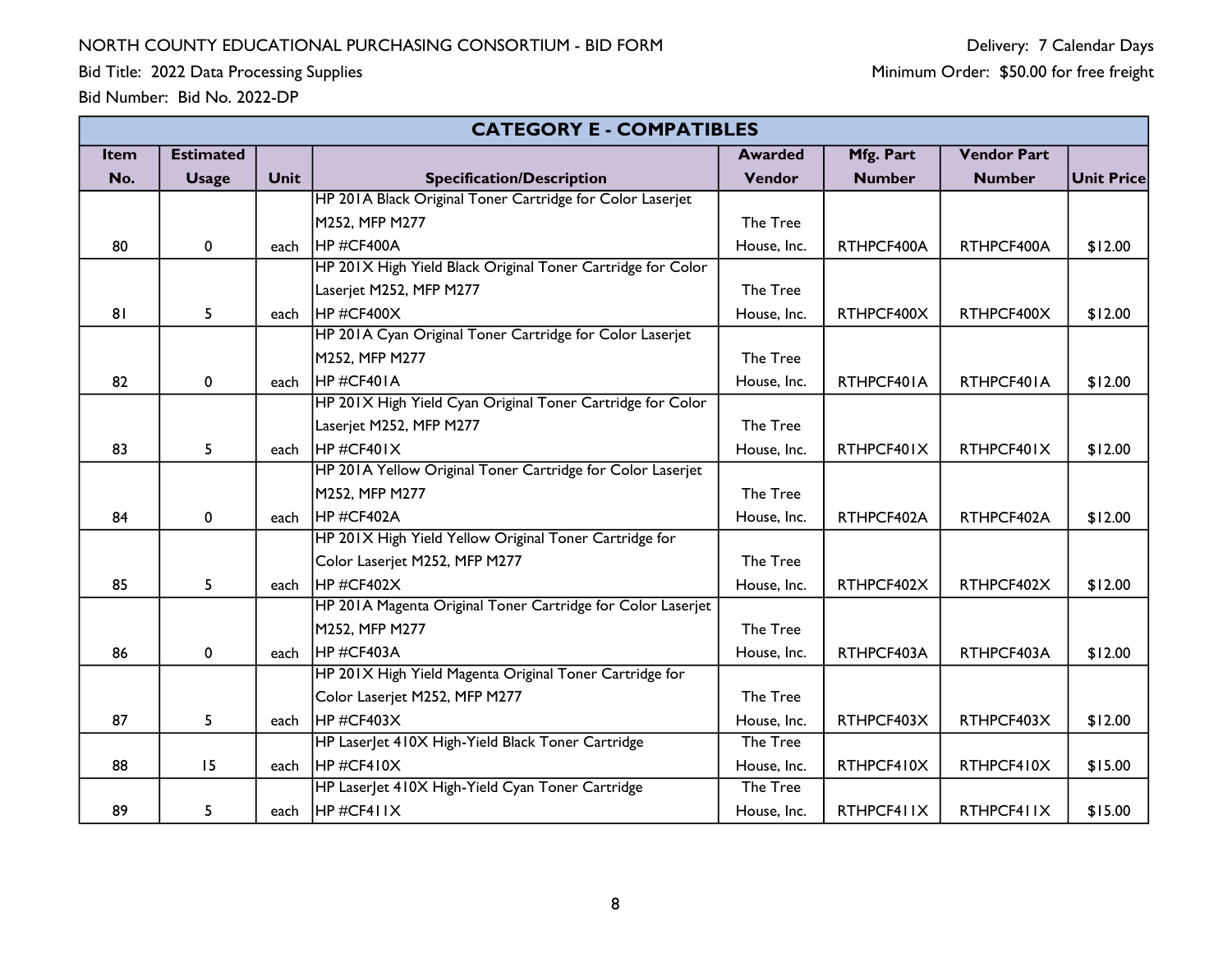Bid Title: 2022 Data Processing Supplies

|  | Bid Number: Bid No. 2022-DP |
|--|-----------------------------|
|--|-----------------------------|

|      | <b>CATEGORY E - COMPATIBLES</b> |             |                                                             |                |               |                    |                   |
|------|---------------------------------|-------------|-------------------------------------------------------------|----------------|---------------|--------------------|-------------------|
| Item | <b>Estimated</b>                |             |                                                             | <b>Awarded</b> | Mfg. Part     | <b>Vendor Part</b> |                   |
| No.  | <b>Usage</b>                    | <b>Unit</b> | <b>Specification/Description</b>                            | Vendor         | <b>Number</b> | <b>Number</b>      | <b>Unit Price</b> |
|      |                                 |             | HP Laser et 410X High-Yield Yellow Toner Cartridge          | The Tree       |               |                    |                   |
| 90   | 5                               | each        | $H$ P#CF412X                                                | House, Inc.    | RTHPCF412X    | RTHPCF412X         | \$15.00           |
|      |                                 |             | High Yield Magenta Original LaserJet Toner Cartridge        | The Tree       |               |                    |                   |
| 91   | 5                               | each        | $H$ P#CF413A                                                | House, Inc.    | RTHPCF413X    | RTHPCF413X         | \$15.00           |
|      |                                 |             | HP38A - Black original laserjet toner for HP LaserJet 4200  |                |               |                    |                   |
|      |                                 |             | series                                                      | The Tree       |               |                    |                   |
| 92   | 0                               | each        | $HP \#Q1338A$                                               | House, Inc.    | RTHP38A       | RTHP38A            | \$22.00           |
|      |                                 |             | HP 42A, Black original toner cartridge                      | The Tree       |               |                    |                   |
| 93   | 0                               | each        | HP#Q5942A                                                   | House, Inc.    | RTHP42A       | RTHP42A            | \$22.00           |
|      |                                 |             | HP 42X, Black original toner cartridge                      | The Tree       |               |                    |                   |
| 94   | 20                              | each        | HP #Q5942X                                                  | House, Inc.    | RTHP42X       | RTHP42X            | \$26.00           |
|      |                                 |             |                                                             |                |               |                    |                   |
|      |                                 |             | HP 49X, High Yield Black original laserjet toner cartridge  | The Tree       |               |                    |                   |
| 95   | 0                               | each        | HP#Q5949X                                                   | House, Inc.    | RTHP49X       | RTHP49X            | \$12.00           |
|      |                                 |             |                                                             |                |               |                    |                   |
|      |                                 |             | HP 643A, Magenta Original toner cartridge for Laserjet 4700 | The Tree       |               |                    |                   |
| 96   | 0                               | each        | HP#Q5953A                                                   | House, Inc.    | RTHP53A       | RTHP53A            | \$40.00           |
|      |                                 |             | HP 501A, Black original toner cartridge                     | The Tree       |               |                    |                   |
| 97   | 0                               | each        | <b>HP#Q6470A</b>                                            | House, Inc.    | RTHPQ6470A    | RTHPQ6470A         | \$22.00           |
|      |                                 |             | HP 502A, Cyan original toner cartridge                      | The Tree       |               |                    |                   |
| 98   | 0                               | each        | $H$ P#Q6471A                                                | House, Inc.    | RTHPQ6471A    | RTHPQ6471A         | \$20.00           |
|      |                                 |             | HP 502A, Yellow original toner cartridge                    | The Tree       |               |                    |                   |
| 99   | 0                               | each        | HP#Q6472A                                                   | House, Inc.    | RTHPQ6472A    | RTHPQ6472A         | \$20.00           |
|      |                                 |             | HP 502A, Magenta original toner cartridge                   | The Tree       |               |                    |                   |
| 100  | $\mathbf 0$                     | each        | HP#Q6473A                                                   | House, Inc.    | RTHPQ6473A    | RTHPQ6473A         | \$20.00           |
|      |                                 |             | HP 53A Black original laserjet toner cartridge for Laserjet |                |               |                    |                   |
|      |                                 |             | P2015                                                       | The Tree       |               |                    |                   |
| 101  | 5                               | each        | <b>HP#Q7553A</b>                                            | House, Inc.    | RTHPQ7553A    | RTHPQ7553A         | \$10.50           |